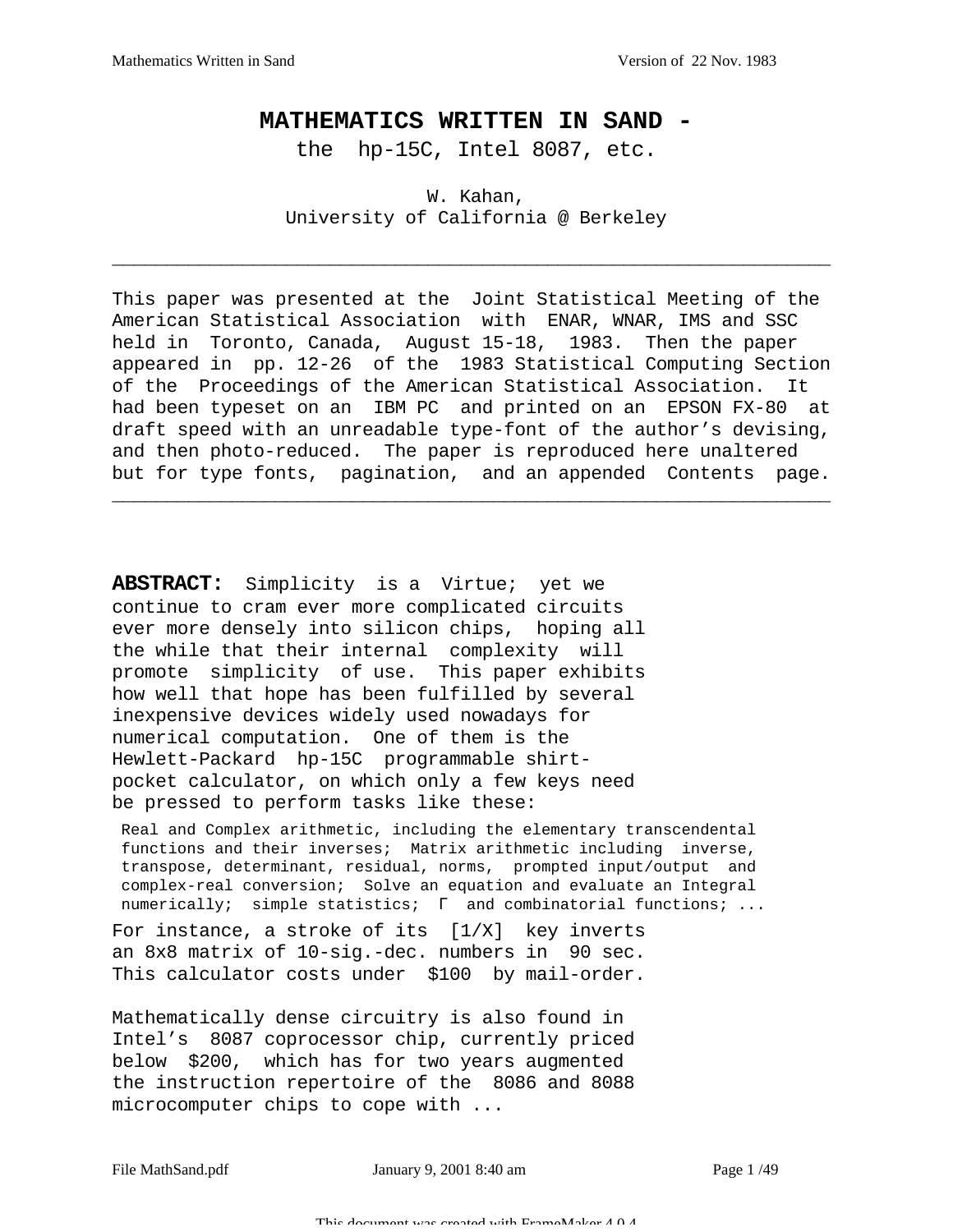Three binary floating-point formats 32, 64 and 80 bits wide; three binary integer formats 16, 32 and 64 bits wide; 18-digit BCDecimal integers; rational arithmetic, square root, format conversion and exception handling all in conformity with p754, the proposed IEEE arithmetic standard (see "Computer" Mar. 1, 1981); the kernels of transcendental functions exp, log, tan and arctan; and an internal stack of eight registers each 80 bits wide.

For instance, the 8087 has been used to invert a 100x100 matrix of 64-bit floating-point numbers in 90 sec. Among the machines that can use this chip are the widely distributed IBM Personal Computers, each containing a socket already wired for an 8087. Several other manufacturers now produce arithmetic engines that, like the 8087, conform to the proposed IEEE arithmetic standard, so software that exploits its refined arithmetic properties should be widespread soon.

As sophisticated mathematical operations come into use ever more widely, mathematical proficiency appears to rise; in a sense it actually declines. Computations formerly reserved for experts lie now within reach of whoever might benefit from them regardless of how little mathematics he understands; and that little is more likely to have been gleaned from handbooks for calculators and personal computers than from professors. This trend is pronounced among users of financial calculators like the hp-12C. Such trends ought to affect what and how we teach, as well as how we use mathematics, regardless of whether large fast computers, hitherto dedicated mostly to speed, ever catch up with some smaller machines' progress towards mathematical robustness and convenience.

**INTRODUCTION:** As a schoolboy in Toronto I was taught to cherish each advance in Science in so far as it enabled us to know more while obliging us to memorize less. By that criterion, albeit oversimplified, the technological advances that now rain computer hardware and software upon us do not yet constitute an advance in Science, not so long as they are accompanied by a hail of needless inconsistencies and incompatibilities.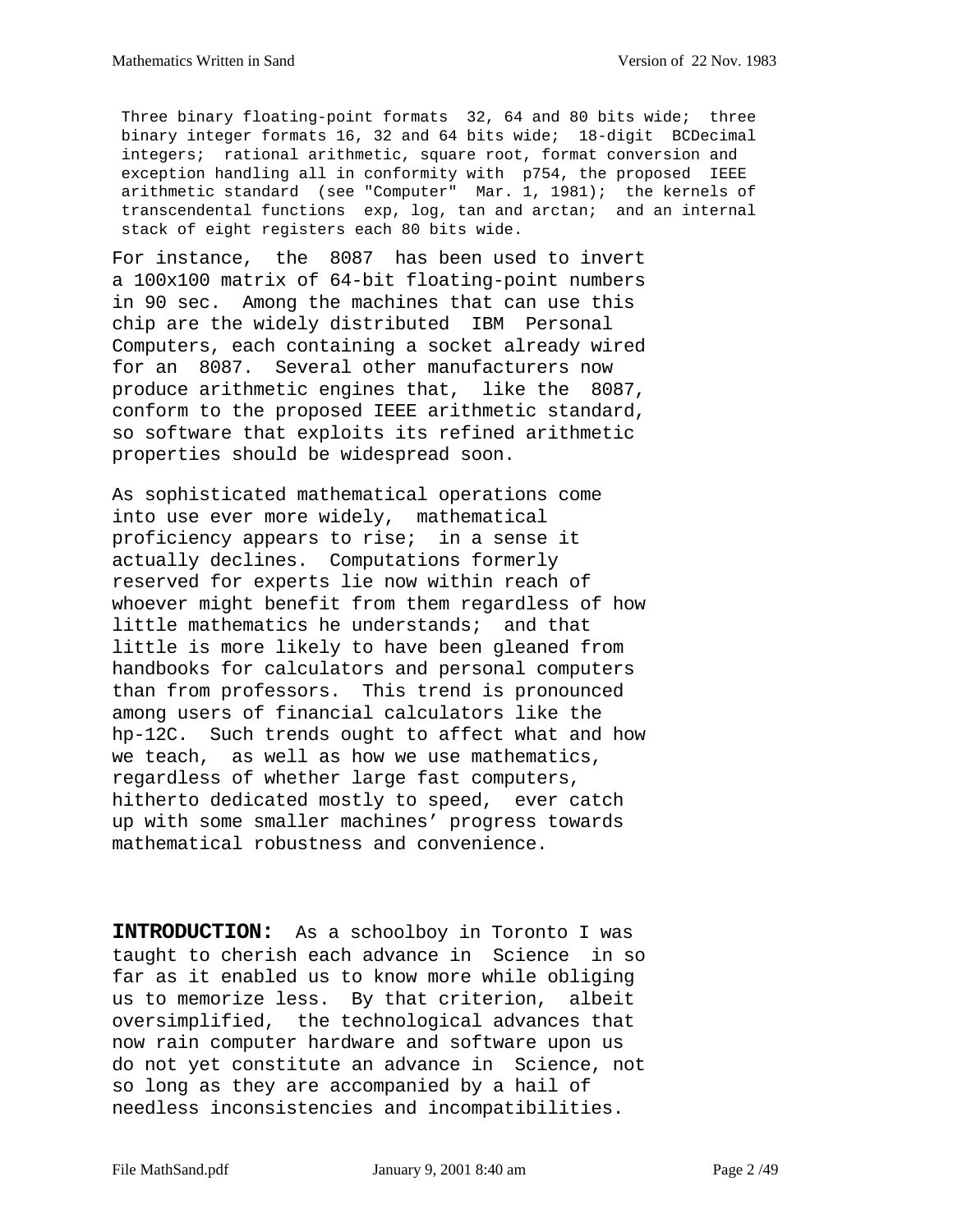Hardest to explain, in devices presumably dedicated to numerical computation, are the arithmetical anomalies that arise from defective mathematical doctrines rather than from mere oversights. For instance, the following table was printed out by VisiCorp's spread-sheet program called "VisiCalc 1.10" run on an IBM Personal Computer :

| А                                                       | $B \approx A/3$ | $C = 3*B$     | $A - C$                                          | $A/2 - C + A/2$ |
|---------------------------------------------------------|-----------------|---------------|--------------------------------------------------|-----------------|
| $\sim$ $\sim$ $\sim$ $\sim$ $\sim$ $\sim$ $\sim$ $\sim$ |                 |               | $\sim$ $\sim$ $\sim$ $\sim$ $\sim$ $\sim$ $\sim$ |                 |
| 100                                                     | 33.3333333333   | 99.999999999  | .00000001                                        | .0000000001     |
| 1000                                                    | 333.33333333    | 999.99999999  | .00000001                                        | .00000001       |
| 10000                                                   | 3333.33333333   | 9999.99999999 | .000001                                          | .00000001       |
| 100000                                                  | 33333.333333    | 99999.999999  | .000001                                          | .000001         |
| 1000000                                                 | 333333.333333   | 999999.999999 | .0001                                            | .000001         |
| 10000000                                                | 3333333.3333    | 9999999.9999  | .0001                                            | .0001           |
| 100000000                                               | 33333333.3333   | 99999999.9999 | .01                                              | .0001           |
| 1000000000                                              | 333333333.33    | 99999999.99   | .01                                              | .01             |

Perhaps roundoff could account plausibly for the second column's jaggedness; but how can errors in the fourth column be reconciled with correct values in the fifth? Imagine explaining them to a Computer Science class in programming:

 "To calculate (A - C) much more accurately, evaluate  $(A/2 - C + A/2)$  instead because ..." Since a far-fetched explanation is undignified, one might prefer to believe these anomalies are inconsequential and need no explanation. That belief induced some anonymous programmer to deem them acceptable as a side-effect of a shortened and faster program that performs arithmetic for VisiCalc in radix 100 instead of 10 and drops a digit prematurely. Actually, the program is only imperceptibly shorter and faster, but its anomalies are manifest and, as examples below will show, malignant. Fortunately, a wide range of calculators and computers, especially those that conform to the IEEE's proposed standards p754 and p854 for floating-point arithmetic, do not suffer from paradoxical roundoff like that displayed above. Those machines and standards are part of what this paper is about.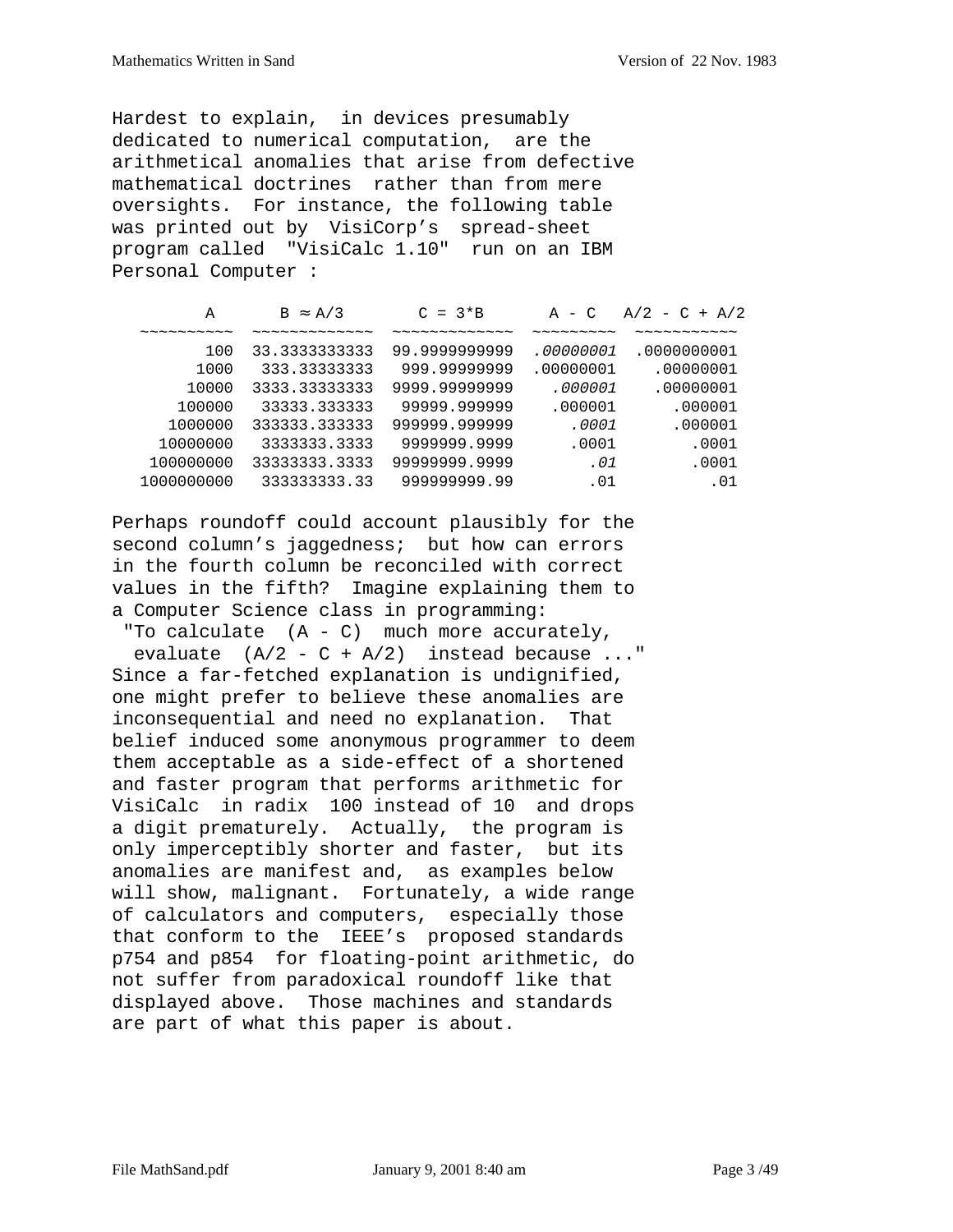Anomalies generally undermine economical thought, thereby undermining the integrity of software and inflating its cost. The worst anomalies can be kept out of computers. When they do intrude they are not always accidental; too often they follow from design decisions induced by misconceptions widely taught as rules of thumb about what to neglect in approximate computation. Refutations of those misconceptions abound in the literature  $[1,2,3,4,5,6]$  but cannot help someone who has not read them, who believes every elementary subject must be obvious, and whose mathematical experience is too narrow to support sound judgments. Here is another domain where our failure to teach mathematics effectively to a past generation comes home to roost.

I do not allege that mathematical education has failed entirely. For most, education succeeds as soon as they can follow a formula chosen for them by Experience or Authority. A few, captivated by the beauty or abstractness of the subject, espouse mathematics to escape the mundane, and then need little help from the likes of me. But many who endure two years of College Mathematics do so in the hope that it will help them explore and conquer other domains. They would crown Mathematics "Queen of the Sciences" more for her power to illuminate her applications than for her beauty or abstractness. Alas, they lack the mathematical experience out of which grow first the abstractions and then the conviction that these are the source of illumination. Lacking too is time we can spend together exploring examples instead of exchanging mere formalities.

So, when I try in class to illuminate for them the power and the beauty of the subject I love, abstractions that sum up lifetimes of experience turn to chalk dust faster than my students can copy, much less learn. What will defend them against me and my kind?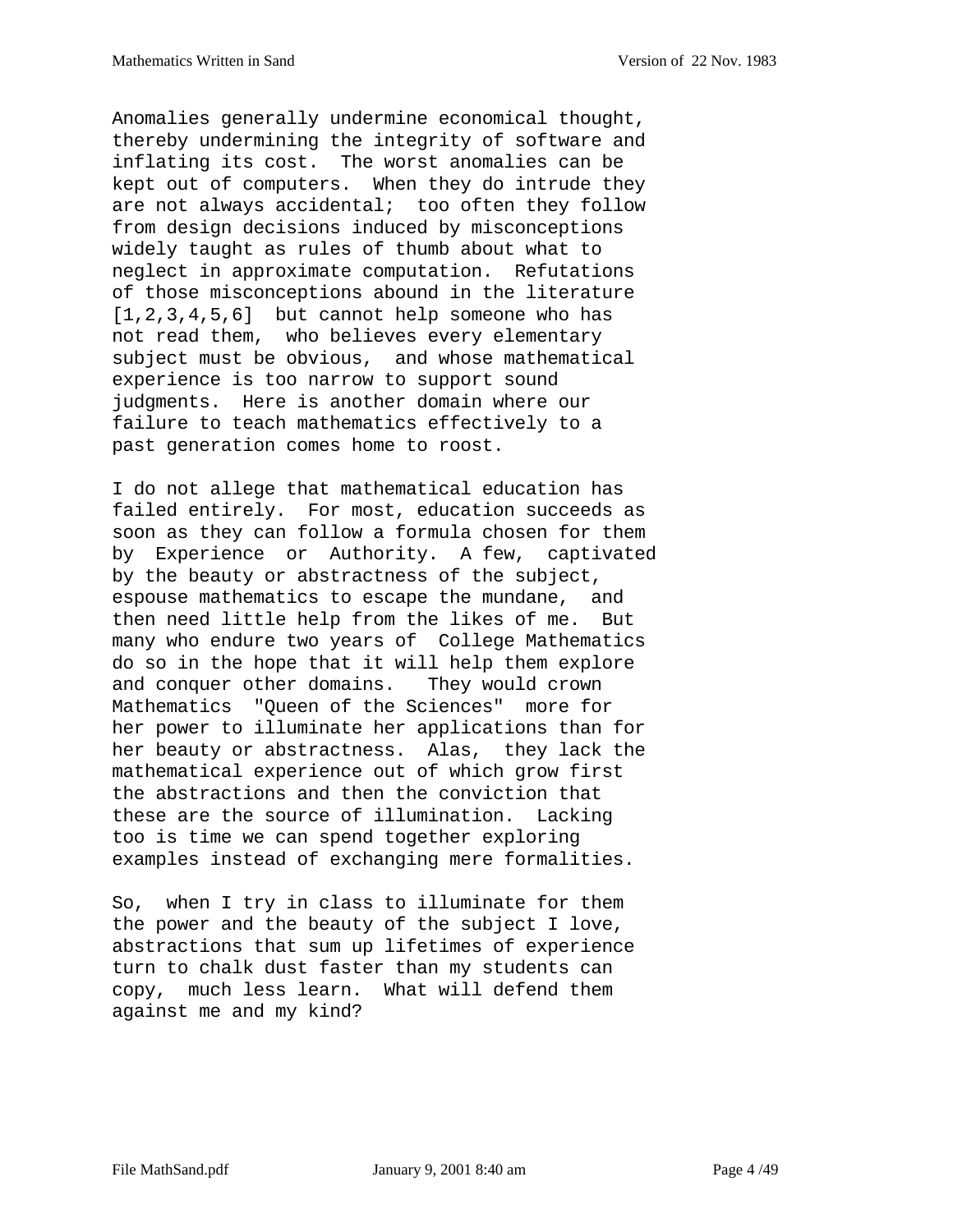Rather than have to copy the received word, students are entitled to experiment with mathematical phenomena, discover more of them, and then read how our predecessors discovered even more. Students need inexpensive apparatus analogous to the instruments and glassware in Physics and Chemistry laboratories, but designed to combat the drudgery that inhibits exploration.

This role is the first that I envisaged for the hp-15C shirt-pocket calculator when it was being designed. Later, among students who find it helpful for their Engineering and Science assignments, I hoped a few might wonder how it works and why; some of these would become computer scientists and applied mathematicians all the more comfortable with important ideas and techniques for having encountered them in their own calculators. Those ideas are part of what this paper is about

This paper does not say just that computers are smaller, cheaper, faster and more capacious. It tells how some machines convey mathematical ideas to a far wider audience than used to benefit from them. What Archimedes wrote in sand\* could be read by only a few before it blew away. Written on paper, his ideas have been read by myriads and will be read by myriads more. When written into silicon chips, his ideas and their cousins serve the needs of hundreds of thousands now, and soon millions.

(\* Sand is mostly Silicon Dioxide.)

**WHO'S TO BLAME?** Conventional wisdom says that in those rare and pathological instances when computed results are found to be wrong because of roundoff, the right results can always be gotten by recomputation, either carrying more figures in what is otherwise the same procedure as before, or via a different and more "stable" numerical algorithm that could be very hard to find. This conventional wisdom begs three questions: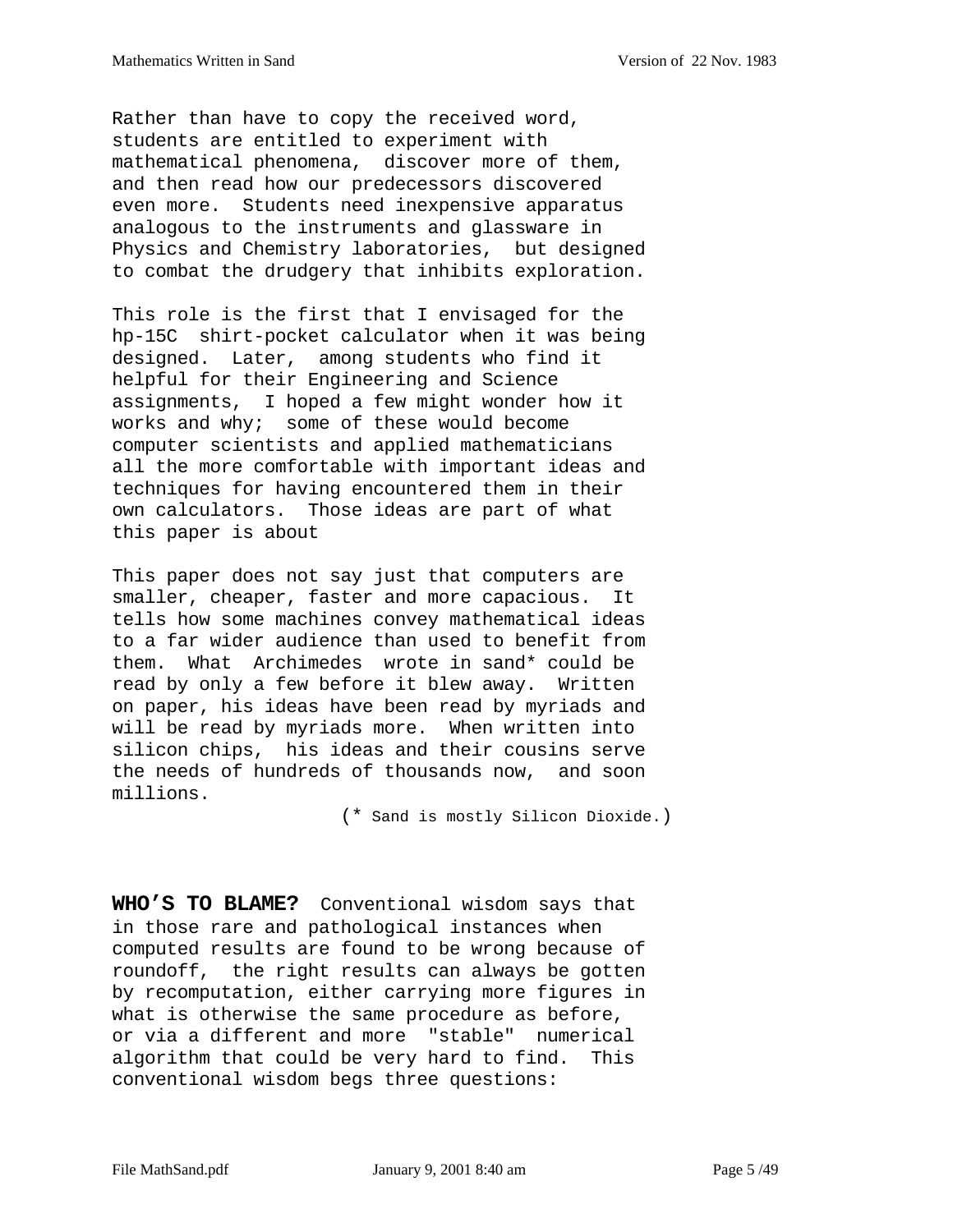## **How can anybody tell when and why results are wrong?**

## **Who is responsible for finding and correcting wrong results?**

### **Will carrying more figures always attenuate roundoff? ?**

The same imperatives that move us to share scientific knowledge force us to share computer software. When we share knowledge we share an understanding that leaves intact each individual's responsibility for the consequences of the use of that knowledge. But when we share software, responsibility diffuses; were you obliged to understand in detail the program you got from me, you might as well have written it yourself. If you pay me for a program that I let you believe correct, but it misleads you into misdirecting a client, who should be held responsible?

Imagine a courtroom scene wherein four of us are embroiled in a lawsuit brought, despite customary disclaimers, by your client. The manufacturer of your computer is the fourth party.

In my defence I prove that, on all reasonable computers, my program copes properly with all data in a reasonable domain and delivers at least half as many correct leading significant figures as the computer carries. You prove that your input data is reasonable and the output, though wrong, so plausible that you had no reason to withhold it from your client, who would have been happy with results half as accurate as I promised. The computer manufacturer's testimony affirms conventional wisdom: First, my program is defective because it uses algorithms generally regarded as "Numerically Unstable" and fails to take account of the computer's special features. Second, you are remiss for using hardware and software less accurate than you should have known you needed and could have bought. The judge is baffled by expert testimony; whom will he blame?

All the testimony in this scenario could be true.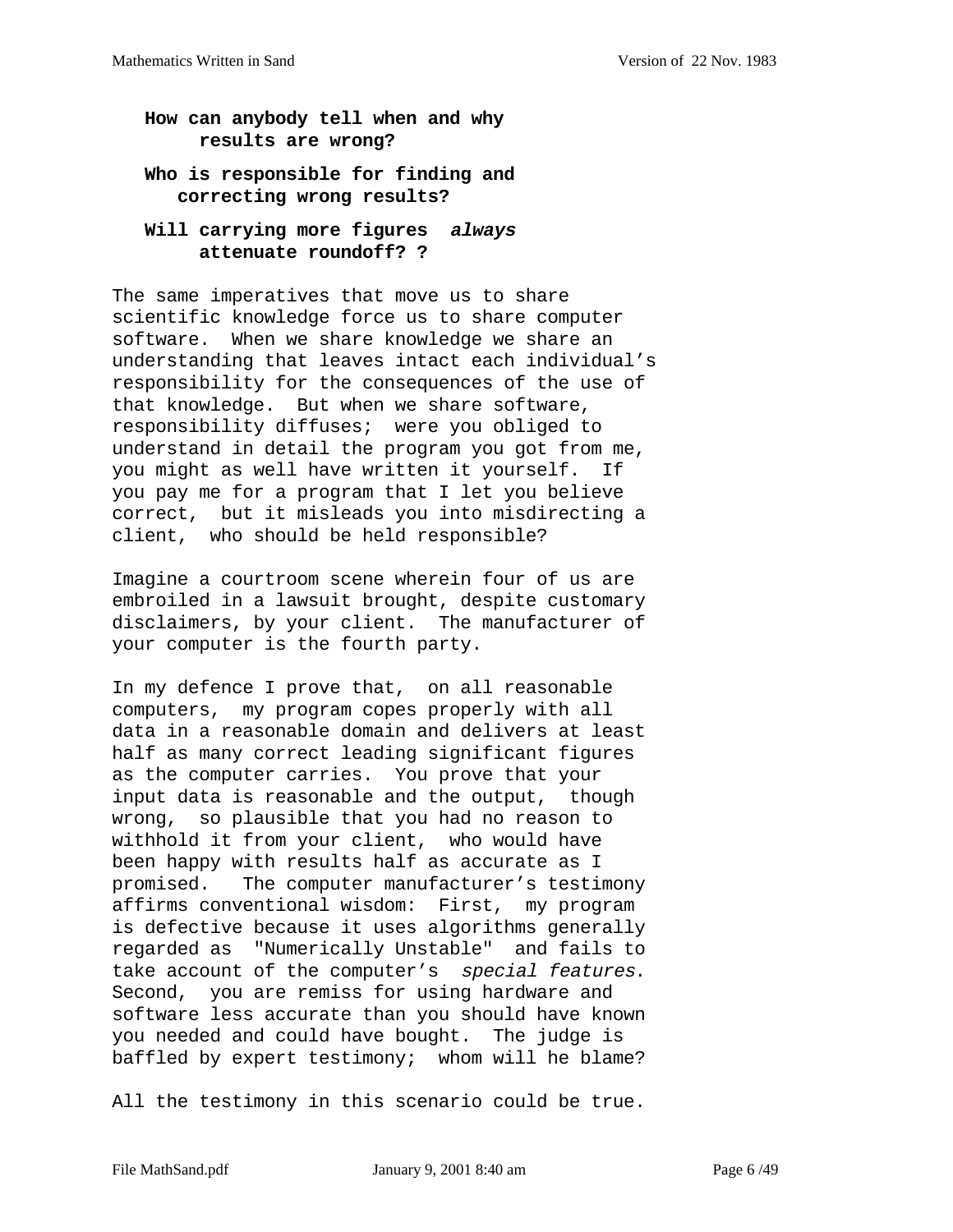Lest you think a contradiction must lurk in it somewhere, here is an example drawn from [3] and designed to undermine faith in the foregoing kind of conventional wisdom:

A program is needed to compute a polynomial  $f(x)$ of degree 504 defined by composition thus: h(y) := (  $1/3$  - y )\*( 3 + 3.45\*y ) ;  $g(z) := 1 + z + z<sup>2</sup> + z<sup>3</sup> + ... + z<sup>125</sup> + z<sup>126</sup>$ ;  $f(x) := g(h(x^2))$  for all  $|x| < 1/\sqrt{3}$ . The program must run fast, the faster the better.

My program runs fast because it computes  $q(z) := (1 - z^{127})/(1 - z)$  if  $z \neq 1$ , := 127 otherwise.

On machines whose arithmetic is decimal (or hexadecimal, but not binary) I save space and time by omitting to test whether  $z = 1$  ; since rounding 1/3 to 0.3333...3333 guarantees that  $z := h(y) < 1$  for all  $y := x^2 \ge 0$ , I know  $q(z) := (1 - z^{127})/(1 - z)$  is always safe.

When z is very close to 1 my program may look like just another fast way to calculate not  $g(z)$ but Junk := Roundoff/Roundoff . However, tests reveal and proof confirms that my program cannot lose more than about half the significant figures carried on any machine whose every rational arithmetic operation introduces into its last significant digit delivered no more error than if the result had been chopped or correctly rounded or even rounded up by as much as 0.9 of a unit in its last digit. The program works correctly regardless of whether  $z^{127}$  is calculated by repeated squaring thus ...

 $z^{2}$  :=  $z * z$  ;  $z^{4}$  :=  $z^{2} * z^{2}$  ;  $z^{8}$  :=  $z^{4} * z^{4}$  ;  $z^{16}$  :=  $z^{8}*z^{8}$  ;  $z^{32}$  :=  $z^{16}*z^{16}$  ;  $z^{64}$  :=  $z^{32}*z^{32}$  ;  $z^{127}$  :=  $z \cdot z^2 \cdot z^4 \cdot z^8 \cdot z^{16} \cdot z^{32} \cdot z^{64}$  ; ...

or from the formula  $z^{127}$  :=  $exp(127*ln(z))$  used by many calculators, provided exp and ln suffer no worse error than my program allows for each rational operation. Since it does not need "correctly rounded" arithmetic, my program runs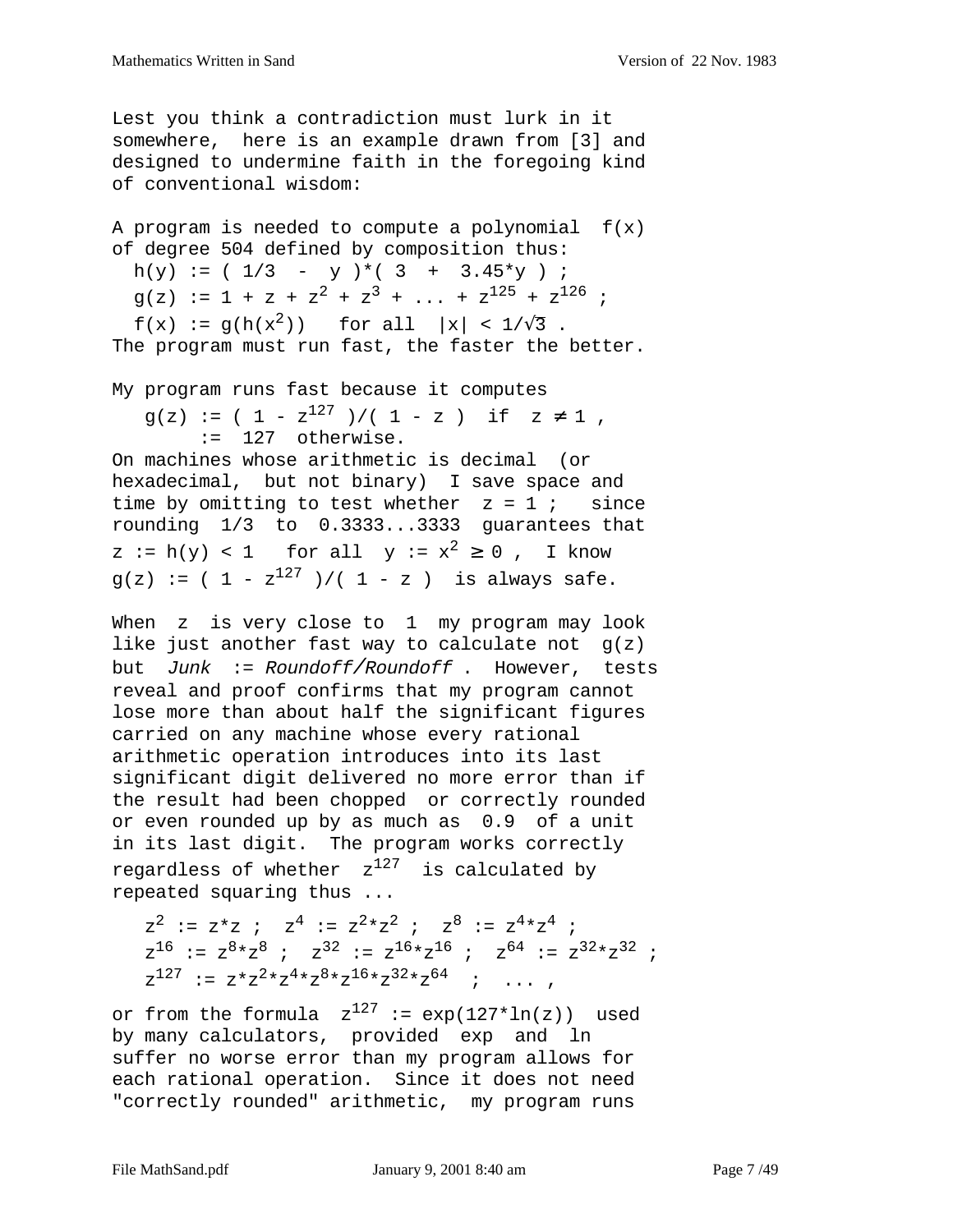properly on IBM 370's and early DEC PDP-11's as well as on machines that round very carefully, as do DEC VAX's and recent H-P machines and those that conform to the rigours of the proposed IEEE floating-point standards p754 and p854.

But my program fails on CDC Cybers and UNIVAC 1108's and TI calculators, among others. Here is a table reporting results from a sampling of machines that perform only decimal arithmetic:

| Names of                                                                                                | Sig. Dec.                      | Calculated                                              |
|---------------------------------------------------------------------------------------------------------|--------------------------------|---------------------------------------------------------|
| Calculators                                                                                             | carried                        | f(0)                                                    |
| ~~~~~~~~~~~~~                                                                                           | $\sim\sim\sim\sim\sim\sim\sim$ | $\sim$ $\sim$ $\sim$ $\sim$ $\sim$ $\sim$ $\sim$ $\sim$ |
| hp-10C, 11C, 12C, 15C, 16C, 19C, 22<br>27, 29C, 31E, 32E, 33E/C, 34C<br>37E, 38E/C, 41C, 67, 91, 92, 97 | 10<br>$\rightarrow$            | 127.00                                                  |
| hp-75,85,86,87                                                                                          | 12.                            | 127.000                                                 |
| hp-21, 25, 35, 45, 55, 65<br>Commodore SR4148R                                                          | 10<br>12.                      | 127.<br>$^\star$<br>127.<br>$^\star$                    |
|                                                                                                         |                                |                                                         |
| hp-80 Financial                                                                                         | 10                             | 13.                                                     |
| TI Business Analyst, SR-30,40                                                                           | 11                             | 100.                                                    |
| Commodore SR4190,5190                                                                                   | 12                             | 12.                                                     |
| Commodore SR1400, TI-MBA                                                                                | 12                             | $0/0$ Error                                             |
| TI SR-52,56,51-II                                                                                       | $12 - 13$                      | 128.                                                    |
| TI SR-50,50A,51,51A,58,58C,59                                                                           | 13                             | 14.                                                     |
| Monroe 326                                                                                              | 13                             | 12.                                                     |
| VisiCalc 1.10 on the IBM PC                                                                             | $12 \,$                        | 114.                                                    |

 The two entries marked \* are the right answers for the wrong reasons, not proof of arithmetic quality.

Evidently this computation's accuracy depends not just on how many figures are carried but also on the manner in which figures are discarded. But the results seem to cry out for a value judgment: Faulty Brand X calculators? Or a pathological program rigged to cast undeserved aspersions?

I admit that, on all computers, my program is less accurate and not a lot faster than others that compute  $g(z)$  from expressions like

 $(1+z)(1+z^2)(1+z^4)(1+z^8)(1+z^{16})(1+z^{32})(1+z^{64})$ . Similar schemes work for  $g_n(z) := (1 - z^n)/(1-z)$ when n is an arbitrary integer instead of 127, though they are not so obvious; one such scheme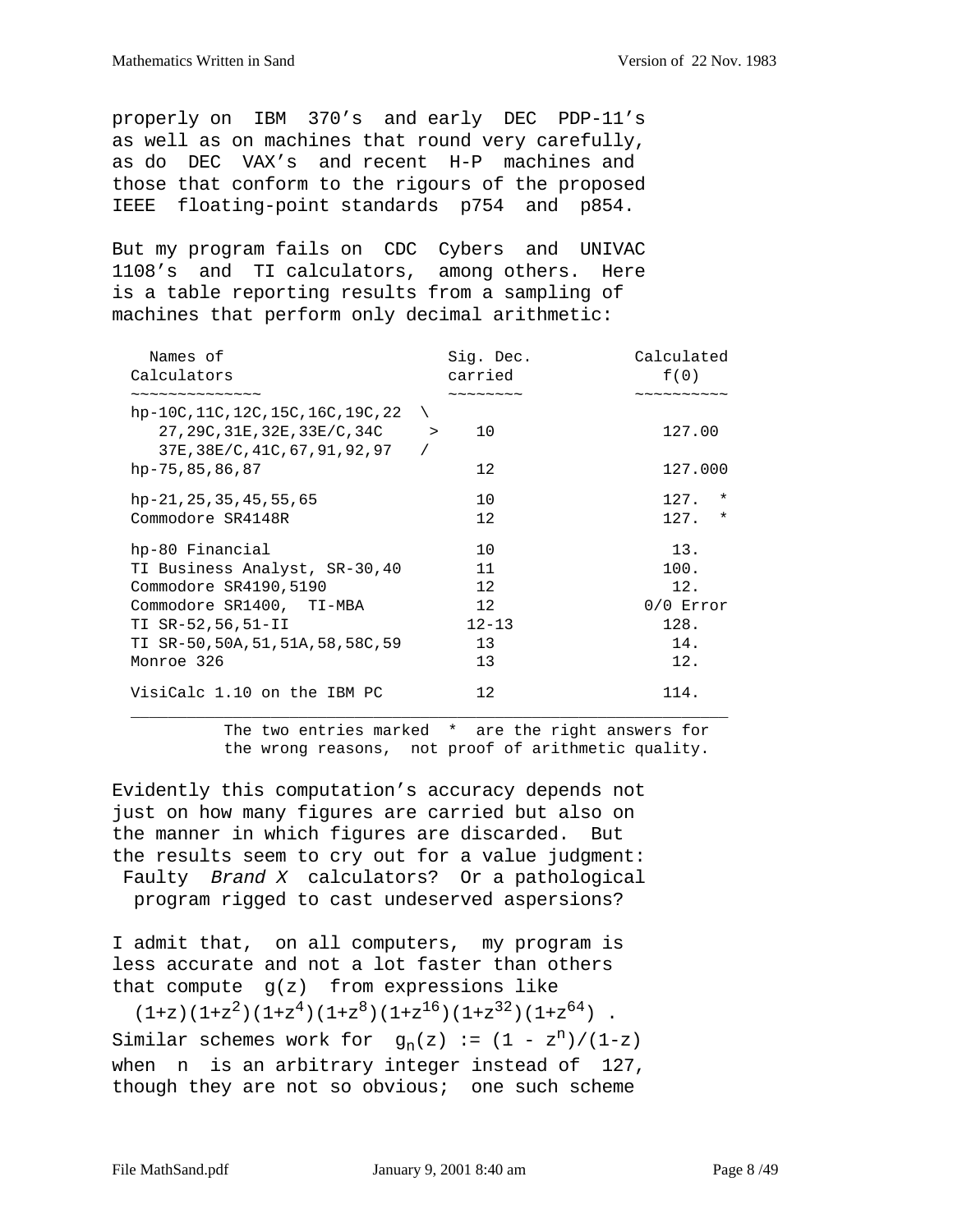figures in financial calculations in the portable work-sheet computer "WorkSlate" just introduced by Convergent Technologies Inc. When n is not an integer the problem becomes truly interesting; see [3] and [6]. But the possibility that  $g(z)$ might be computed on all machines by some other scheme better than my short program, even if no better scheme were visible yet, inhibits fairminded folks from uttering premature condemnation and distracts them from the important question:

 **If a simple program works and is proved mathematically always to work well enough on all but a few commercially significant computers, who should bear the onus of adapting it to the aberrant machines?**

In the past, the onus has fallen mostly upon the owners of aberrant machines or upon the creator of the program, rather than upon the creators of aberrant arithmetics. The future is unlikely to be different.

For the present, our best defence against arithmetic anomalies is some awareness of how certain computers generate them. The arithmetic aberration most common among computers, the one responsible for most of the anomalies exhibited so far in this paper, arises when a digit is jettisoned prematurely from the right-hand side of an internal register during an arithmetic operation. For example, consider the subtraction d := 1 - z carried to five significant decimals with  $z = 0.99999$  but otherwise performed as four machines do it:

| Styles:                            | correct                            | CDC 7600                                  | TI 59                                     | TI MBA                                    |
|------------------------------------|------------------------------------|-------------------------------------------|-------------------------------------------|-------------------------------------------|
| $\sim$ $\sim$ $\sim$ $\sim$ $\sim$ | $\sim$ $\sim$ $\sim$ $\sim$ $\sim$ | $\sim$ $\sim$ $\sim$ $\sim$ $\sim$ $\sim$ | $\sim$ $\sim$ $\sim$ $\sim$ $\sim$ $\sim$ | $\sim$ $\sim$ $\sim$ $\sim$ $\sim$ $\sim$ |
| $Z =$                              | 0.99999                            | 0.99999                                   | 0.99999                                   | 0.99999                                   |
| $1 =$                              | 1.0000                             | 1.0000 00000                              | 1,0000                                    | 1,0000                                    |
| $z \rightarrow z =$                | 0.99999                            | 0.9999 90000                              | 0.9999                                    | 1.0000                                    |
| $1-Z =$                            | 0.00001                            | 0.0000 10000                              | 0.0001                                    | 0.0000                                    |
| $\rightarrow$                      | 0.00001                            | 0.0000                                    | 0.0001                                    | 0                                         |
| $d =$                              | $1.010 - 5$                        | $\left( \right)$                          | $1.010 - 4$                               | $\Omega$                                  |

Digits dropped prematurely have been replaced by underscores \_\_ .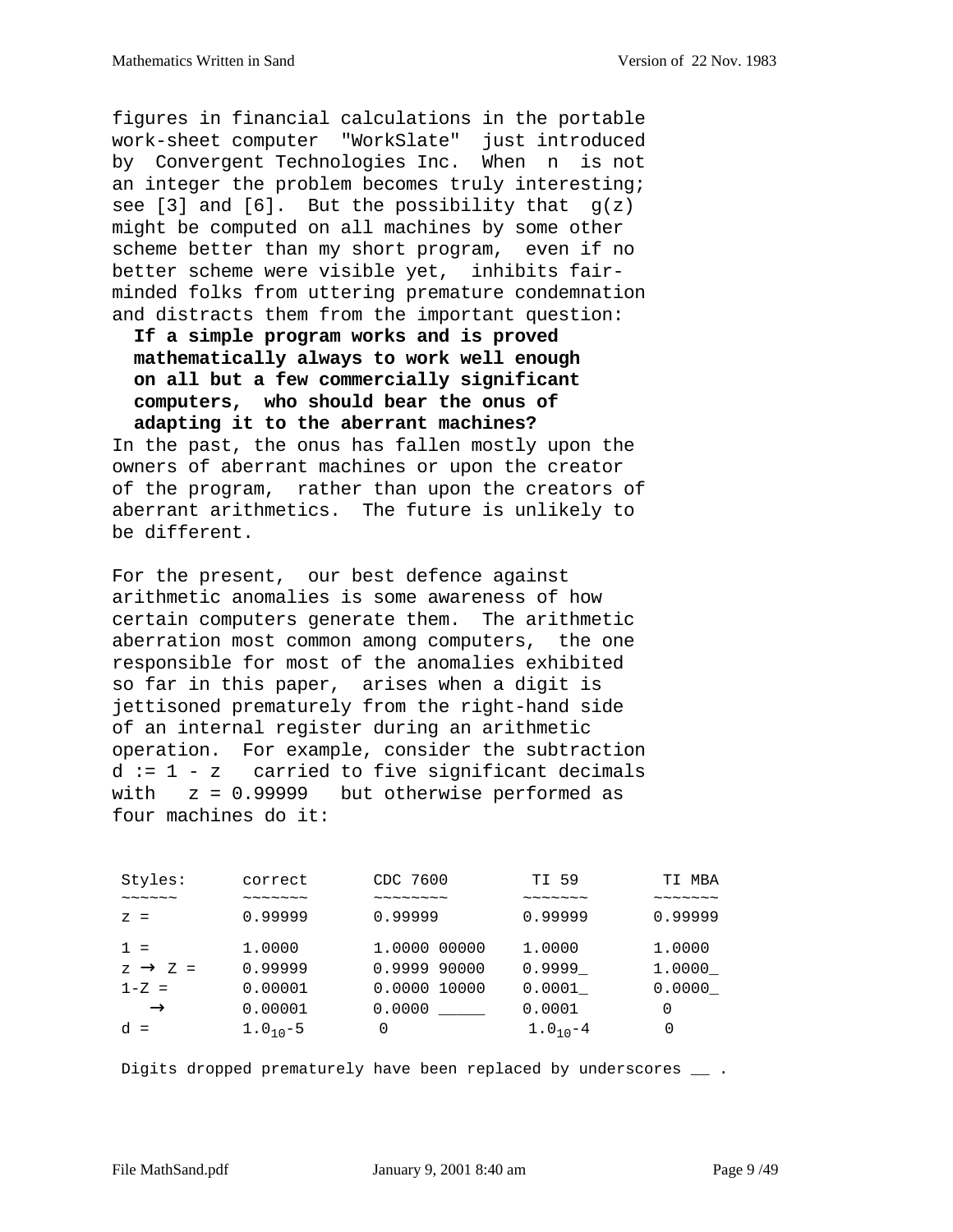CRAYs' and UNIVAC 11XXs' subtractions resemble in binary the TI 59's in decimal. CDC's Cyber 205 differs from all the above; it may allege  $z - 1 = 0 \neq 1 - z$ . Although these disparities seem perverse, they are no worse than if either 1.00009 - z or 0.99999 - z replaced 1 - z . Combining this insight with the mantra "Backward Error-Analysis" sometimes allays indignation, but not mine; for more on that subject see [6].

Premature abandonment of a digit defiles other arithmetic operations too. Multiplication is neither commutative nor monotonic on the TI 59 ; try e·π – π·e . Division on the TI Business Analyst gets a different quotient for 1/3 than for 9/27 . Double precision division in BASIC on the IBM PC alleges often that  $X/1 \neq X$ , and  $1.000...0000 / 1.000...0001 \geq 1$ .

After learning how these things happen, we can learn to look out for them and program around them, though they impose a deadening burden upon mathematical thought. To lift that onus from all of us, we must persuade the designers and builders of computer arithmetics that ...

- 1: aberrant designs can invalidate certain familiar calculations performed by most other machines without any trouble;
- 2: to compensate for aberrant arithmetic, software must become more complicated, costly and unreliable; and
- 3: their customers are aware of these truths. (I am not quite sure about item 3.)

**THE AREA OF A TRIANGLE:** Here is a familiar and straightforward task that blows up when subtraction is aberrant: Devise a program to compute the area  $A(x,y,z)$  of a triangle given the lengths x, y, z of its sides. The program below will perform this calculation almost as accurately as floating-point multiplication, division and square root are performed by the computer it runs on only provided the computer's subtraction is free from the anomalies mentioned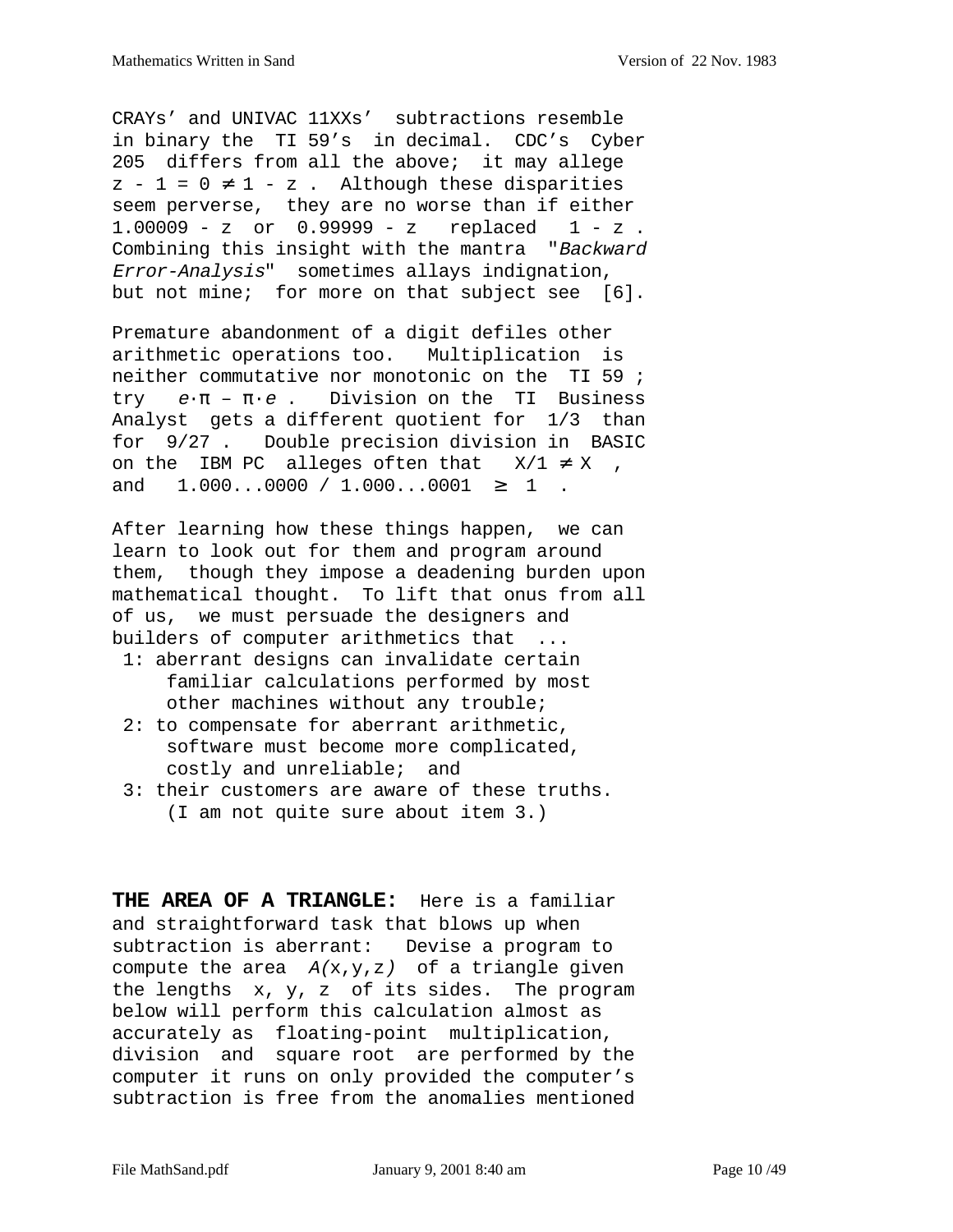above. Consequently the program works correctly, and provably so despite roundoff, on an extremely wide range of machines:

 APPLE III Pascal but not BASIC; Burroughs B6500 single precision; DG MV8000; DEC PDP-11 and VAX, and 10 and 20 single precision; ELXSI 6400; H-P 3000, 9000, 9836, 85-87, and all handheld machines except the hp-80; Honeywell 6000; IBM 370 and imitators, and recent IBM PC BASIC and FORTRAN; INTEL 8087, 86/330, 432; National 16081; recent PR1ME machines; ZILOG S8000; ... .

But the program miscalculates the areas of some needle-shaped triangles on those machines that discard a digit prematurely during subtraction. Among those egregious machines are ...

 CDC Cybers and 7600; Cray I; early IBM PC BASIC; early PR1ME in double precision; TI calculators; UNIVAC 1108 and successors; .... Of course, for each of those machines a method can be found to compute  $A(x,y,z)$  as accurately as you like; but if the program must use only the machine's native floating-point equipment then nobody knows a fast program that can be proved to work on all machines, egregious or not.

The classical formula due to Heron of Alexandria, namely  $A(x,y,z) = \sqrt{(s(s-x)(s-y)(s-z)})$  where  $s = (x+y+z)/2$ , is numerically unstable for needle-shaped triangles regardless of whether every arithmetic operation is correctly rounded. For example, here is an extreme case worked out carrying just five significant decimals:

Given are  $x := 100.01$ ,  $y := 99.995$ ,  $z := 0.025$ . Then  $s := (x+(y+z))/2 = (200.03)/2 = 100.015$  must round to either  $S := 100.01$  or  $S := 100.02$  to five sig. dec. Substituting S for s in Heron's formula yields either  $A = 0$  or  $A = 1.5813$ respectively, not the correct  $A = 1.000025...$ . Evidently Heron's formula could be a very bad way to calculate, say, ratios of areas of nearly congruent needle-shaped triangles.

A good procedure, numerically stable for all but egregious machines, is the following:

Sort x, y, z so that  $x \ge y \ge z$  ; If  $z < x-y$  then no such triangle exists  $i$  else A :=  $\sqrt{(x+(y+z)) * (z-(x-y)) * (z+(x-y)) * (x+(y-z)))/4}$ .  **... DON'T REMOVE PARENTHESES! ...**

How can so innocuous an algorithm fail on several egregious machines yet be provably successful on all the rest?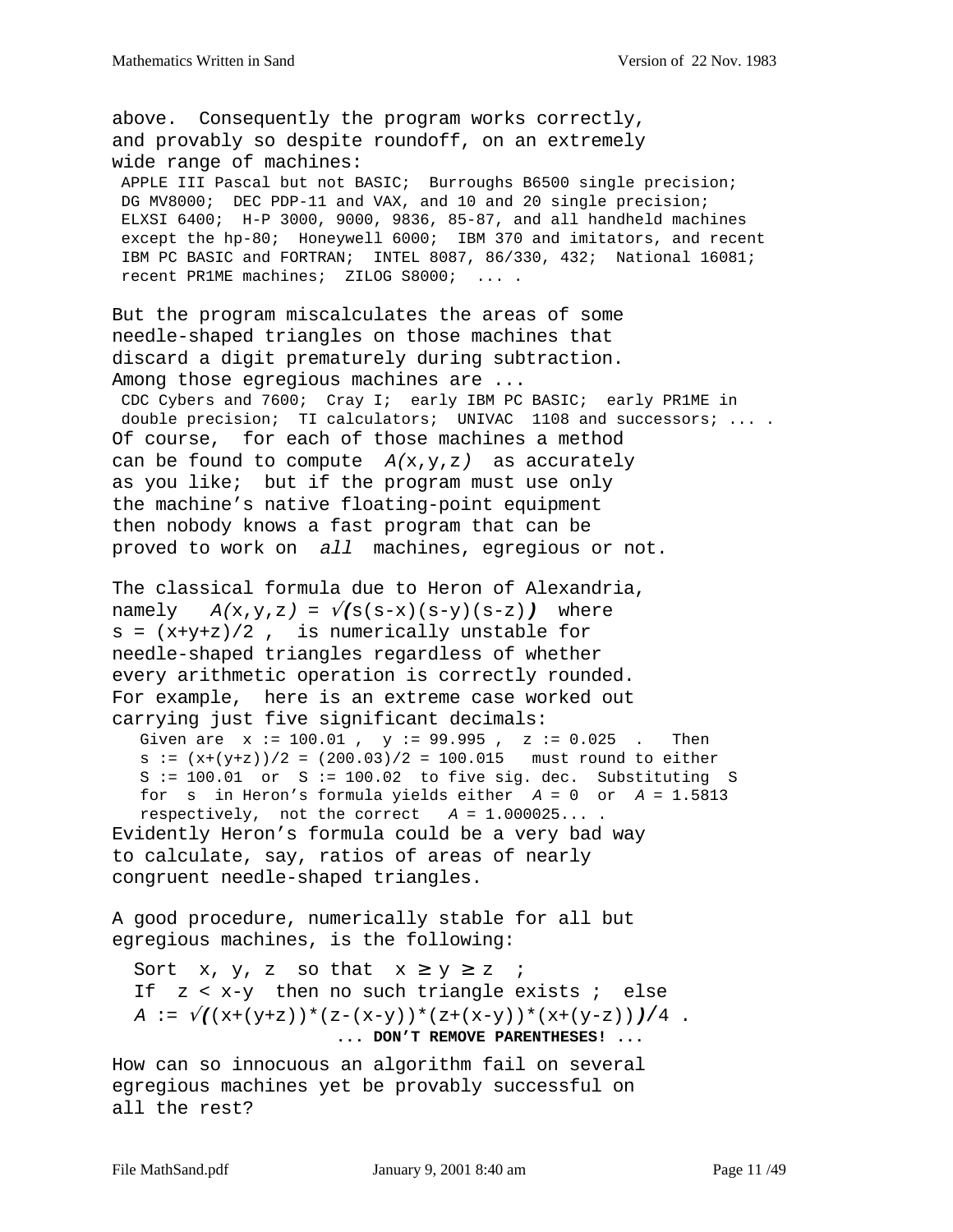Success depends upon the following easily proved ...

**Theorem:** If p and q are represented exactly in the same conventional floating-point format, and if  $1/2 \le p/q \le 2$ , then  $p - q$  too is representable exactly in the same format, unless p - q suffers exponent underflow.

(We shall ignore exponent over/underflow here lest its complications, which are avoidable, needlessly distract us from our discussion of roundoff problems; besides, p - q cannot underflow in arithmetic conforming to the latest drafts of IEEE p754 and p854 .)

The theorem merely confirms that subtraction is exact when massive cancellation occurs. That is why each factor inside √**(** ... **)** is computed correct to within a unit or two in its last digit kept, and A is not much worse, on computers that subtract the way most people expect them to. Egregious machines do much worse; they miscompute some of the differences the theorem says they could calculate exactly. Watch what happens again in arithmetic to just five sig. dec.:

| Styles:                      | correct                        | CDC 7600                       | TI 59                      | TI MBA                         |
|------------------------------|--------------------------------|--------------------------------|----------------------------|--------------------------------|
| $\sim\sim\ \sim\ \sim\ \sim$ | $\sim\sim\sim\sim\sim\sim\sim$ | $\sim\sim\sim\sim\sim\sim\sim$ | $\sim\sim\sim\sim\sim\sim$ | $\sim\,\sim\,\sim\,\sim\,\sim$ |
| $y =$                        | 99.995                         | 99.995                         | 99.995                     | 99.995                         |
| $x =$                        | 100.01                         | 100.01                         | 100.01                     | 100.01                         |
| $y \rightarrow$              | 099.995                        | 099.99 50000                   | 099.99                     | 100.00                         |
| $x-y \rightarrow$            | 000.015                        | 000.01                         | 000.02                     | 000.01                         |
| $Z =$                        | 0.025                          | 0.025                          | 0.025                      | 0.025                          |
| $z-(x-y) \rightarrow$        | 0.010                          | 0.015                          | 0.005                      | 0.015                          |
| $\ddotsc$                    |                                |                                |                            |                                |
| $A \rightarrow$              | 1.0000                         | 1.1456                         | 0.74997                    | 1.1457                         |
| as if x<br>$\rightarrow$     | 100.01                         | 100.005                        | 100.015                    | 100.005                        |

Digits dropped prematurely have been replaced by underscores \_\_ .

So, some procedure better than the "good" one above is needed to calculate reliably ratios of areas of nearly congruent needle-shaped triangles on egregious machines. Programmers, powerless to change these machines and reluctant to write a different program for each of them, might seek another "better" algorithm that works on all egregious machines as well as the rest. No such algorithm is known. My closest approach to it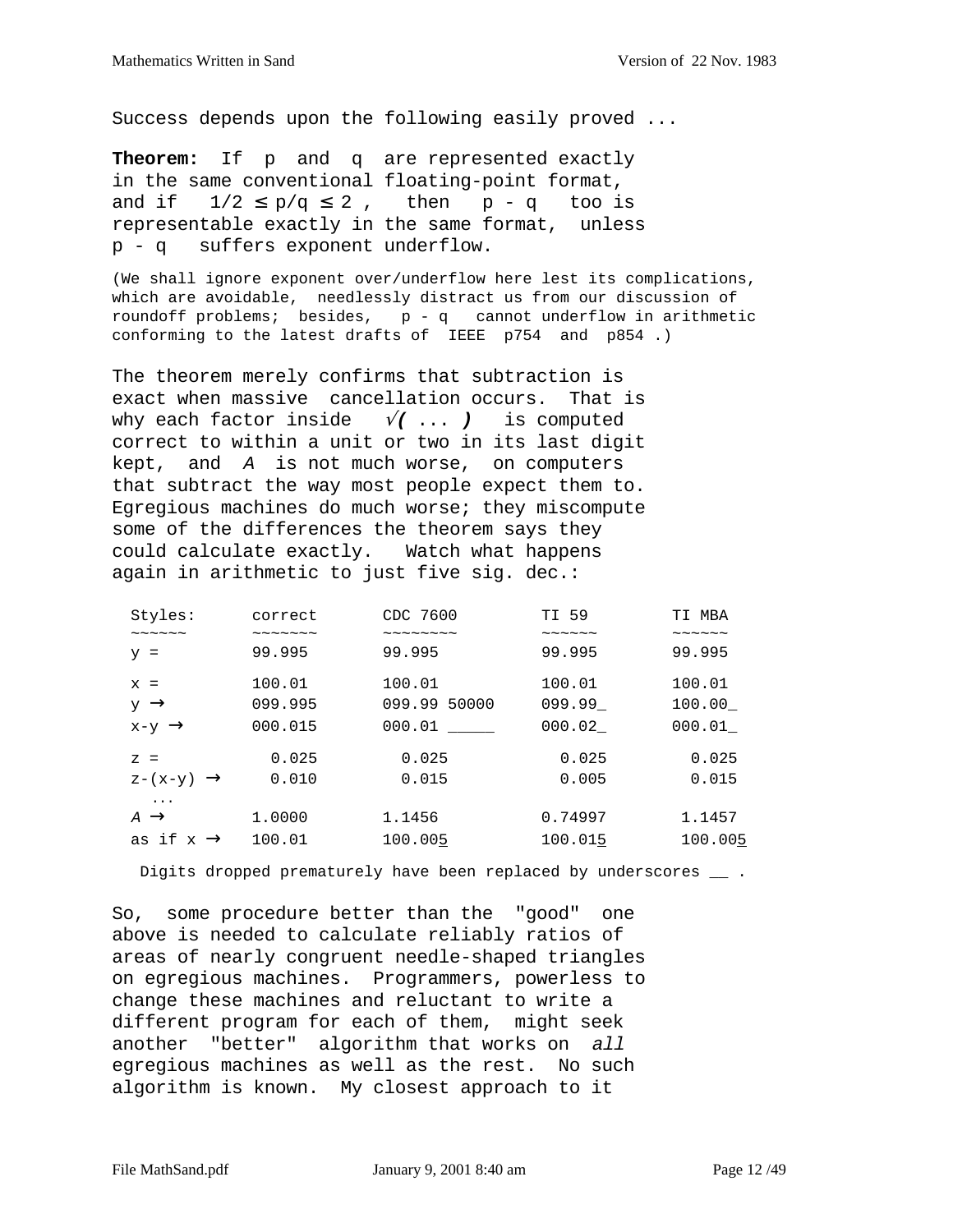```
replaces every instance of a subtraction like
p - q by a call to a programmed function
Diff(p,q) designed to compute a satisfactory
difference on all machines whether they jettison
digits prematurely or not. Here is my attempt:
  Real Function Diff(y,x): ... = y-x with adequate accuracy.
  Real values y, x; real d, e;
  If |y| < |x| then begin d := -x ; x := -y ; y := d end;
                \ldots now |y| \ge |x| . ...
  e := |x| ;
  While sigma(x) = signum(y)do begin d := 0.53*y ; d := y - d ;
                 ... DON'T do d := y - 0.53*y ! ...
               x := x - d ; y := y - duntil |y| \le e endwhile;
  Return Diff := y - x end Diff.
```
I believe this program works on all computers built in North America with hardware floatingpoint, egregious or not, except the CDC Cybers 203 and 205 and maybe some old WANG machines. I doubt that it works with every implementation of floating-point in software. I believe the multiplication by a magic number near 0.53 is unavoidable, and so is the necessity for a loop somewhat like the "While ... do ... until ..." loop in this program. And when it does work, how shall we decide which adds and subtracts in other programs to replace by calls to Diff ? If a program like Diff is the cure, the disease must be horrible.

In general, calculations near the singularities of functions of several variables are tricky at the best of times, so much so that they are described in pejorative terms, like degenerate, ill-conditioned, ill-posed and unstable, that tend to rub off onto whoever has to cope with them. My dismay at the way anomalous arithmetic makes the trickiest calculations trickier, often trickier than I can handle, is not shared by people who seem to think that only perverse calculations can be affected adversely, not the everyday world of dollars and cents. For their edification I turn now to dollars and cents.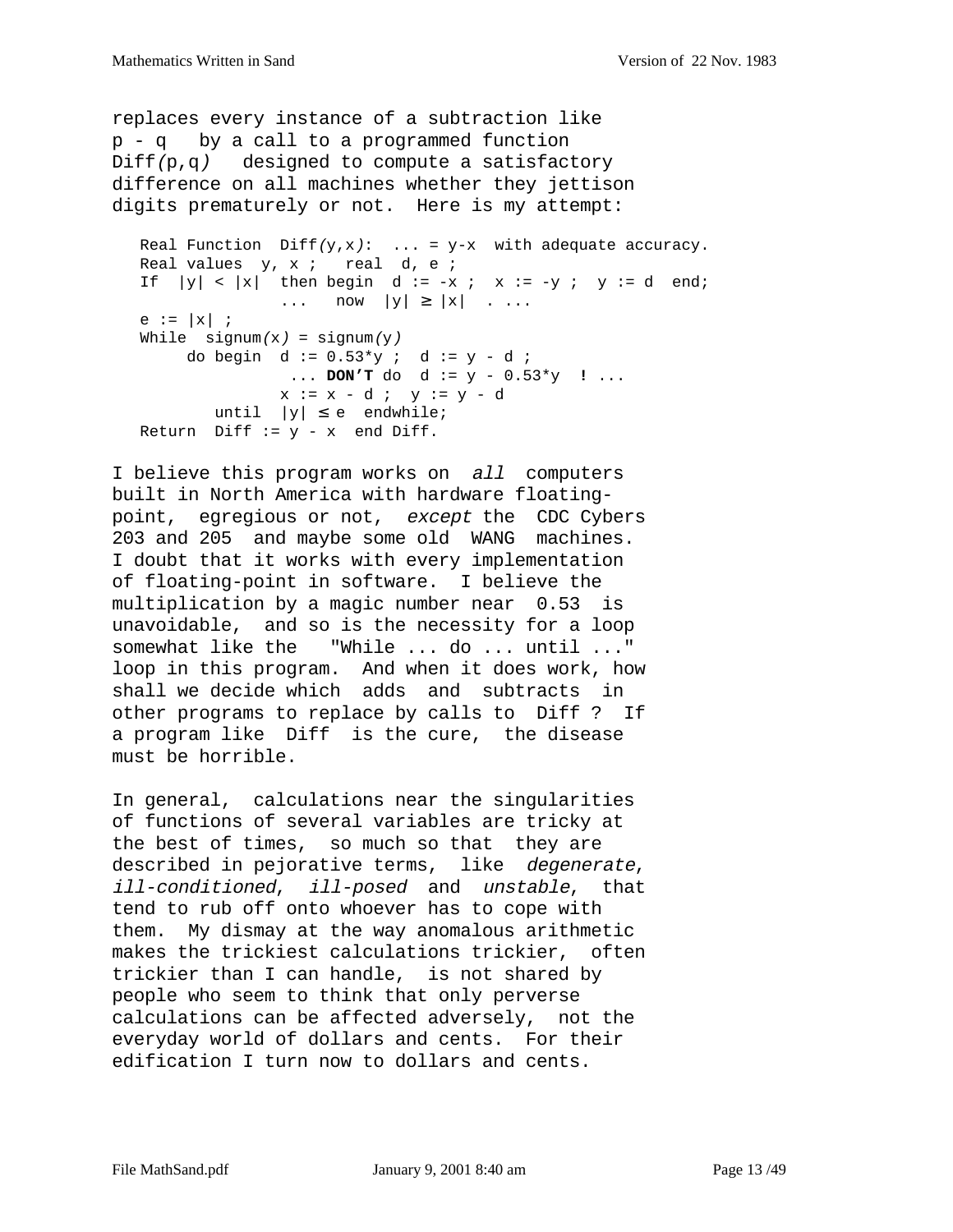**FINANCIAL CALCULATORS:** Four of these, the hp-92,  $-37E$ ,  $-38C$  and  $-12C$ , are used now by several hundred thousand people to perform calculations concerning loans, leases, mortgages, sinking funds, annuities, amortisation schedules, depreciation, bonds, notes, net present value and internal rate of return of investments, and Truth in Lending regulations, among other things. The calculators were microcoded principally by Roy Martin [7], Dr. Dennis Harms [8] and Rich Carone, with some help from me to overcome mathematical difficulties. Businessmen are oblivious to these difficulties; to cope with, say, mortgages they need understand only the legends on five keys:

- [n] the number of periods, typically months.
- [i] the periodic interest rate, entered as a percentage.
- [PV] the Principal Value of the mortgage at the start.
- [PMT] the amount of each of n equal periodic PayMenTs paid at the End of each period. ( [BEGIN] and [END] are keys too.)
- [FV] the Final Value, or "Balloon Payment", remaining to be paid at the end of the n<sup>th</sup> period.

The signs of the cash-flows PV, PMT, FV tell us their directions, positive for incoming and negative for outgoing. With this sign convention in mind, the businessman visualizes the sequence of cash-flows in a mortgage transaction thus:

| PMT |  |  |  | PMT PMT  PMT PMT PMT PMT+FV |  |
|-----|--|--|--|-----------------------------|--|
|     |  |  |  |                             |  |
|     |  |  |  | 0 1 2 3 n-3 n-2 n-1 n time  |  |

The same picture, but with different signs, depicts a sinking fund with initial deposit PV , n regular payments PMT , and an accumulated final value FV . The businessman need not know the equations that both transactions satisfy:

 $(1+x)^n \cdot PV + g_n(1+x) \cdot PMT + FV = 0$  where  $g_n(z) := (1 - z^n) / (1-z)$  and  $x := i/100$ .

(The troublesome function  $g_n(z)$  , with its removable singularity at  $z = 1$ , has appeared earlier in this paper with  $n = 127$ .)

Financial calculators are designed to solve these equations for any one of the five variables n, i, PV, PMT, FV given values for the other four.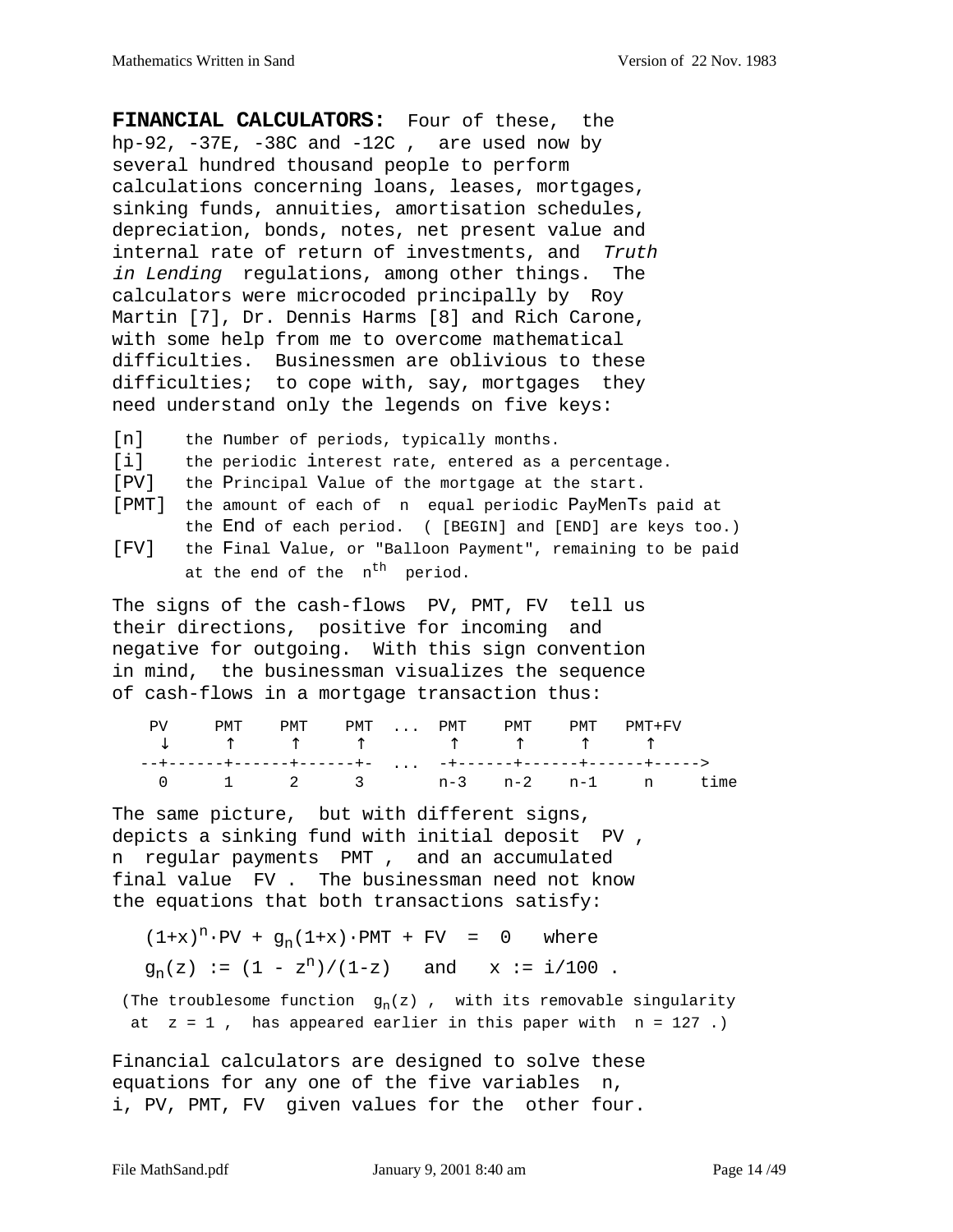At first sight this task seems nontrivial only when the unknown is  $i$ , in which case a polynomial equation of degree n must be solved; n can be huge. Actually, the task must pose some challenge regardless of which variable be unknown, as the next example will show.

#### **A Penny for your Thoughts.**

A bank retains a legal consultant whose thoughts are so valuable that she is paid for them at the rate of a penny per second, day and night. Lest the sound of pennies dropping distract her, they they are deposited into her account to accrete with interest at the rate of 10% per annum compounded every second. How much will have accumulated after a year (365 days) ?

| Enter data: |                |                                                 |
|-------------|----------------|-------------------------------------------------|
|             |                | $n := 60*60*24*365 = 31,536,000$ sec. per year. |
|             | $i := 10/n$    | $= 0.0000003170979198$ % per sec.               |
|             | $PV := 0$      |                                                 |
|             | $PMT := -0.01$ | = one cent per sec. to the bank.                |

Pressing [FV] should display one year's accretion, but different financial calculators display different amounts:

| Calculators        |   | FV displayed                                          |
|--------------------|---|-------------------------------------------------------|
| ~~~~~~~~~~         |   |                                                       |
| 27, 92, 37, 38, 12 | S | 331,667.0067                                          |
| BA                 |   | 293 539.16035                                         |
| MBA                |   | 334 858.18373                                         |
| 58, 58C, 59        |   | 331 559.3838549                                       |
|                    |   | The small digits are not normally displayed, but are  |
|                    |   | here to indicate how many figures the machines carry. |

Why is the best result displayed by the machines that carry the fewest significant digits (10) in their data registers? Observing that erroneous results have lost more than half the figures carried, we should suspect that certain machines have subtractions and/or logarithms rather less accurate than the programmers of their financial procedures expected; and tests confirm our suspicions. Besides the anomalous subtractions uncovered above, we find that ln(0.9999995) is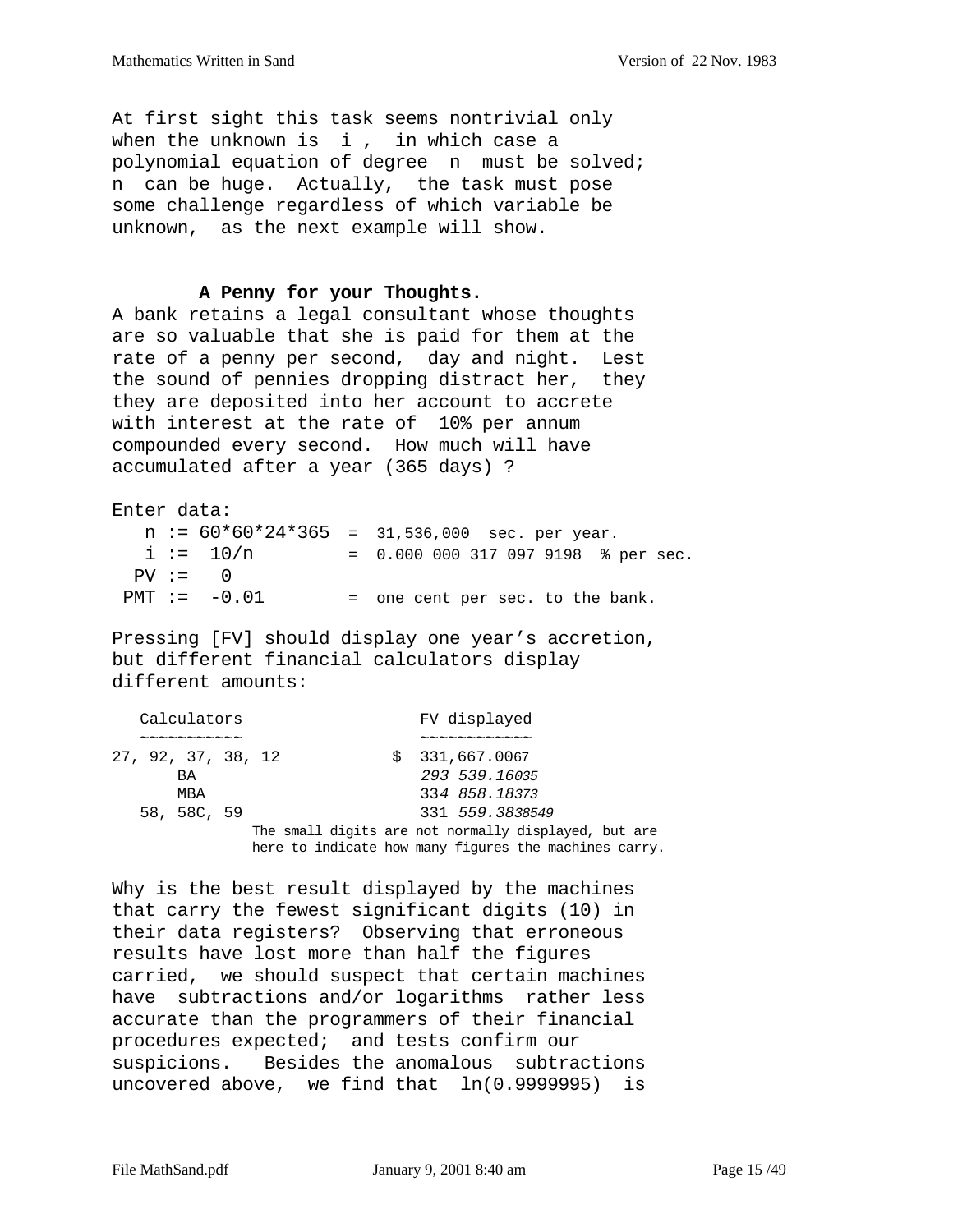miscalculated on those machines as  $-5_{10}-7$ , not the correct  $-5.00000125_{125}-7$ , despite that they carry more than ten sig. dec. However, the owner of such a calculator might not be so suspicious at first; later he might check the consistency (but not the accuracy) of a result by treating it as a datum and back-solving for some other datum.

For instance, recalculating i displays this:

| Calculators                                | press $[i]$ and see                                            |
|--------------------------------------------|----------------------------------------------------------------|
| $\sim\sim\sim\sim\sim\sim\sim\sim\sim\sim$ | $\sim\sim\sim\sim\sim\sim\sim\sim\sim\sim\sim\sim\sim\sim\sim$ |
| 27, 92, 37, 38                             | 0.000 000 317100                                               |
| 12                                         | 0.000 000 31 <i>974</i>                                        |
| BA.                                        | catatonia                                                      |
| MBA                                        | 0.000 000 3886                                                 |
| 58, 58C, 59                                | 0.000 000 3154                                                 |

If their accuracy is not impressive, yet their speed is worth a thought; while performing fewer than about a dozen floating-point operations per second, most of these machines take less than one or two dozen seconds to solve a polynomial equation here of degree  $n = 31,536,000$ . We shall return to this thought.

A single somewhat artificial sample is not enough to demonstrate how much the probability of computational failure is inflated by anomalous arithmetic. But before drawing further samples, we should digress to reconsider the significance of "artificial" examples.

Equation-solving is an iterative process akin to exploration. Regardless of how typical the data and solution may be, the path followed by the iteration from first guess to final result may approach or enter regions that are financially implausible though mathematically legitimate and still informative. Therefore, programs that do not allow an equation to be evaluated accurately over the widest domain on which it makes sense mathematically must cramp an equation-solver's style, as the next example shows.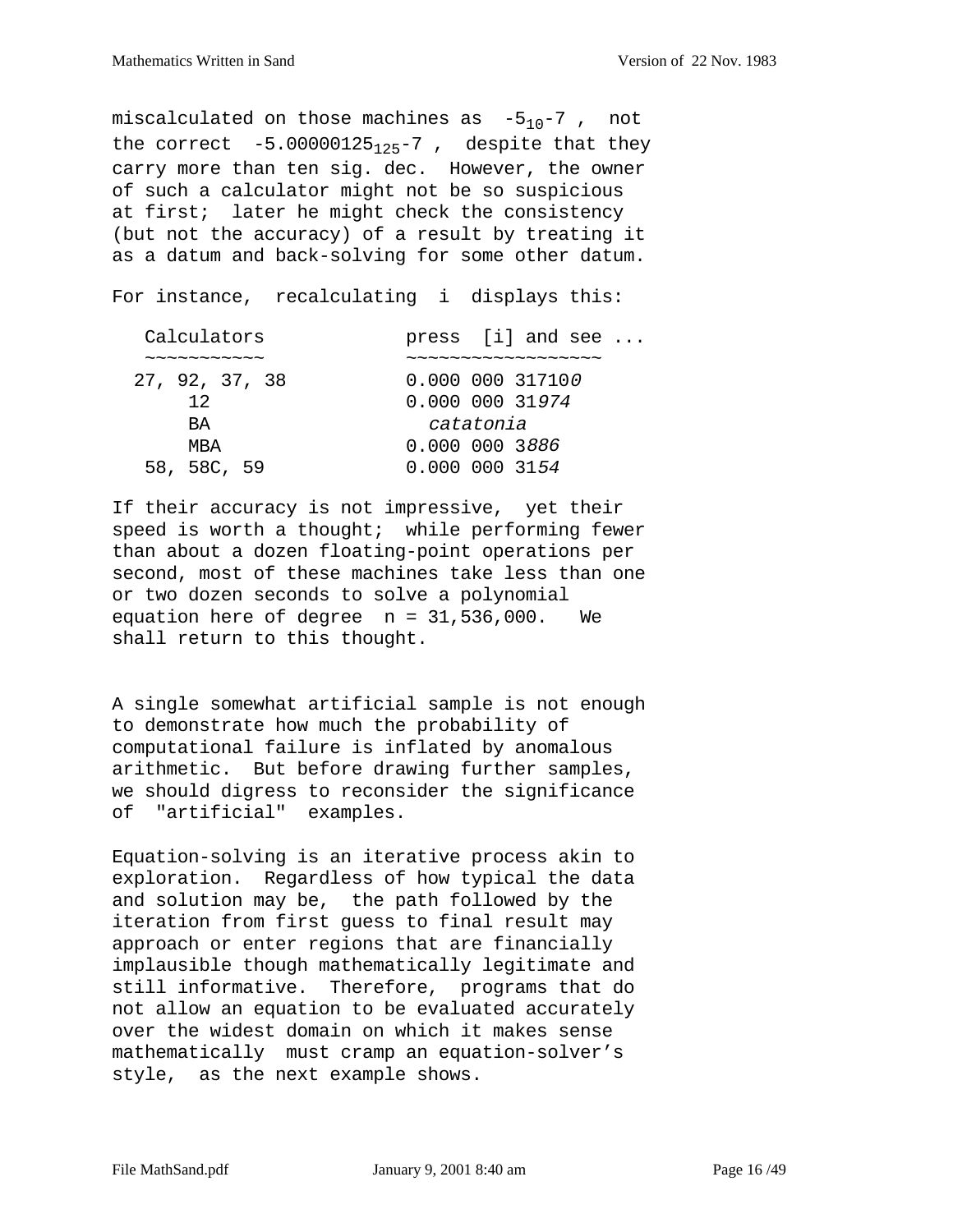**Yield from a Risky Investment.**

For an investment of  $-PV := $ 35,000,000$  now, investors are promised n := 100 equal monthly installments of an amount PMT yet to be agreed upon, but between \$ 640,000 and \$ 1,000,000 , plus a final payment at the 100<sup>th</sup> month of FV :=  $$100,000,000$ . How does the yield i, reckoned in % per month, vary with PMT ?

Tabulated in the first column below are selected values of PMT , with the corresponding yield in the second column shown as displayed on any of the hp-92, -37E, -38C or -12C after about a dozen seconds of calculation. The third column shows what the TI MBA displayed.

| true i %                                         | on the MBA                    |
|--------------------------------------------------|-------------------------------|
| $\sim$ $\sim$ $\sim$ $\sim$ $\sim$ $\sim$ $\sim$ | $\sim$ ~~~~~~~~~~~~           |
| 2.314053                                         | 2.314053                      |
| 2.335758                                         | $-1, -97$<br><i>BLINKING</i>  |
| 2.357528                                         | 2.357528                      |
| 2.669065                                         | $2.669065$ after a long time. |
| 3.135506                                         | $-2106.949$<br>BLINKING       |
|                                                  |                               |

The blinking tiny number is a symptom of roundoff troubles. The other anomalies could be caused by an unfortunate choice of iterative method for the equation to be solved.

**SOLVING EQUATIONS:** The customary iteration for solving any given equation  $f(x) = 0$  is

#### **Newton's iteration:**

 $x_{k+1} := x_k - f(x_k)/f'(x_k)$  for  $k = 0, 1, 2, ...$ 

starting from a suitable first guess  $x_0$ . If it converges, the iteration normally converges quickly, ultimately nearly doubling the number of correct figures with each iteration, so that high accuracy does not cost very much. But the financial equation above is abnormal because, though a polynomial equation in  $x = i/100$ , its degree n can be so huge that the graph of the polynomial is, for practical purposes, spiked and/or stepped rather than smooth. Consequently,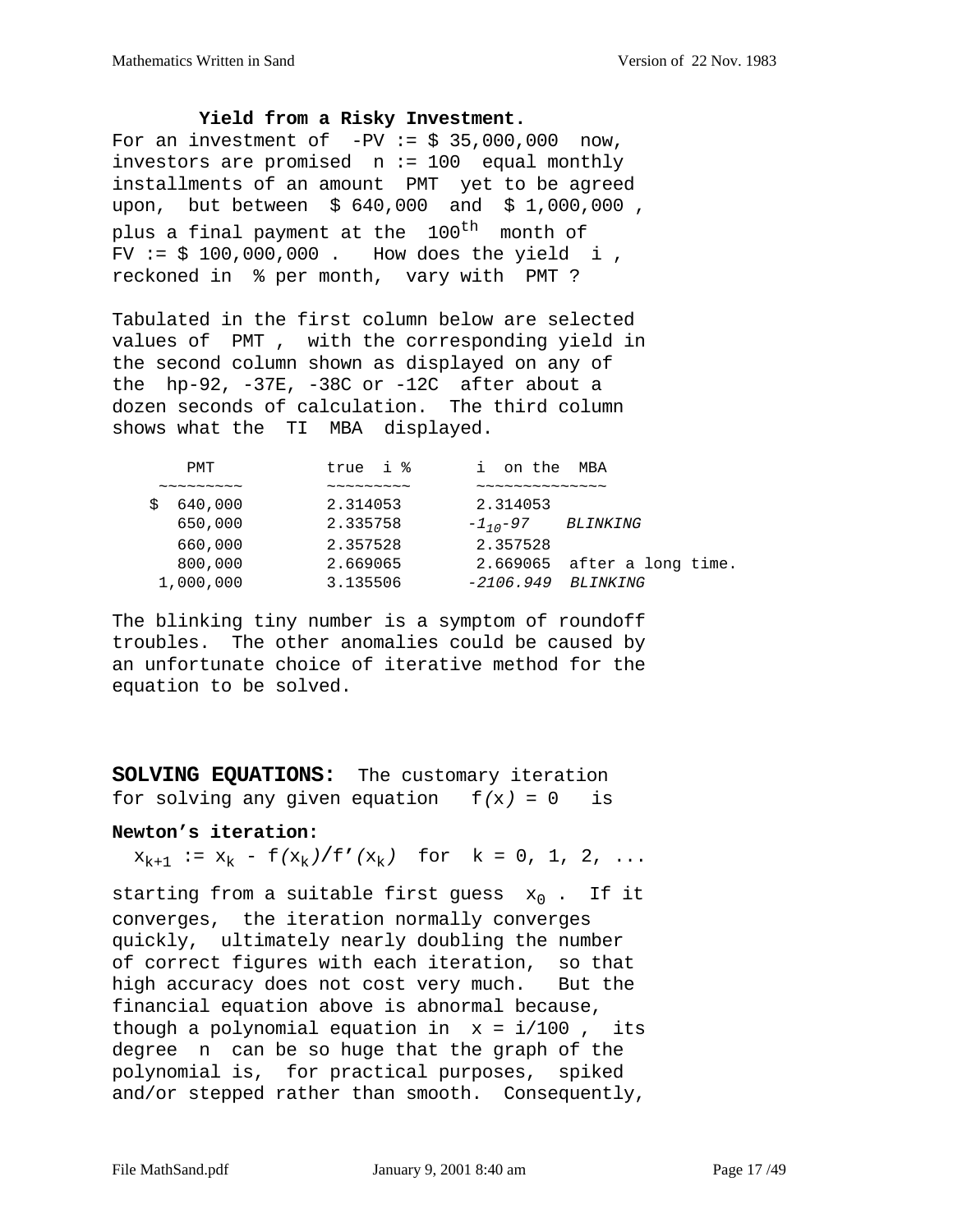Newton's iteration converges too slowly if it converges at all. At first sight, the following lemma makes the situation appear hopeless.

#### **Lemma: Newton's Iteration is Ubiquitous:**

If X is a continuous real function and if the iteration  $x_{k+1} := X(x_k)$  converges, from every starting point  $x_0$  sufficiently close, to a root of the equation  $F(x) = 0$ , then the iteration must be Newton's iteration applied to an equation  $f(x) = 0$  equivalent to  $F(x) = 0$ in the sense that both have the same root.

The proof, using  $f(x) := exp(\int dx/(x-X(x)))$ , is easy. The lemma tells us not to bother trying iteration to solve an equation unless it can be transformed into an equivalent one well suited to solution by Newton's iteration. What does "well suited" mean? One meaning I discovered is this:

**Theorem:** If  $f(x)$  is a difference  $f = u - v$ between two convex functions, one monotone nondecreasing and another monotone nonincreasing throughout some real interval, then Newton's iteration  $x_{k+1} := x_k - f(x_k) / f'(x_k)$  cannot dither; it must either escape from that interval or converge within it, no matter where therein the iteration starts.

This, the most general sufficient condition known for the convergence of Newton's iteration applied to solve a real equation, was not easy to prove, but it was worth the effort. The financial equation above, when it has just one financially meaningful solution i , can always and easily be transformed into the form

... +  $c_{-3}y^{-3}$  +  $c_{-2}y^{-2}$  +  $c_{-1}y^{-1}$  +  $c_0$  =  $c_{1}y$  +  $c_{2}y^{2}$  +  $c_{3}y^{3}$  + ... where each  $c_i$  is the magnitude of a cash-flow and  $y$  is either  $1+x$  or  $1/(1+x)$ , whichever ensures that  $c_0 > 0$ . This form satisfies the theorem throughout the interval  $x > -1$ , capturing all interest rates  $i > -100$  % ; no others make financial sense. Now, applied to the transformed equation, Newton's iteration must converge from every starting point. But not very fast if n far exceeds 1000 .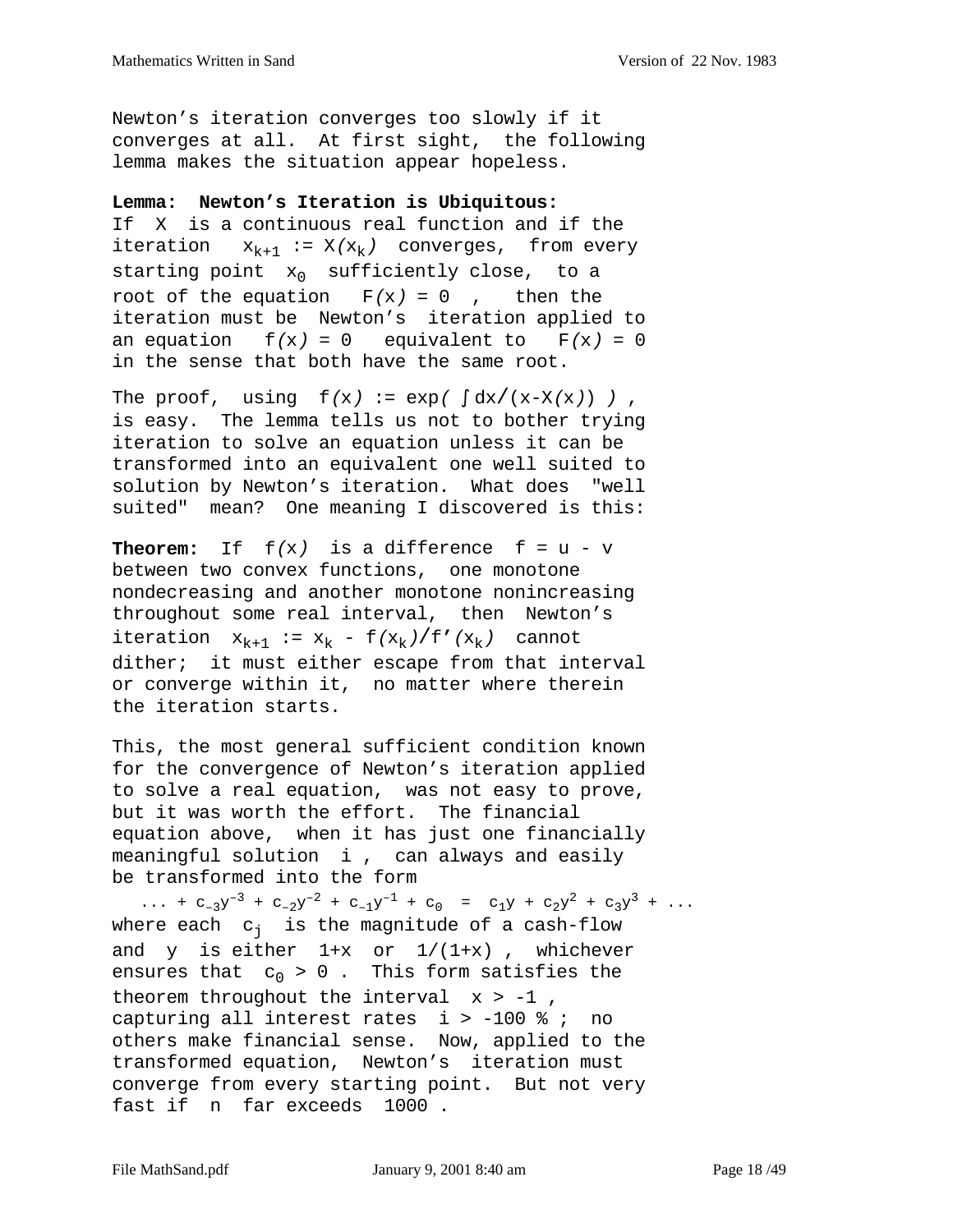To cope with huge n on the hp-92 , Roy and I approximated the root x of the financial equation asymptotically ( as  $n \rightarrow +\infty$  ), and used the leading term as a first guess for the iteration. Despite having to recognize several cases, the approximation is quick and, when n is large enough that it matters, accurate to over five sig. dec. Therefore, nobody has to wait more than about a dozen seconds, long enough for fewer than 100 multiplications, after pressing [i] on the hp-92, -37E, -38E or -38C , no matter how big n may be.

Dennis and I used related transformations to solve related equations for Internal Rates of Return on the hp-38E and C , whose [IRR] key will cope with over 2000 cash-flows. Later, to cope with a revised version of the financial equation above that, unlike the original, makes sense when n is not an integer, Rich and I used yet another transformation in the hp-12C ; we used  $ln(y)$  instead of  $y$  as the independent variable in the equation above with terms  $c_jy^j$ , and applied Newton's iteration to its logarithm. Although each iteration cost now more time than before, the theorem continued to guarantee convergence which was rapid from every starting point regardless of n . Further details are not needed to make my point:

 **Every day, hundreds of thousands of people employ powerful financial calculators that are convenient, fast and reliable because of Physical, Chemical, and now Mathematical technology more intricate than they imagine.**

Euphoric at the success of the hp-38E , Dennis Harms' manager, Stan Mintz, humoured us by granting permission to devise a calculator with a [SOLVE] key, despite that no marketing survey had revealed any demand for such a thing, and subject to one proviso: mindful of his struggles with integrals in college, he charged us to devise an [INTEGRATE] key too. Thus was the hp-34C born. Its innovations have been exposed elsewhere [9,10], but not the mathematical insight that made a [SOLVE] key seem feasible.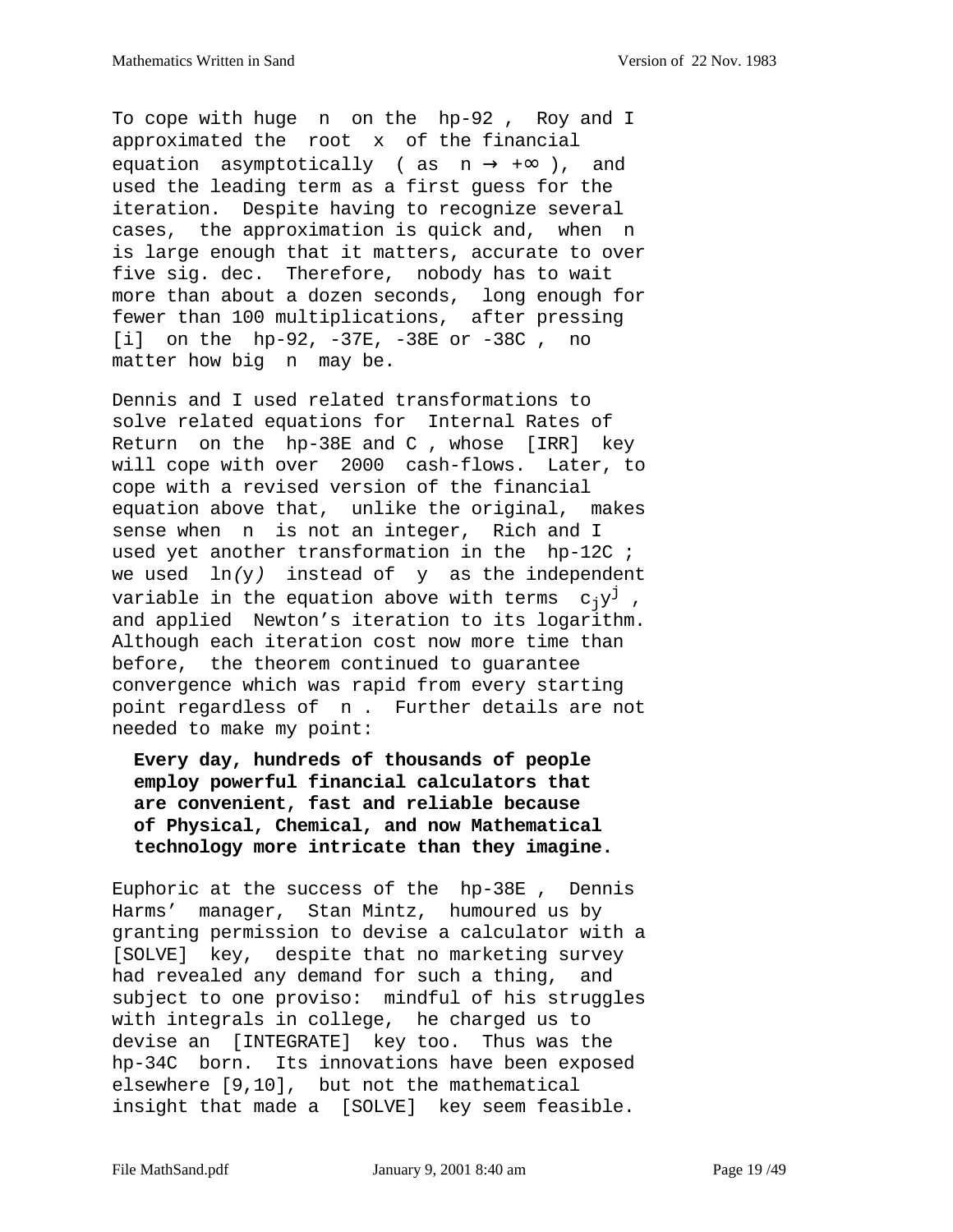Here is the train of thought ...

Suppose we are given an equation  $f(x) = 0$  to solve but not much time to study it. Suppose we are willing to try Newton's iteration, perhaps because the Theorem above is applicable or for lack of a better idea. We will have to write a program to compute f**'**(x) as well as f(x) , unless we choose to approximate the derivative by a difference quotient. This choice is tantamount to approximating a tangent by a secant, whence the iteration formula gets its name, i.e.

#### **Secant Iteration:**

 $x_{k+1}$  :=  $x_k$  -  $f(x_k)(x_k - x_{k-1})/(f(x_k) - f(x_{k-1}))$ .

If this iteration converges, then it is known to converge usually slightly faster than Newton's unless calculating f(x) and f**'**(x) together costs less than about 45 % more time than calculating f(x) alone. But will the secant iteration converge? More to the point, will the approximation of a tangent by a secant leave intact whatever reasoning might have motivated recourse to Newton's iteration? Almost surely YES! More precisely, I discovered the following

**Phenomenon:** Suppose that Newton's iteration to solve the equation  $f(x) = 0$  converges from every starting guess within an interval to a root therein. Then, unless  $f(x)$  vanishes inside that interval without reversing sign there, the secant iteration must converge to the same root from every pair of starting guesses in that interval.

The proof that this must happen is extremely long and difficult partly because f(x)/f**'**(x) could oscillate pathologically in the neighbourhood of a root where both f(x) and f**'**(x) vanished simultaneously. The phenomenon's implication is immediate; the Secant Iteration provides as firm a foundation as Newton's for a general-purpose equation solving program, but with no need for a derivative. So we created such a program [9] , and Tony Ridolfo microcoded it into the hp-34C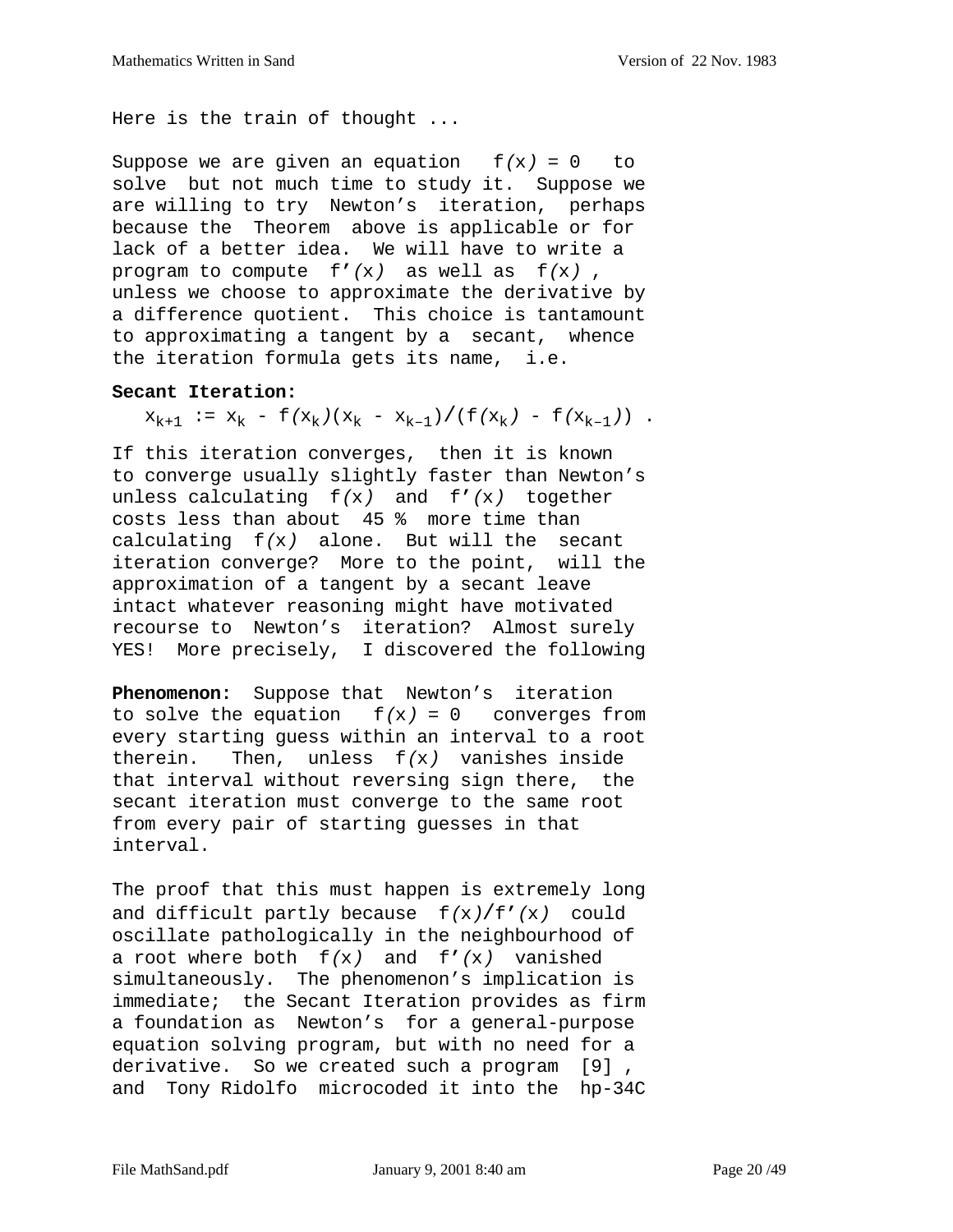```
under the [SOLVE] key with no scratch registers
to spare. Later the same program was copied into
the hp-15C. To use it to solve f(x) = 0,
follow these three steps:
- Enter into the calculator under, say, label [A]
 a program that evaluates f(x) given any x.
  (Other labels can be used instead of [A] .)
- Enter a guess or two at the desired root, the
  closer the better.
- Press [SOLVE] [A] and see what happens ...
If f(x) changes sign anywhere, then [SOLVE]
will surely locate such a place to within a few
units in its tenth sig. dec. whenever ...
-- f(x) is strictly monotonic, or
-- f(x) is convex, or concave, or
- |f(x)| has no nonzero local minimum, or
-- f(x) has different signs at two guesses.
If both the last two conditions are violated,
then [SOLVE] may display an approximation to
the location of a nonzero local minimum of |f(x)|and signal that it could not find a change of
sign. Under no circumstances will [SOLVE] run
indefinitely; it always finds something, even
if sometimes the search takes a long time. Here
is an example:
    B_N(x) := \text{signum}(x-N) = +1 \text{ if } x > N,
                         = 0 if x = N,
                         = -1 if x < N.
                ·-----------------+-----+--
    ------------+-----------------------------> x
    ------------· | |
N x_0 x_1
```
Try, say, N := 7 and first guesses  $x_0$  := 101 and  $x_1 := 102$ . The program for  $B_7(x)$  is this:

 LBL B 7 **-** ENTER ABS x≠0? ÷ RTN To enter the first guesses and solve  $B_7(x) = 0$ for x , press 101 ENTER 102 SOLVE B and wait a minute to see  $x = 7.000000000$  displayed after  $B_7(x)$  has been sampled 45 times. (How does [SOLVE] know which way to turn? See [9].)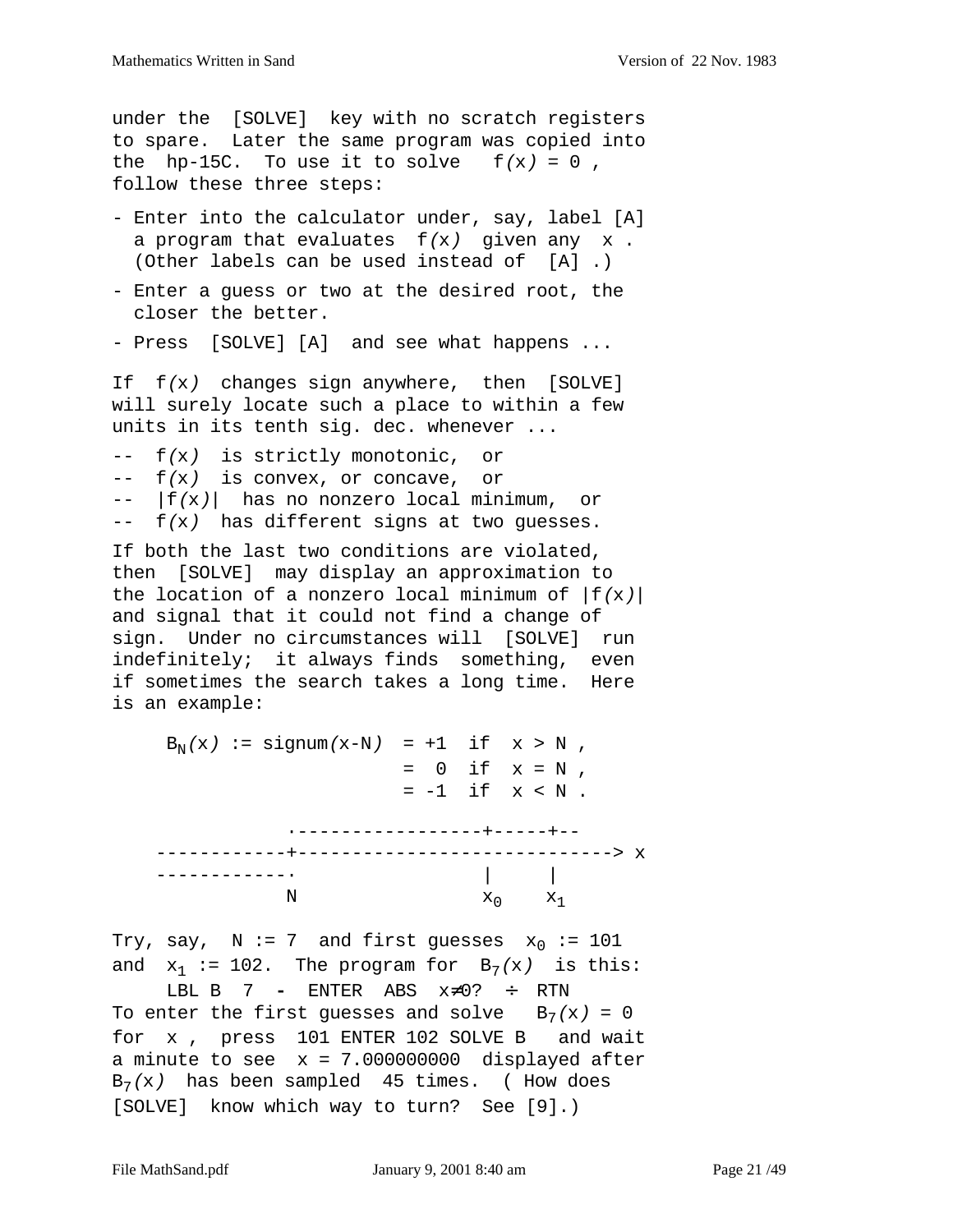Changing N from 7 to 0 extends the time to 6 min. after 361 samples. Yet longer search times in difficult cases might have been lessened had a few more than the five scratch registers allocated to [SOLVE] been available in the hp-34C , but [INTEGRATE] consumed a lion's share.

**THE [INTEGRATE] KEY:** Among innumerable numerical quadrature procedures available in the literature and in computers, what distinguishes this one is its relative ease of use. Estimating

$$
I := \int_{Y}^{x} f(t) dt
$$

on the hp-34C and hp-15C entails these steps:

- Enter into the calculator under, say, label [A] a program that evaluates  $f(x)$  given any  $x$ . (Other labels can be used instead of [A] .)
- Set the display to show as many digits of the integrand f as matter. (More on this below.)
- Put in the limits of integration thus: y ENTER x .

- Press 
$$
\begin{bmatrix} \int_{y}^{x} \end{bmatrix}
$$
 [A] and wait for the results. ...

Foremost in the display, in the X-register, will be the estimate of the desired integral  $I$  ; behind it, in the Y-register, will be the uncertainty  $\Delta I$  in *I* inherited from the tolerance allowed in f . More precisely, the

 key estimates not merely I := y but actually  $I \pm \Delta I := \int (f(t) \pm \Delta f(t)) dt$  where all that is asserted about  $\Delta f$  is that  $f(t) \pm \Delta f(t)$ agrees with f(t) in all digits displayed.  $[\int_{y}^{x} ]$  key estimates not merely  $I := \int_{y}^{x} f(t) dt$  $\int_{V}^{X}$ y  $\int_{v}^{x}$ 

Geometrically, the graph of  $f \pm \Delta f$  is a ribbon, centred along the graph of f , containing all graphs regarded as practically indistinguishable from that of f . The area under the graph of f is I, and is uncertain by  $\pm \Delta I$  where 2 $\Delta I$  is the area of the ribbon.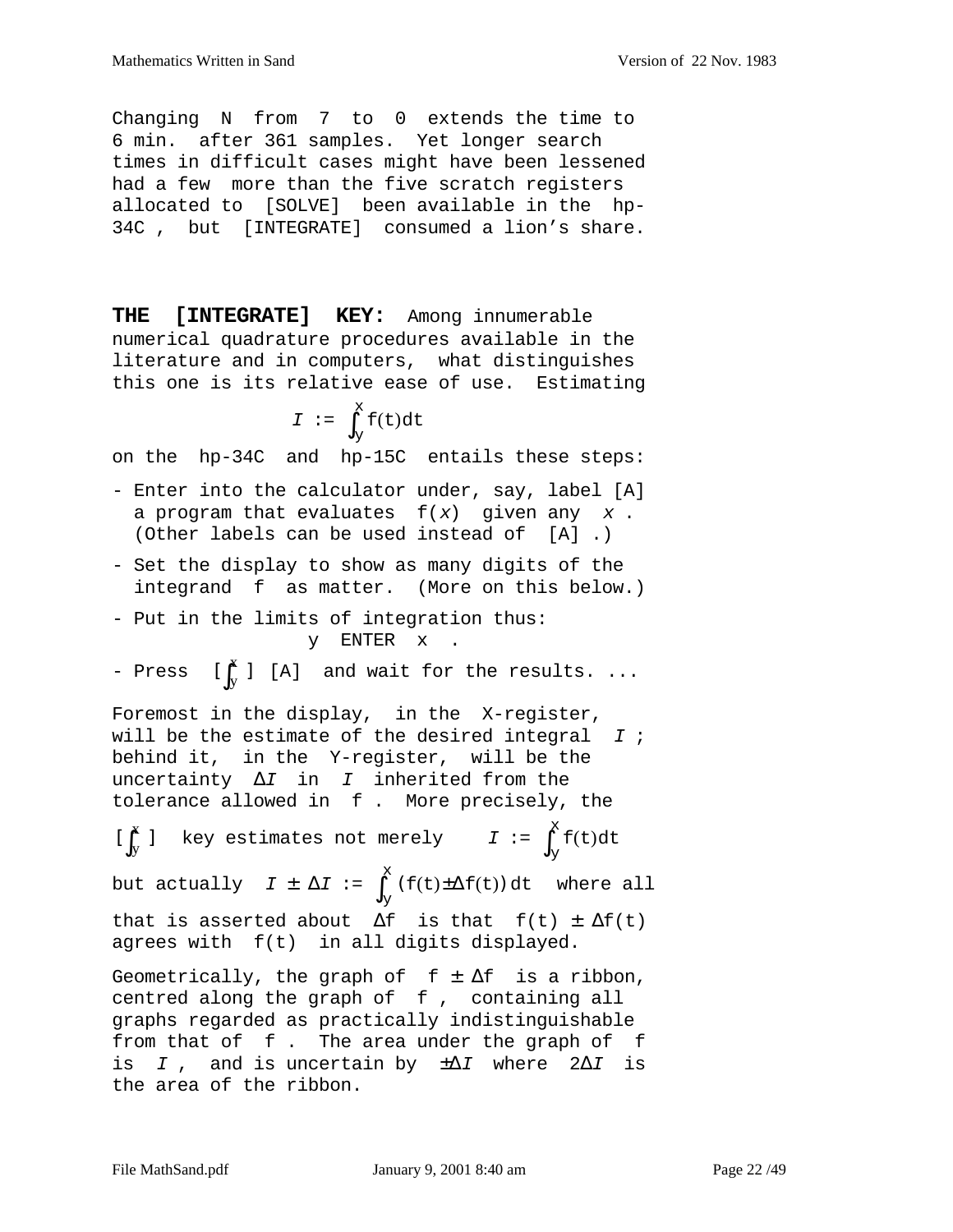Here is a familiar example:

$$
I := Q(x) := \int_x^{\infty} \exp(-t^2/2) dt / \sqrt{2\pi} .
$$

Since the integrand underflows past  $10^{-99}$  to zero when t > 22, replacing the upper limit  $\infty$  by 22 discards nothing but converts the improper integral  $Q(x)$  into a proper one that any general purpose numerical quadrature program can evaluate easily. Designate this procedure "Method A" ; as we shall see, it will waste most of its time sampling the integrand at places where it contributes negligibly to the integral. Another procedure, designated "Method B" , substitutes  $s^2 = \sin^{-1}(\exp(-t^2/2))$  to transform the improper integral Q(x) into a proper integral:

 $Q(x) = \int_0^{\sqrt{\sin^{-1}(\exp(-x^2/2))}} s \sqrt{\sin(s^2) + 1} \sin(s^2) - 1 / \ln(\sin(s^2)) ds$ except if  $x < 0$  calculate  $Q(x) = 1 - Q(-x)$ . Although the transformed integrand is finite everywhere, it does have two weak singularities:  $\sin^{-1}(\exp(-x^2/2))$  $\int_0^{\sqrt{\sin}} \frac{(\exp(-x^{-}/2))}{\sin(x^{-})} s \sqrt{\sin(x^{-})} + 1) \left( \sin(x^{-}) - 1 \right) / \ln(\sin(x^{-})) ds / \sqrt{\pi}$ 

One is at  $s = 0$  where an attempt to calculate ln 0 could stop the calculator, but it won't; the  $\left[\int_{v}^{x} \right]$  key is designed to avoid drawing samples of the integrand from the ends of the range of integration lest singularities that are otherwise easily integrable derail it there. y  $\iint_{y}^{x}$  ]

The second is a removable 0/0 type singularity that occurs when  $s^2 = \pi/2$ . It looms near when x is so tiny, and the upper limit of integration so nearly  $\sqrt{\pi/2}$ , that s<sup>2</sup> approaches  $\pi/2$ near enough for  $sin s<sup>2</sup>$  to round to very nearly 1; then both  $sin s^2 - 1$  and  $ln sin s^2$ will be seriously contaminated by rounding error.

Could that error reduce the integrand to useless Junk := Roundoff/Roundoff ? Not on the hp-34C nor hp-15C. The roundoff cancels itself; treat  $\sin s^2$  instead of  $s$  as the independent variable to see why.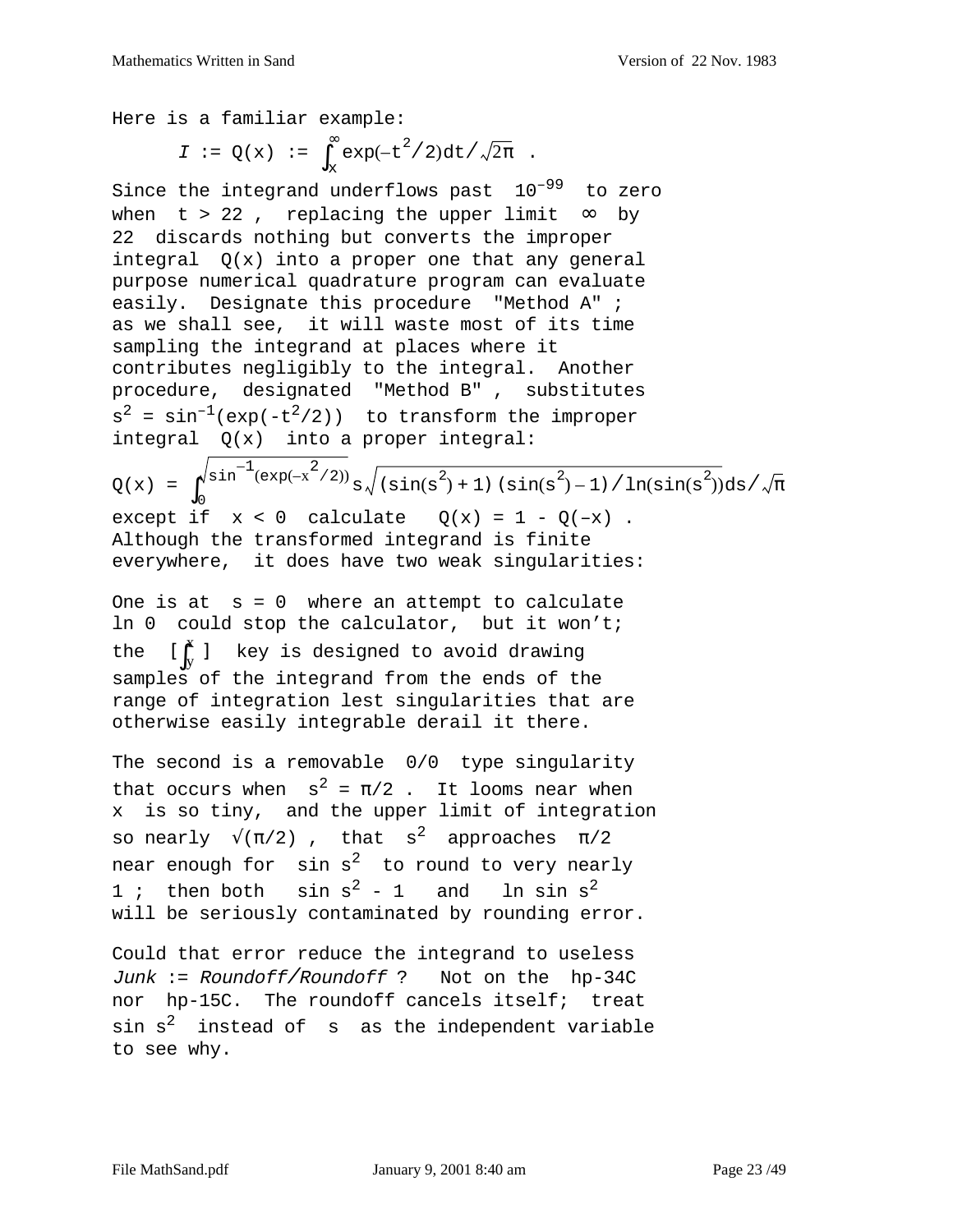Therefore, the integrand will be evaluated accurately provided subtraction and logarithm are both accurate to full working precision, as they are on these machines but not some others.

The programs for methods A and B are short enough to show here:

LBL A 22  $\int_Y^x 1 \pi \pi +$  LBL 0  $\sqrt{+} x^2$ <sub><</sub>y LSTx ÷ x<sup>2</sup><sub><</sub>y RTN LBL  $1 \times^2$  2 CHS ÷  $e^x$  RTN LBL B RAD GSB 1  $\text{SIN}^{-1}$   $\sqrt{0}$   $\text{x}^3$ <sub><</sub>y  $\int_{\text{y}}^{x}$  2  $\pi$  GTO 0 LBL 2 ENTER  $x^2$  SIN LN LSTx 1 – ÷ LSTx 2 +  $x^2 \times y$  ÷  $\sqrt{x}$  RTN Before they are run, the display should be set to show just as many figures as are wanted. For four significant figures, press [SCI] 3 . Shown below for both methods and for a few values of x are estimates of the integral  $Q(x)$ , and how

often the integrand was sampled to get each, and the elapsed time.

| X        | $O(x)$ by<br>Method A                               | # samples | sec. |
|----------|-----------------------------------------------------|-----------|------|
|          | and by Method B                                     | # samples | sec. |
| 10       | 7.6198 <sub>10</sub> -24 ± 17 <sub>10</sub> -28     | 127       | 227  |
|          | 7.6199 <sub>10</sub> -24 $\pm$ 18 <sub>10</sub> -28 | 7         | 27   |
| 1.96     | $0.024998 \pm 0.000006$                             | 127       | 227  |
|          | $0.024998 \pm 0.000006$                             | 15        | 58   |
| $\Omega$ | 0.499999<br>$\pm$ 0.000045                          | 63        | 116  |
|          | $0.500003 \pm 0.000146$                             | 15        | 58   |

For higher accuracy, say 7 or 8 sig. dec., press [SCI] 7 before running the programs; typical results for methods A and B respectively are  $Q_A(0) = 0.4999999998 \pm 0.0000000047$  at 255 samples in 444 sec.  $Q_B(0) = 0.5000000002 \pm 0.0000000135$  at 63 samples in 216 sec.

This example makes it all seem easy. Actually, reliable and rapid numerical integration is still somewhat a black art, especially when combined with devious transformations to tame otherwise wild or nearly improper integrals. Frequently these transformations flirt with singularities.

Some singularities, designed to cancel each other harmlessly, will do just that despite roundoff because the underlying arithmetic and elementary functions in the hp-34C and hp-15C have been implemented so carefully. Other singularities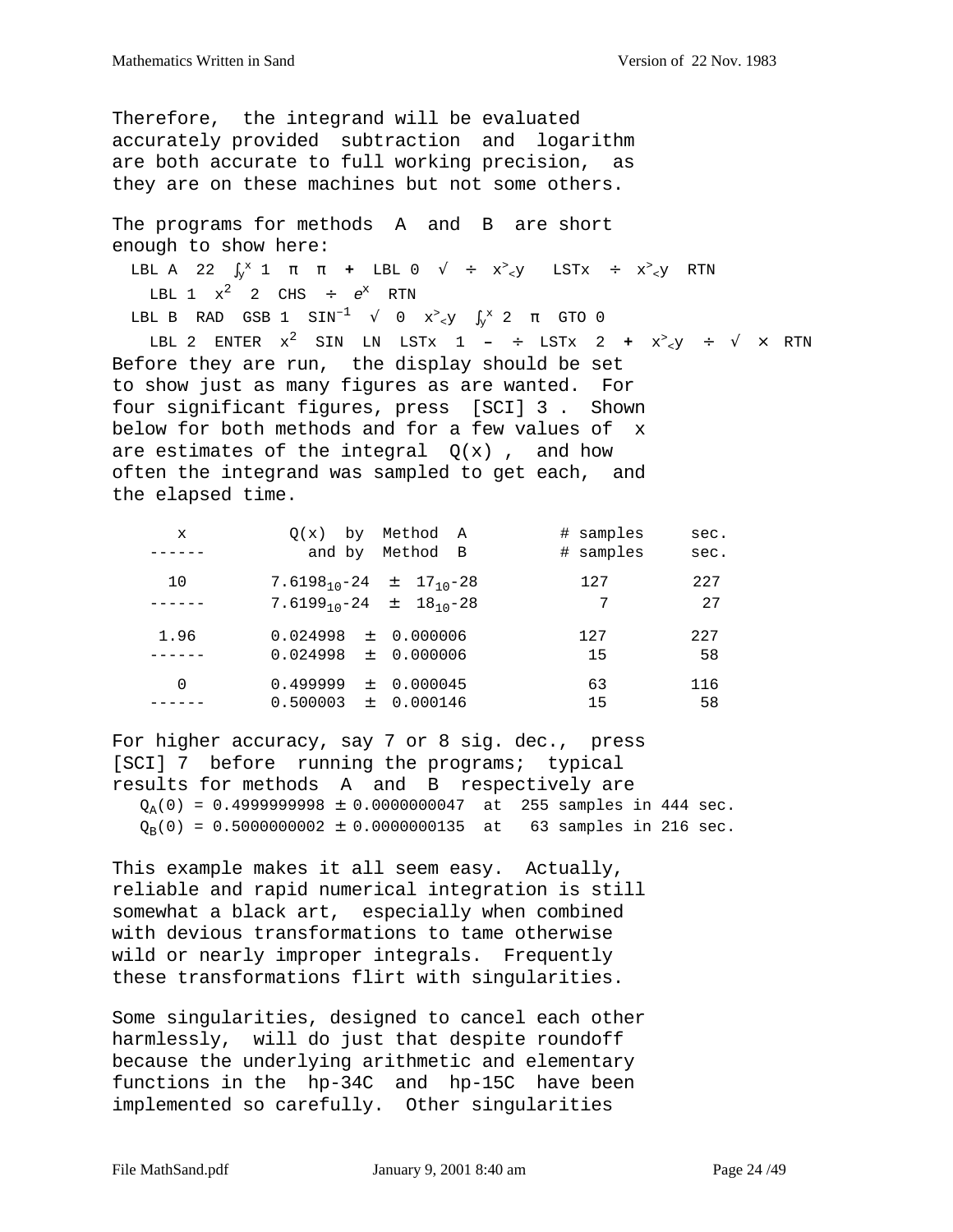cannot be removed but can be weakened enough to be tolerated by the  $\begin{bmatrix} \begin{bmatrix} \begin{smallmatrix} x \\ y \end{smallmatrix} \end{bmatrix}$  key's quadrature procedure [10] ; and then even if thousands of samples of the integrand have to be accumulated they will be added so accurately, because the calculators carry three extra digits for the purpose, that roundoff inside the quadrature procedure will not obscure the desired result. y  $\iint_{y}^{x}$  ]

The user of these machines can remain blissfully unaware of details that, on some other computers, could bring grief to a program he thought was pretty clever.

However, no integration procedure nor equation solver based exclusively upon a sampling strategy can be foolproof. To understand why, consider a procedure that purports to accomplish one of the following tasks for an arbitrary function f given only a program that calculates  $f(x)$  for any given argument x in some specified range: -- Evaluate ∫ f(t) dt over the given range.  $--$  Minimize  $f(x)$  over the given range.  $--$  Find out whether and where  $f(x) = 0$ .

We shall test this procedure first upon a program that returns always  $f(x) := 1$  but also prints out a record of its argument x . Then for some finite N we shall know that the procedure drew samples  $f(x_1)$ ,  $f(x_2)$ ,  $f(x_3)$  ...,  $f(x_{N-1})$ ,  $f(x_N)$ while attempting to accomplish the assigned task. Next let us test the procedure upon a second program that returns

 $f(x) := 1 - (c(x-x_1)(x-x_2)(x-x_3)(...)(x-x_{N-1})(x-x_N))^2$ where c is chosen so big that f reverses sign more than twice. Since both functions  $f(x)$ return exactly the same value 1 for every sample drawn, the procedure must deliver the same result for both functions; but no such result can be correct for both.

key must be as fallible as all other sampling procedures. Spikes or jumps or violent oscillations can precipitate failure. y  $\left[\int_{y}^{x} \right]$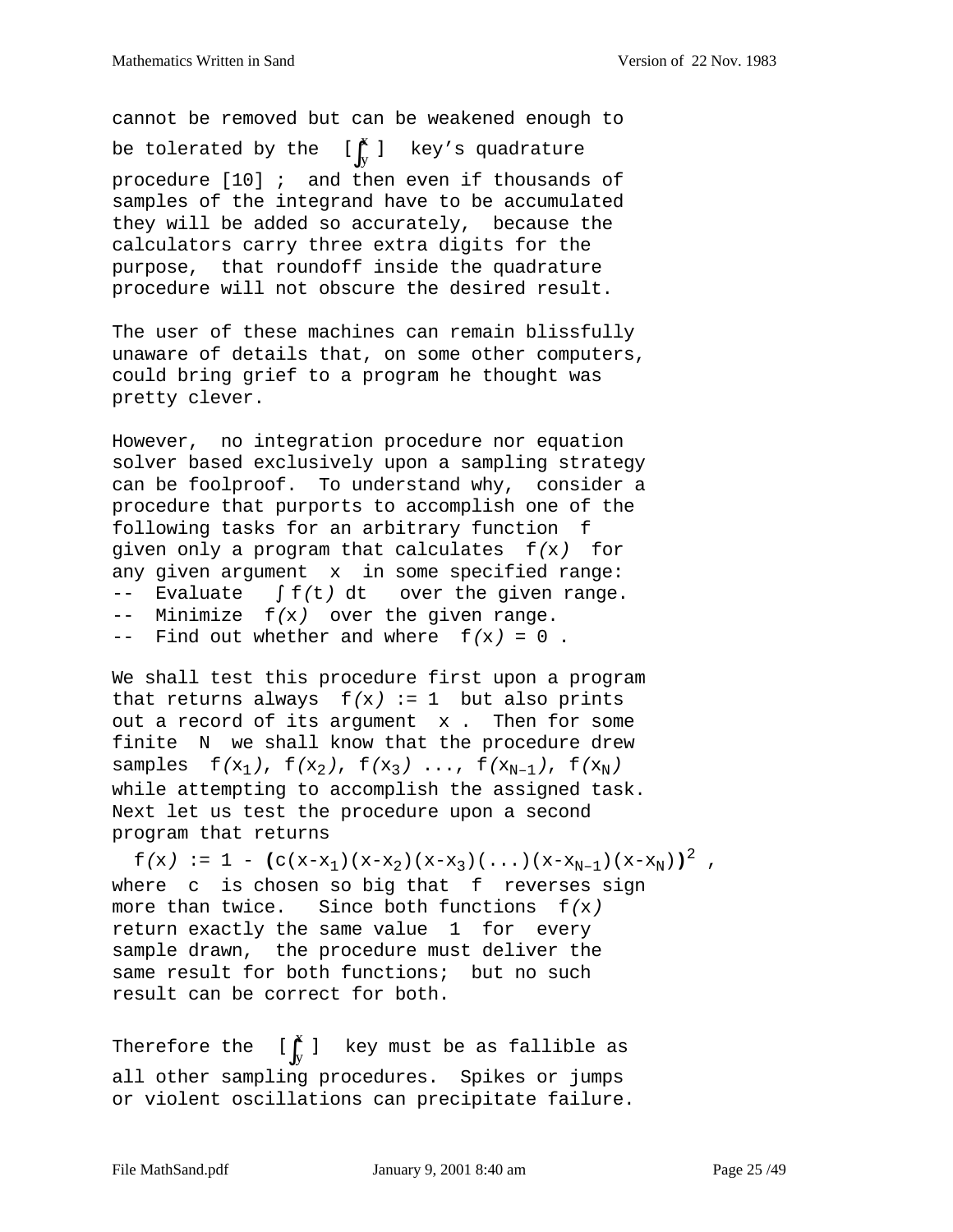For example, attempts to evaluate numerically

$$
\int_{0.01}^{1} (t - 0.05) t^{18} \exp(1/t) dt = -134.26994...
$$

too often deliver instead a very wrong estimate like +0.1359 . That is the area under the graph of the integrand between  $t = 1$  and  $t = 0.6$ , an area shaped like a triangular sail. The graph practically coincides with the t-axis between  $t = 0.6$  and  $t = 0.016$ . Between  $t = 0.016$ and  $t = 0.01$  the graph is a sharp spike rising from  $-1,075,246.9$  at t = 0.01 up to  $-1.571$ at  $t = 0.012$ , up to  $-0.0106$  at  $t = 0.013$ , and nearly zero thereafter. Therefore, most of the integral lies in a narrow spike only  $1/500$ <sup>th</sup> the width of the range of integration. Sampling is most unlikely to reveal that spike unless the samples are very numerous, as is the case only when high accuracy is desired. Evaluating the integral in the obvious way with 3 sig. dec. displayed ([SCI] 2) on the hp-34C yields the expected misleading result  $+0.1357 \pm 0.0003$ after 31 samples. With 4 sig. dec. displayed  $([SCI] 3)$  the result is  $-134.26994 \pm 0.02$ after 2047 samples, correct but costly. A more economical way to evaluate this integral is as a sum  $\int_{0.01}^{1}$  =  $\int_{0.01}^{0.013}$  +  $\int_{0.013}^{1}$  ; each term can be evaluated separately and added later to yield  $-134.270 \pm 0.022$  after 126 samples all told at [SCI] 3 . Neither this partitioning of the integral nor its necessity would be obvious to someone who did not know what to look for; the key could mislead an uneducated user badly.  $\int_{0.01}^{1} = \int_{0.01}^{0.013} + \int_{0.013}^{1}$ y  $\left[\int_{y}^{x} \right]$ 

**THE CALCULATOR OWNER'S HANDBOOK:** A computer is deemed Reliable when its users are never surprised by something its designers must later apologize for. How can designers and users who never meet learn what to expect from each other? Through education. That is the key to reliable computation. Exhorting manufacturers to build reliable equipment is mere counsel of perfection unless they can learn how to design it at a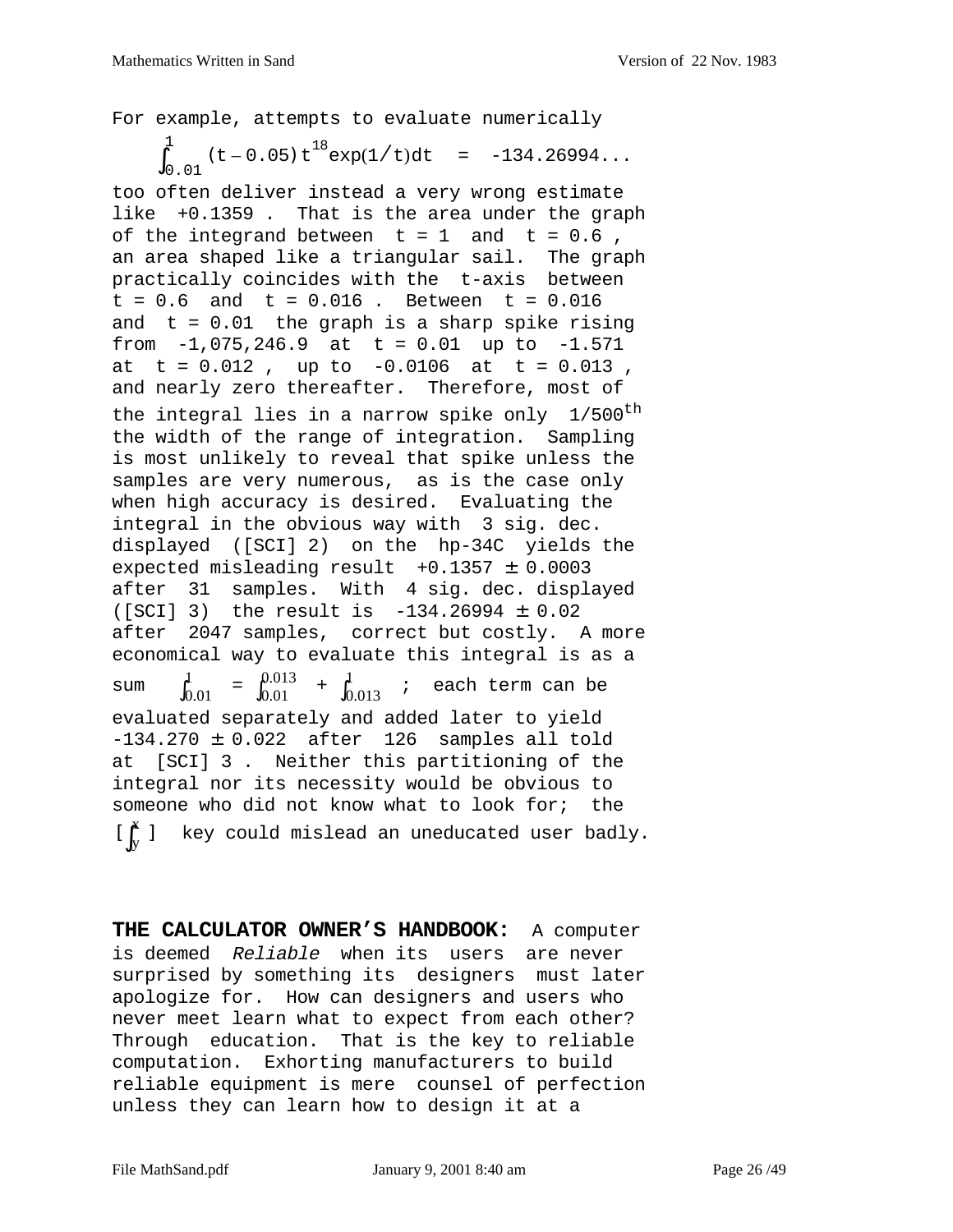tolerable cost. And then, as refined equipment free from avoidable anomalies becomes available, users must be taught what to expect and how to exploit it. Obviously, expectations will be influenced, if not taught, by the Owner's Handbook and whatever other documents the manufacturer supplies to inform and indoctrinate the customer. Communication the other way is less obvious; only recently have some manufacturers come to appreciate how much they learn from the Owner's Handbook before it is written, before the machine is designed.

How should arithmetic be designed? A simple goal for most of a calculator's arithmetic functions would seem easy to state [11] :

 Keep the error strictly smaller than one ulp. (An ulp is one Unit in the Last Place.)

But this specification accomplishes less than one might reasonably desire; for instance it ensures neither the sign-symmetry of  $sin(x) = -sin(-x)$ nor the monotonicity of  $\sqrt{x}$ . Neither is the goal easy to achieve; sometimes it is impractical. For example, recent hand-held Hewlett-Packard calculators that accept and deliver data to 10 sig. dec. produce two results,

 $729^{33.5} \rightarrow 7.968419666_{10}95$  and  $3^{201} \rightarrow 7.968419664_{10}95$ , of which at least one (it is the latter) must err by more than one ulp. Only near the overflow and underflow thresholds do the exponential functions go so far as two ulps wrong; to keep their error below one ulp here too would have required that intermediate calculations be carried to more than the 13 sig. dec. actually carried in a few internal registers of these machines. Would the cost and speed penalties paid to carry an extra figure be offset by noticeably enhanced accuracy?

Not likely. And some offensive inaccuracies would persist even if twice as many figures were carried. Consider  $sin(\pi) = 0$ . This equation presumes that the  $sin(...)$  procedure is given exactly  $\pi = 3.14159$  26535 89793 23846 26433.... But, instead of  $\pi$ , the  $[\pi]$  key delivers  $[\pi] = 3.141592654 = \pi$  rounded to 10 sig. dec. *;*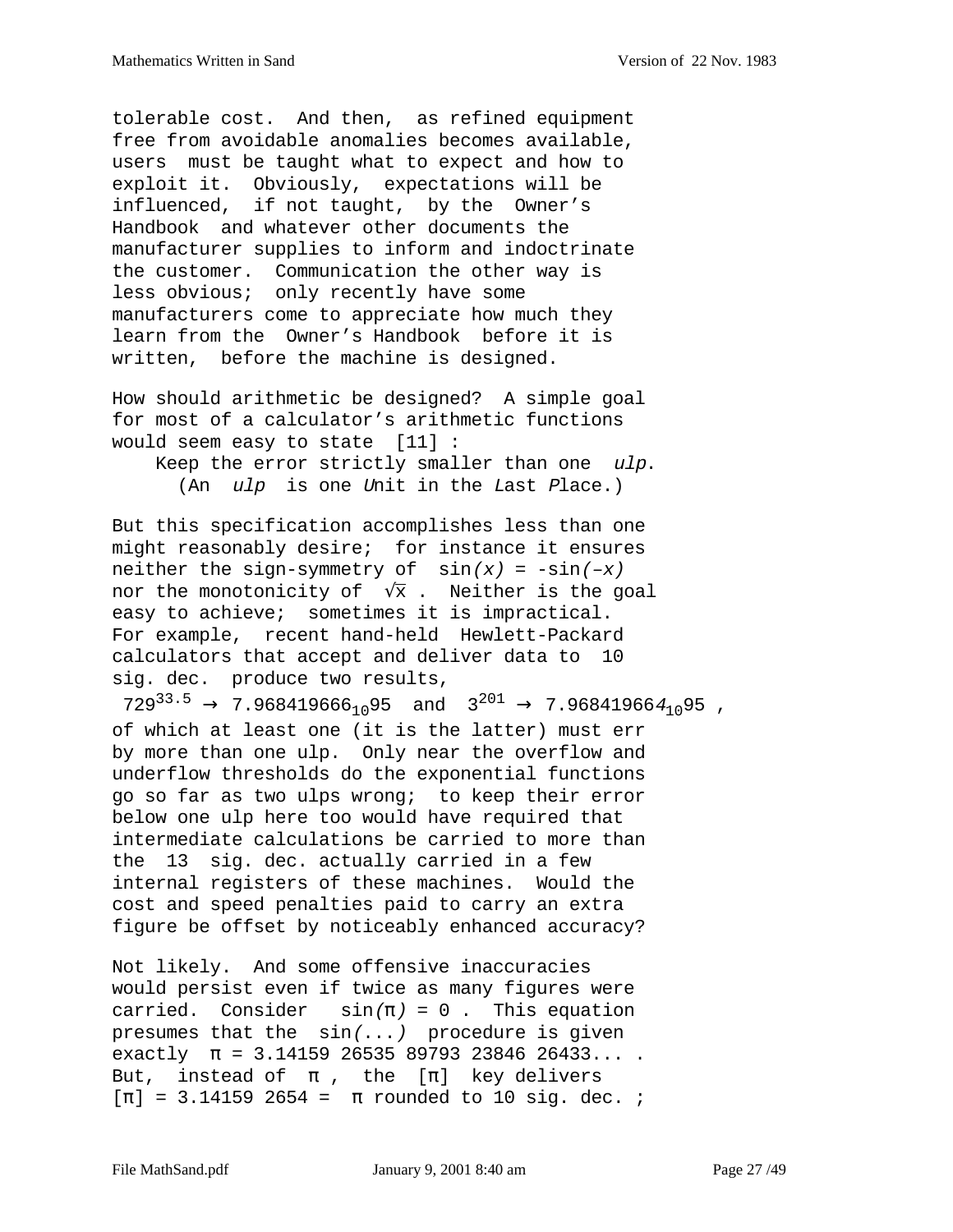only after we notice their difference will we recover from our initial surprise at pressing the [SIN] key and seeing [SIN]( $[\pi]$ ) = -4.10<sub>10</sub>-10 instead of zero. Our second surprise is finding error in the  $4^{th}$  instead of  $10^{th}$  sig. dec. of  $[SIN]([\pi]) \neq \sin([\pi]) = -0.0000000000410206761537...$ This gross error is due to the calculator's use internally of only 13 sig. dec. of  $\pi$ . Larger radian arguments incur larger errors;  $[SIN]([\pi]_{10}14) = +0.79905 50814 \neq \sin([\pi]_{10}14) = -0.78387...$ ( Angles in Degrees incur no such errors; for instance  $[TAN]/10^{k}$  = -5.671281820 correctly for k = 2, 3, 4, 5, ..., 99 .) The only way to avoid such errors with large radian angles is to retain  $\pi$  to very high accuracy; over 120 sig. dec. would be needed for these calculators. That extravagance is feasible and attractive in large computers with large memories [12] , but not in calculators. Besides, because uncertainties so small as half an ulp in the input arguments swamp the errors we have been discussing, these errors have almost no impact upon the scientific and engineering calculations for which calculators were designed. What little impact might remain is further attenuated by the preservation, to within an ulp or two on these machines regardless of how big x may be, of identities like  $sin(2x) = 2 sin(x) cos(x)$  that do not involve  $\pi$ explicitly. Therefore errors caused by not using exactly  $\pi$ , and the convoluted excuses for them, are tolerable; for more details see [6].

Intolerance would not simplify the situation much. Suppose we insisted upon Perfection and found it,- a machine whose every arithmetic function rounds correctly to within half an ulp. (This is feasible for algebraic functions but impractical for exponential and transcendental functions.) Would this Perfection preclude arithmetic surprises? Regardless of the breadth of our experience, NO . For example, many an inexperienced calculator user would continue to be surprised that  $\left(\sqrt{\overline{x}}\right)^2$  =  $x$  is often spoiled by roundoff; on decimal machines violations abound for  $1 < x < 10$  and  $25 < x < 100$  but none lie in  $10 \le x \le 25$ . On the other hand, experienced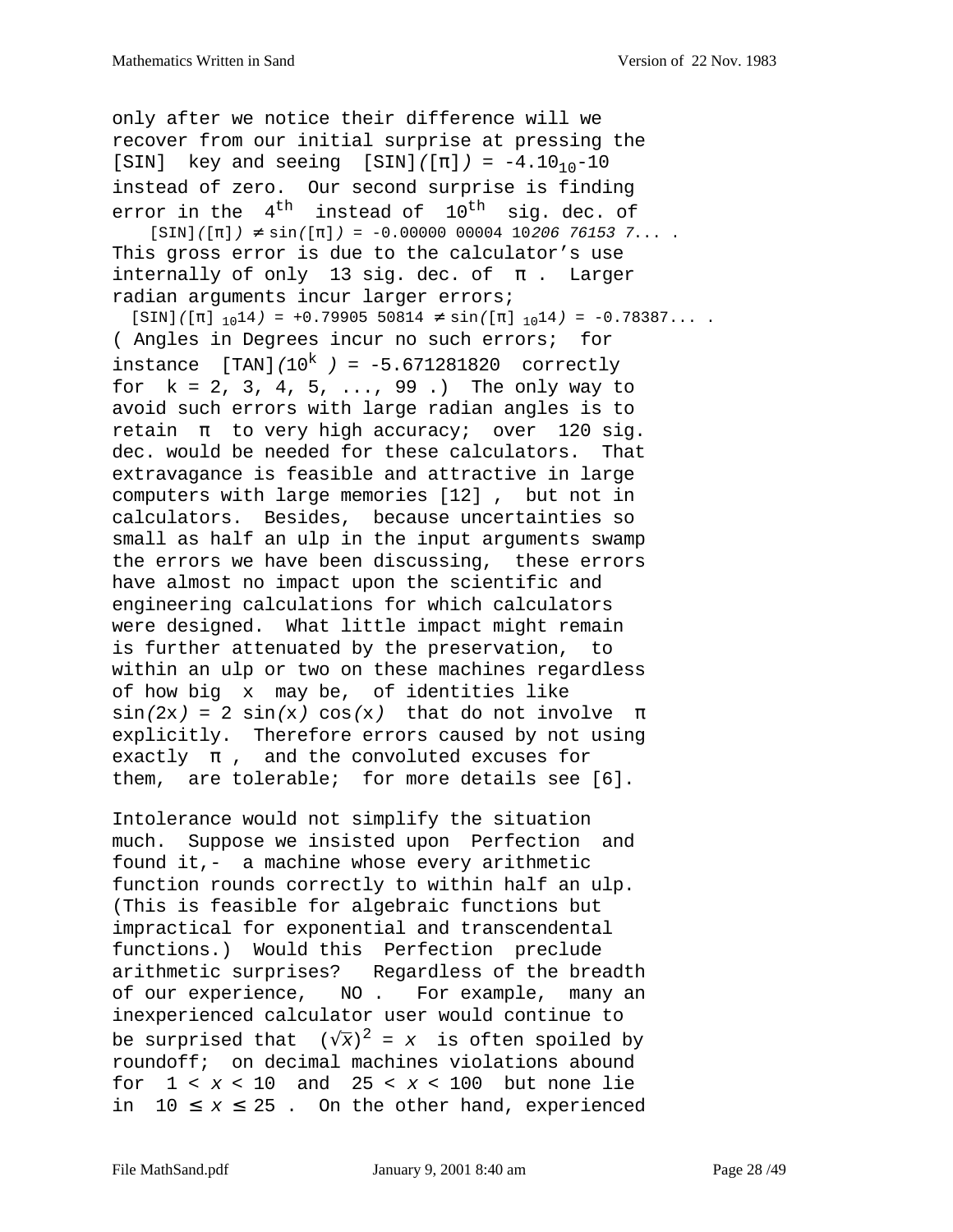cynics, expecting nothing to survive roundoff, must be surprised to discover, on binary and quaternary machines but not on those with larger radix, that despite roundoff  $\sqrt{x^2}$  = |x| for all x unless  $x^2$  over/underflows. These surprises can be confirmed first by experiment, then by simple proofs. Recent results of Harry Diamond [13] suggest that surprises like these must pervade correctly rounded arithmetic. Yet something worse lurks there.

Correctly rounded arithmetic conceals anomalies so rare that no conscientious programmer could reasonably be expected to discover them. We do not expect such a programmer to prove his every program correct; doing so might entail a proof as difficult as that of the Four Colour Theorem for planar maps. Alternatively, the programmer might be forced to insert defensive code to cope with eventualities that almost never happen, if they can happen at all. Either way slows down the programmer; and defensive programming slows down the program too. Besides, whatever causes errors in programs also causes errors in proofs.

Therefore every program must be run through tests upon sample data drawn reasonably densely from its domain. But some anomalies are too rare to be caught by that kind of test. For instance, consider a function  $f(x) := x - \sin(x)$  that figures in problem 2 on p. 12 of P. Henrici's book [14] . f'(x) =  $2 \sin^2(x/2) \ge 0$ , so f(x) must be monotone non-decreasing. Can the same be said for  $F(x) := x - SIN(x)$  where  $SIN(x)$  is sin(x) correctly rounded ? Yes, everywhere except at a scattered handful of exceptions, each an accident of radix and wordsize. For instance, when rounding to 6 sig. dec. the sole exception is at  $x = 0.100167$  ; to 5 sig. dec. it is at  $x = 0.010000$ ; to 4 sig. dec., nowhere:

| x                                         | sin(x)         | SIN(x)                                           | F(x)                                             |
|-------------------------------------------|----------------|--------------------------------------------------|--------------------------------------------------|
| $\sim$ $\sim$ $\sim$ $\sim$ $\sim$ $\sim$ |                | $\sim$ $\sim$ $\sim$ $\sim$ $\sim$ $\sim$ $\sim$ | $\sim$ $\sim$ $\sim$ $\sim$ $\sim$ $\sim$ $\sim$ |
| 0.100167                                  | 0.09999958095  | 0.0999996                                        | 0.0001674                                        |
| 0.100168                                  | 0.1000005759   | 0.100001                                         | 0.0001670                                        |
| 0.010000                                  | 0.009999833334 | 0.0099998                                        | 0.0000002                                        |
| 0.010001                                  | 0.01000083328  | 0.010001                                         | $\left( \right)$                                 |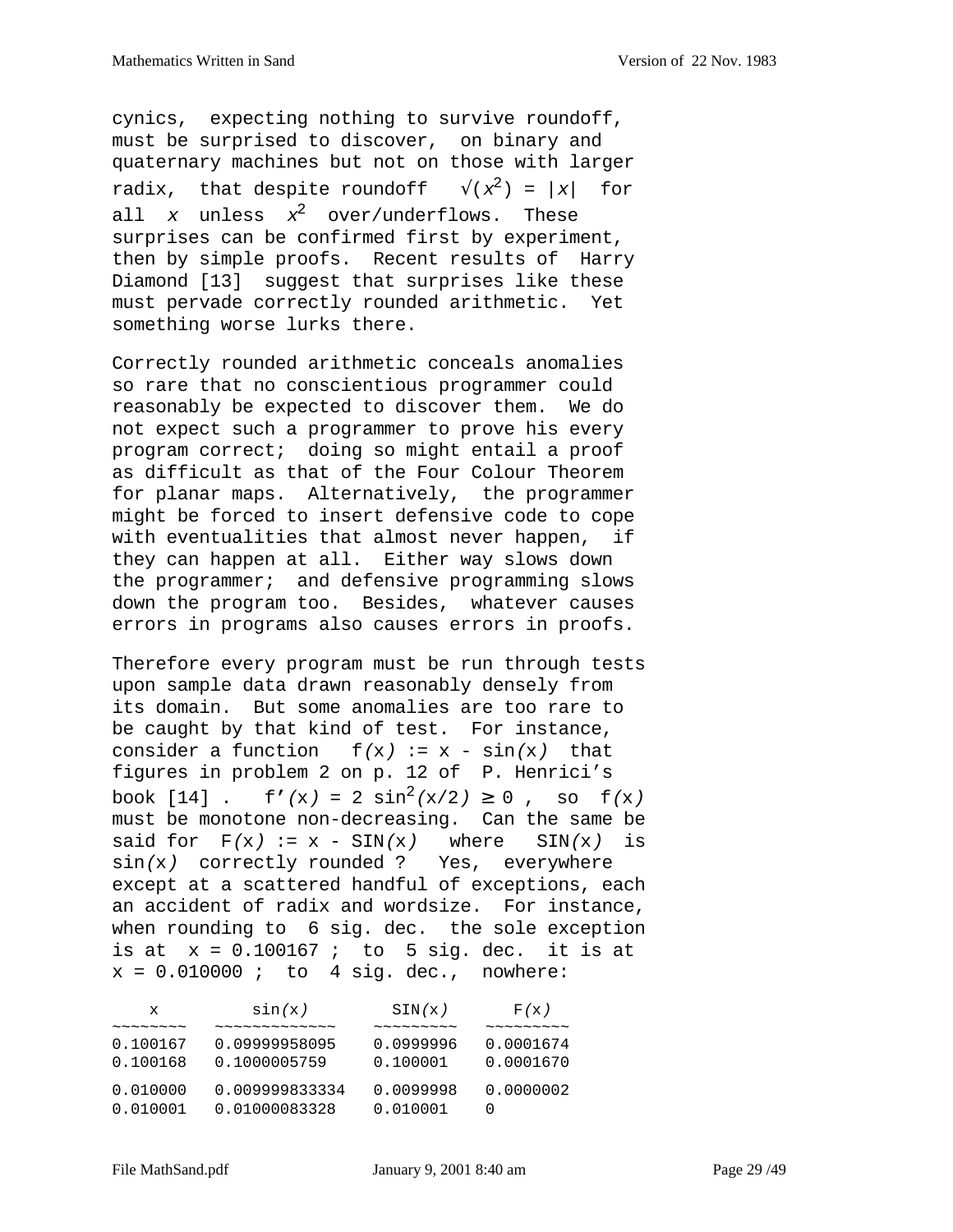So, uncompromising adherence to the most rigorous rules for approximate arithmetic will not protect a computer from unpleasant surprises. Apparently the approximation of the continuum by a discrete set must introduce some irreducible quantum of noise into mathematical thought, as well as into computed results, and we don't know how big that quantum is. If we have to tolerate this unknown noise, we might as well tolerate a little more.

Tolerance grants the designer of a computer's arithmetic not carte blanche for arithmetic anarchy but rather his mandate:

## **Keep both noise and cost tolerably small, the smaller the better.**

Tolerable to whom? To the customer, to whom the designer would rather not have to apologize for unfortunate consequences of a compromise that may have been unnecessary. Thus do we circle back to the real world, where Science can tell us how to do it, or not to try, but not what to do. The designer of computer arithmetic must be guided in his choices by something more than mathematics:

# **Design arithmetic functions in such a way that almost no user need know more about them than the designer is proud to explain in the Owner's Handbook.**

If the handbook says nothing much about the accuracy of the functions, then they had better be so accurate that nothing much need be said.

Such is the case for all financial functions and all elementary real functions of one or two real arguments on recent Hewlett-Packard hand-held calculators. Rational operations (**+**, **–**, ×, ÷) and  $\sqrt{x}$  are correctly rounded to within half an ulp; the logarithms and inverse trigonometric and inverse hyperbolic functions are almost as good. No errors worse than the subtle ones shown above afflict trigonometric functions of radians, and exponential, hyperbolic and gamma functions. ( The [x**!**] key delivers x**!** = Γ(x+1) for nonintegers on the hp-34C and hp-15C .) So little worse than best possible are these errors that no mention of them appears in the Owner's Handbook, though an auxiliary handbook describes them fully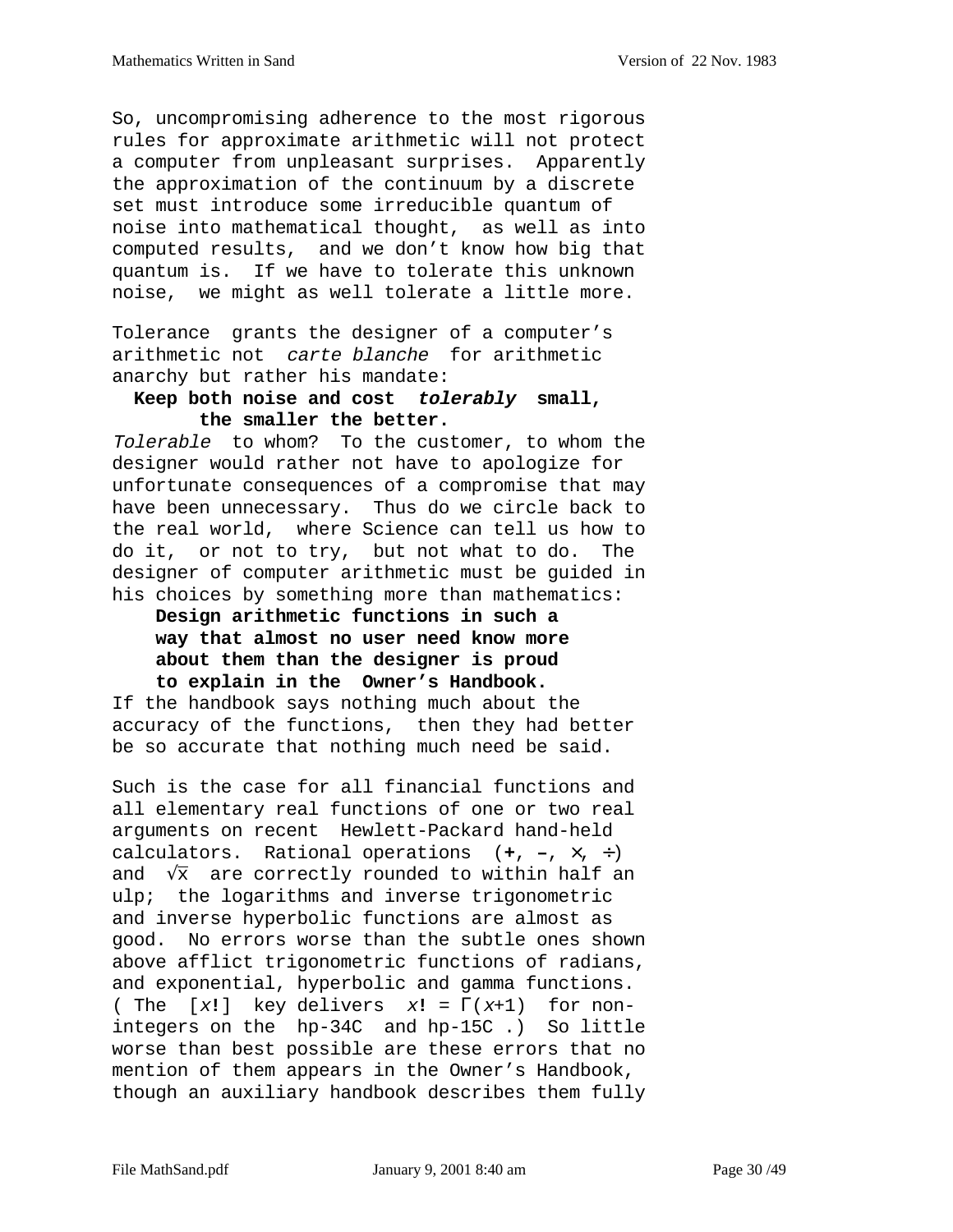in a chapter [6] destined to be forgotten as soon as it is read. On the other hand the  $[\Sigma^+]$  key, used to calculate standard deviations and perform linear regression upon pairs  $(x_j, y_j)$ , uses algorithms chosen more for compatibility with past practice and for speed than for numerical infallibility, and gives unreliable results when all the data  $x_i$  agree in their first several sig. dec. The Owner's Handbooks supply a simple and efficient remedy; temporarily omit redundant leading digits. In other words, when all data are very close to their mean, subtract an approximate mean from them before entering them.

So far, the Owner's Handbook has been depicted as more a contractual than tutorial document. It tells the customer what he has bought, offering advice only when it is brief and necessary to avoid misunderstanding. The manufacturer of the computer is not obliged to teach the customer how to compute. That policy seemed sound until it collided with the hp-34C whose powerful and [SOLVE] keys invite abuse. Where would the customer learn how to use those keys reliably? Not from standard texts on Numerical Analysis ; they tend to drown the reader in formulas none of which match the calculator's algorithms. Hardly any text explains how to recognize wild integrals and tame them, or what to do when an equationsolving iteration finds no root. Whether these be rare pathologies or not, they must happen daily to at least several among the hundreds of thousands of users of the calculator. Where would blame for these pathologies come to rest? y  $\left[\int_{y}^{x} \right]$ 

Robert Barkan and Hank Schroeder wrote most of the Owner's Handbook for the hp-34C . They were not confident that they could reverse a long standing policy against tutorial matter in the handbook when they decided to include two extra chapters, one on integration and one on equation solving. Each chapter discusses its subject's pathologies with examples worked out on the calculator, but the discussion is otherwise independent of the calculator's particulars;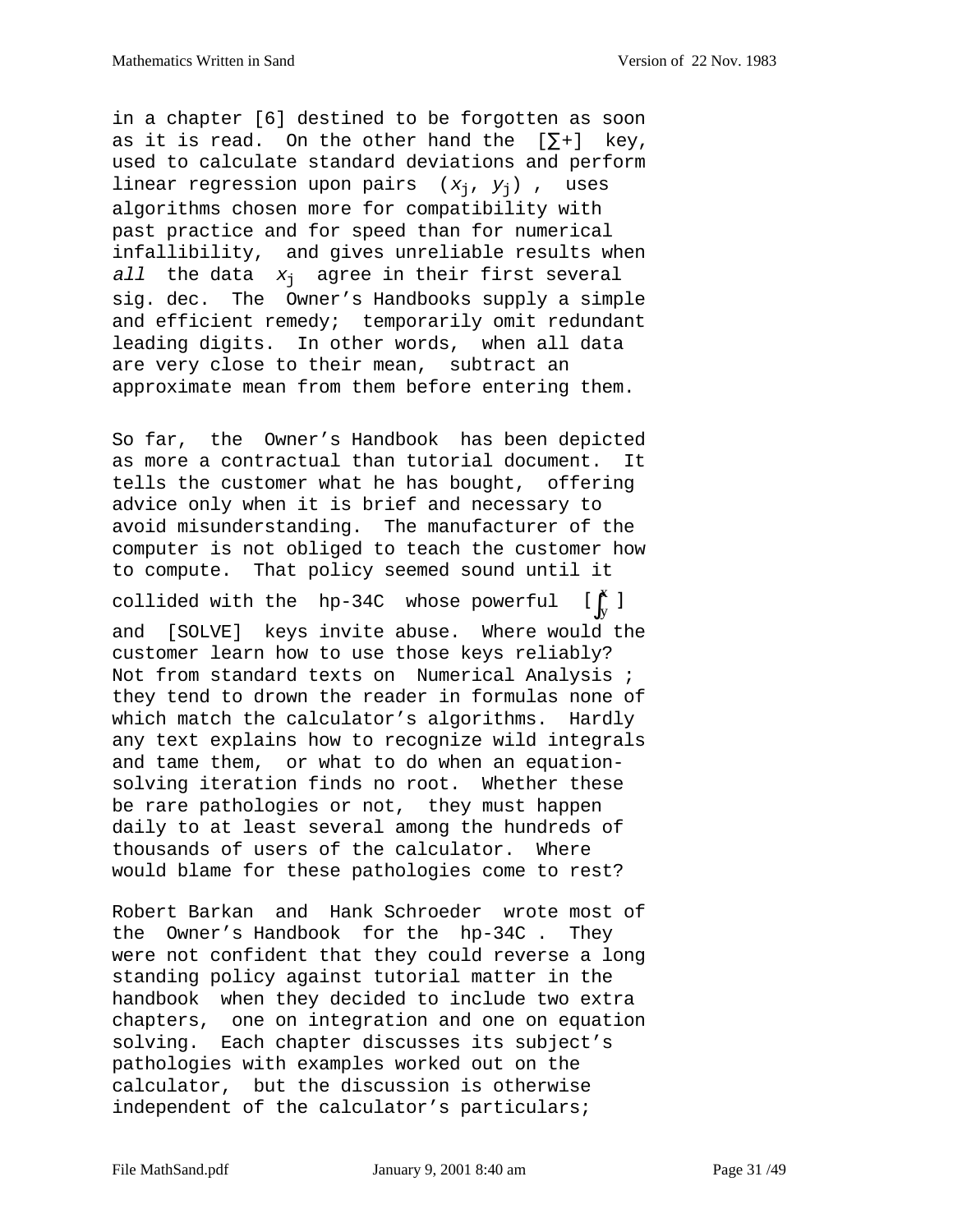these chapters, like the subsequent articles [9] and [10], might well have been written for a text on numerical methods. The chapters constitute part of an appendix at the end of the handbook so that nobody will think he has to read them before using the calculator. Indications are that everyone who uses the  $[\,]\big\uparrow_y]$  and [SOLVE] keys has read those chapters and appreciates them.  $\left[\int_{y}^{x} \right]$ 

Something else was needed for the hp-15C . The user of this slim (128mm. x 80mm. x 15mm.) shirt-pocket calculator can, in a single keystroke, attempt to invert a singular matrix, or evaluate a complex analytic function at a slitdiscontinuity in its domain. Tutorial chapters for this machine could amount to a text covering two years of college mathematics for engineers, leaving out only vector calculus (divs, grads and curls). Our inclination to embed such a text in the Owner's Handbook was deflected by a prudent marketing specialist who explained to us ...

"The Intimidation Factor:

 A potential customer, wishing to purchase an advanced scientific shirt-pocket calculator, peeks into the box and sees nestled there a slim calculator beside a very thick book. ..." Instead we put tutorial matter into a second book [15] that a calculator owner could buy later.

**COMPLEX NUMBERS AND MATRICES:** The hp-15C is distinguished from all previous calculators by its treatment of complex numbers and matrices as arithmetic objects in their own right [16] rather than as mere aggregates of numbers. The rational operation keys [**+**], [**-**], [×], [÷] and [1/x] act upon complex numbers or upon matrix operands just as they act upon real numbers; other keys like  $[\sqrt{x}]$ ,  $[y^x]$ , [SIN], [COSH<sup>-1</sup>], etc. calculate their analytic functions of complex as well as real numbers. The [ABS] key delivers  $|x|$  for real or complex  $x$  ; other key strokes deliver the determinant and various norms of a matrix. Of course, earlier calculators and computers can be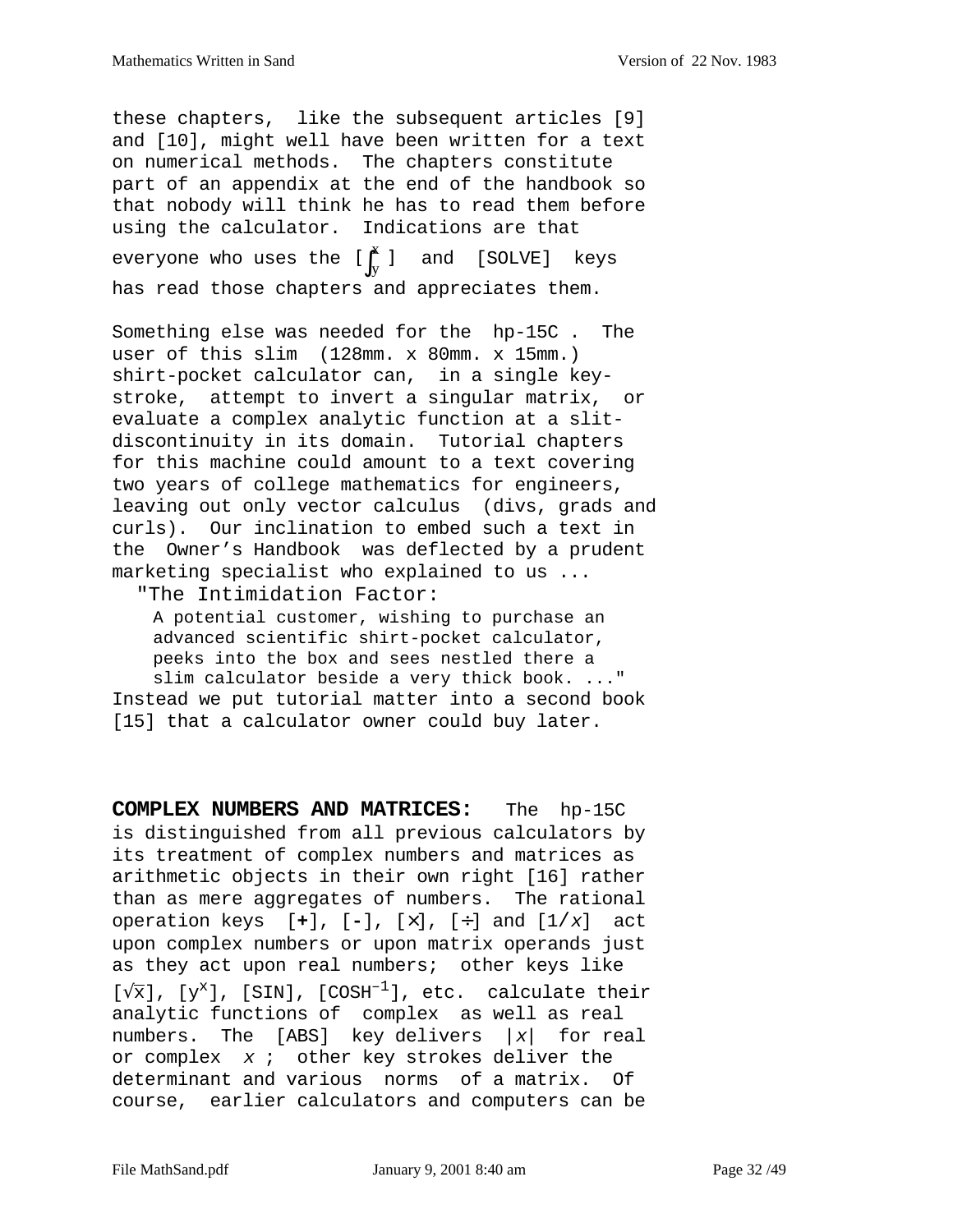programmed to perform similar operations, albeit not so easily nor so accurately. The hp-15C takes the tedium out of these operations; in a small package it offers some of Fortran's convenient handling of complex arithmetic, some of APL's convenient handling of array arithmetic. Teachers see more than mere convenience there; students using the hp-15C can experiment with powerful abstractions and learn their value before having to learn how to implement them.

To illustrate the value of convenient complex arithmetic, let us apply it to three problems in Mathematical Physics, all sharing the following figure in the  $(x,y)$  plane:

Problem 1. The figure shows the cross section of a large metal slab whose thickness doubles just as a straight line is crossed. The slab's flat upper surface is kept at a constant temperature  $U = \pi$ . The lower surface, with the step, is kept at a constant temperature  $U = 0$ . How does the temperature  $U(x,y)$  vary inside the slab?

Problem 2. Material of uniform resistivity and thickness is laid down in a very long strip whose width doubles at the step shown in the figure. An electric current passes through the strip; how must the voltage  $V(x,y)$  vary in the strip?

Problem 3. The figure looks down upon a long channel of constant depth whose width doubles at the step. Water flows slowly along the channel. Floating in the water is a tiny cork chip; what path must it follow? The path, a "stream line", is a level curve of a "stream function"  $U(x,y)$ .

 $U(x,y)$  and  $V(x,y)$  both satisfy the same partial differential equation, Laplace's equation

 $\frac{\partial^2 U}{\partial x^2} + \frac{\partial^2 U}{\partial y^2} = 0 = \frac{\partial^2 V}{\partial x^2} + \frac{\partial^2 V}{\partial y^2}$ but with different boundary conditions. U takes boundary values shown in the figure. The normal derivative of V vanishes upon the boundaries shown in the figure, and  $V/x$  tends to a limit as  $x \rightarrow +\infty$  and to twice that limit as  $x \rightarrow -\infty$ .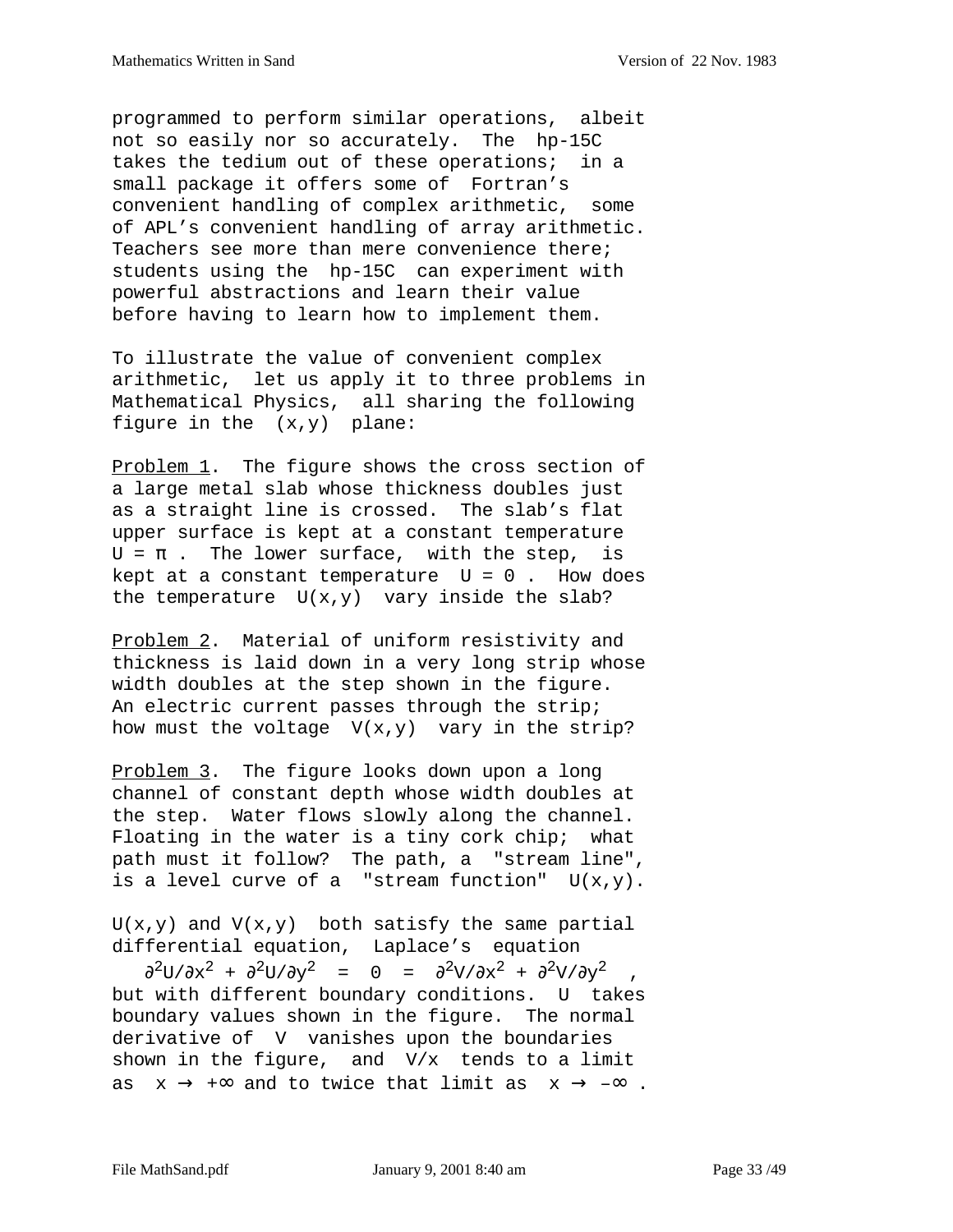| 0.0448<br>0.1367<br>$0.01$<br>1.4<br>0.0130<br>0.5248<br>$0.01$<br>1.6 |                                            |                                                                                                           |         |
|------------------------------------------------------------------------|--------------------------------------------|-----------------------------------------------------------------------------------------------------------|---------|
| 0.4636<br>0.0118<br>$0.01$<br>1.2                                      |                                            |                                                                                                           |         |
| 0.0053<br>0.7724<br>$0.01$<br>0.8                                      |                                            | T<br>v<br>X                                                                                               |         |
| 0.9307<br>0.0028<br>$0.01$<br>0.4                                      | $\frac{1}{\sqrt{2}}$<br>$\overline{C}$     | J<br>$\overline{\phantom{a}}$<br>J.<br>I<br>ı                                                             |         |
| 0.9769<br>0.0018<br>$0.01$<br>0.2                                      |                                            | $\Box = 0$<br>$T=T$<br>I<br>I<br>$\overline{\phantom{a}}$                                                 |         |
| 10.9921<br>0.0012<br>$0.01$<br>0.1                                     | A Slab, a Strip, a Channel.<br>Stream Line | $\frac{1}{1}$<br>I<br>$\mathsf I$                                                                         |         |
| 0.0002<br>1.0002<br>0.01                                               | $\frac{1}{2}$                              | I<br>T<br>$\begin{array}{c} 1 \\ 1 \\ + \end{array}$<br>$X=0$                                             | $\prec$ |
| $-0.0075$<br>1.0011<br>$0.01$<br>-0.1                                  | pp                                         | $\frac{1}{1}$<br>I<br>$\frac{1}{1}$<br>$\sf I$<br>I<br>ı                                                  |         |
| $-0.0209$<br>1.0015<br>$0.01$<br>-0.2                                  | $(\mathrm{x},\mathrm{y})$                  | $\begin{array}{c} 1 \\ 1 \\ 1 \end{array}$<br>ı<br>$\overline{\phantom{a}}$<br>$D = \Omega$<br>$T=T$<br>I |         |
| $-0.0566$<br>$0.01$<br>-0.4<br>1.0020                                  | Points                                     | $Y=0$<br>$Y\!=\!1$<br>$Y=2$<br>$\overline{1}$<br>ı<br>$\overline{\phantom{a}}$<br>I<br>I                  |         |
| $-0.1480$<br>1.0025<br>$0.01$<br>-0.8                                  | rable 1:                                   |                                                                                                           |         |
| $-0.2540$<br>1.0028<br>$0.01$<br>-1.2                                  |                                            |                                                                                                           |         |
| $-0.3680$<br>1.0029<br>$0.01$<br>-1.6                                  |                                            |                                                                                                           |         |
| $\stackrel{\triangle}{\cdot}$ ::<br>$\ddot{\Sigma}$<br>$\ddot{x}$      |                                            |                                                                                                           |         |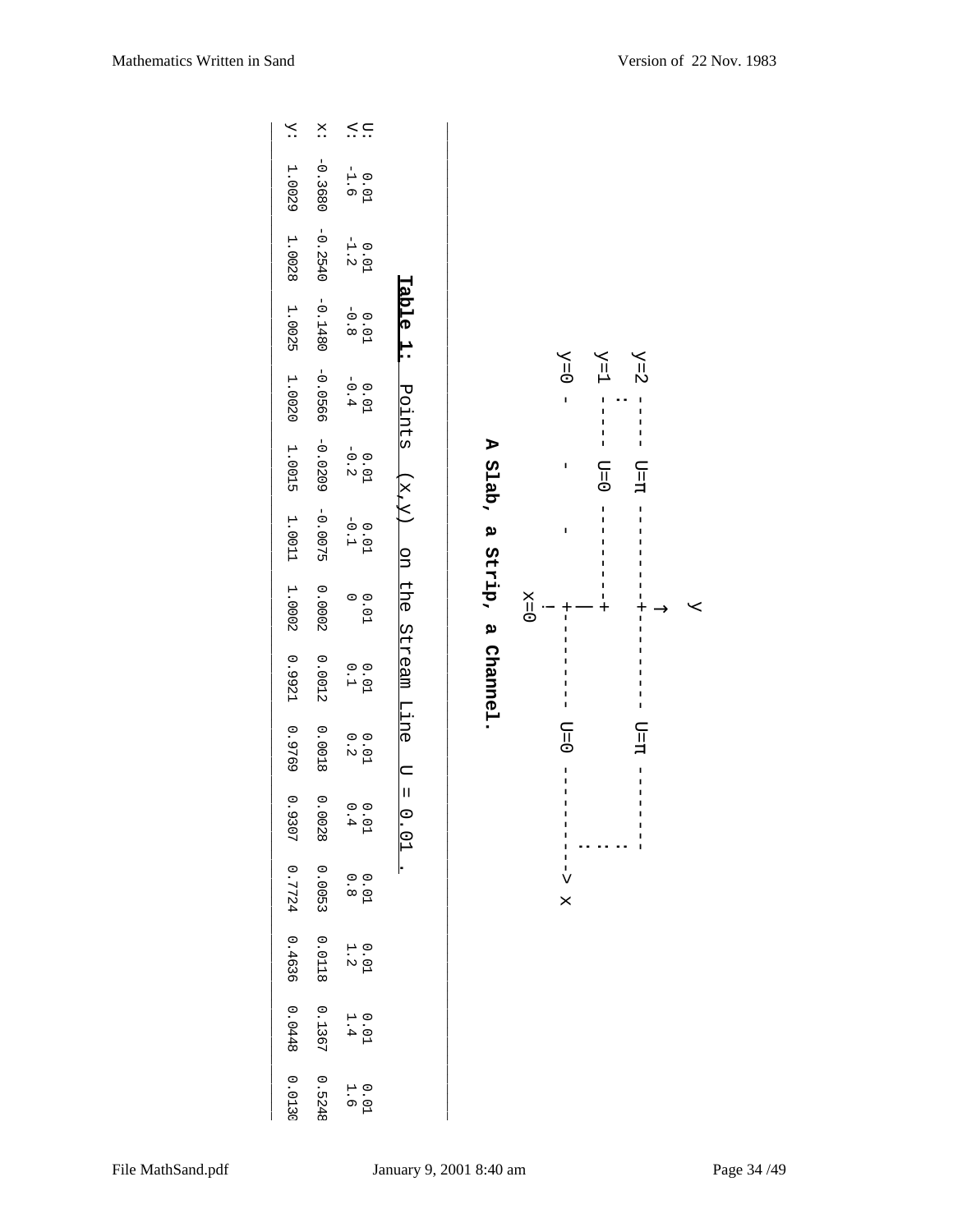Engineering students are usually taught a finite difference or finite element method to calcuate U numerically. A mesh is laid upon the strip to partition it into many tiny cells. To each cell corresponds an equation saying that U therein approximates a weighted average of its values in neighbouring cells. The solution of this system of equations approximates U . The usual way to improve accuracy is to refine the mesh, thereby increasing the number of equations to be solved. Because the solution U has a singularity at the intruding corner (at x=0, y=1) , it will not be approximated well near there unless the mesh near there is refined. Therefore, calculating U this way must be tedious. If Mathematics be the Art of Calculation without Computation, this is not Mathematics; it is more like Simulation.

The classical mathematical solution of the three problems employs complex variables and conformal transformation: Associate position in the plane with the complex variable  $z := x + \mathbf{i}y$  and let  $w(z) := V + 1U$  be composed from the solutions  $U(x,y)$  and  $V(x,y)$  of the three problems. Here  $\mathbf{1}^2$  = -1 . Rather than express w in terms of z , we shall express z as a function of w , as is convenient for plotting level curves along which either U is constant or V is constant in the z plane. It turns out that

$$
z = (2 \cosh^{-1}((2e^{w}-5)/3) - \cosh^{-1}((5-8e^{-w})/3)) / \pi
$$
.

To type this expression onto the page takes about twice as many keystrokes (72 vs. 38) as to enter the program that calculates it into the hp-15C :

LBL C  $e^x$  ENTER ENTER  $+$  5 - 3 ÷ COSH<sup>-1</sup> ENTER  $+$ 5 ENTER 8 R↑ ÷ **-** 3 ÷ COSH–1 **-** π ÷ RTN

To plot stream lines, curves along which U is constant, use the program as follows. Choose a constant value between  $0$  and  $\pi$  for U. As V runs from  $-8$  to  $+4$  , say, so does  $w := V + 1U$ run along a horizontal line segment in the w plane whose image in the z plane is the desired stream line. A point  $z := x + \mathbf{i}y$  on that curve is located by pressing keys thus: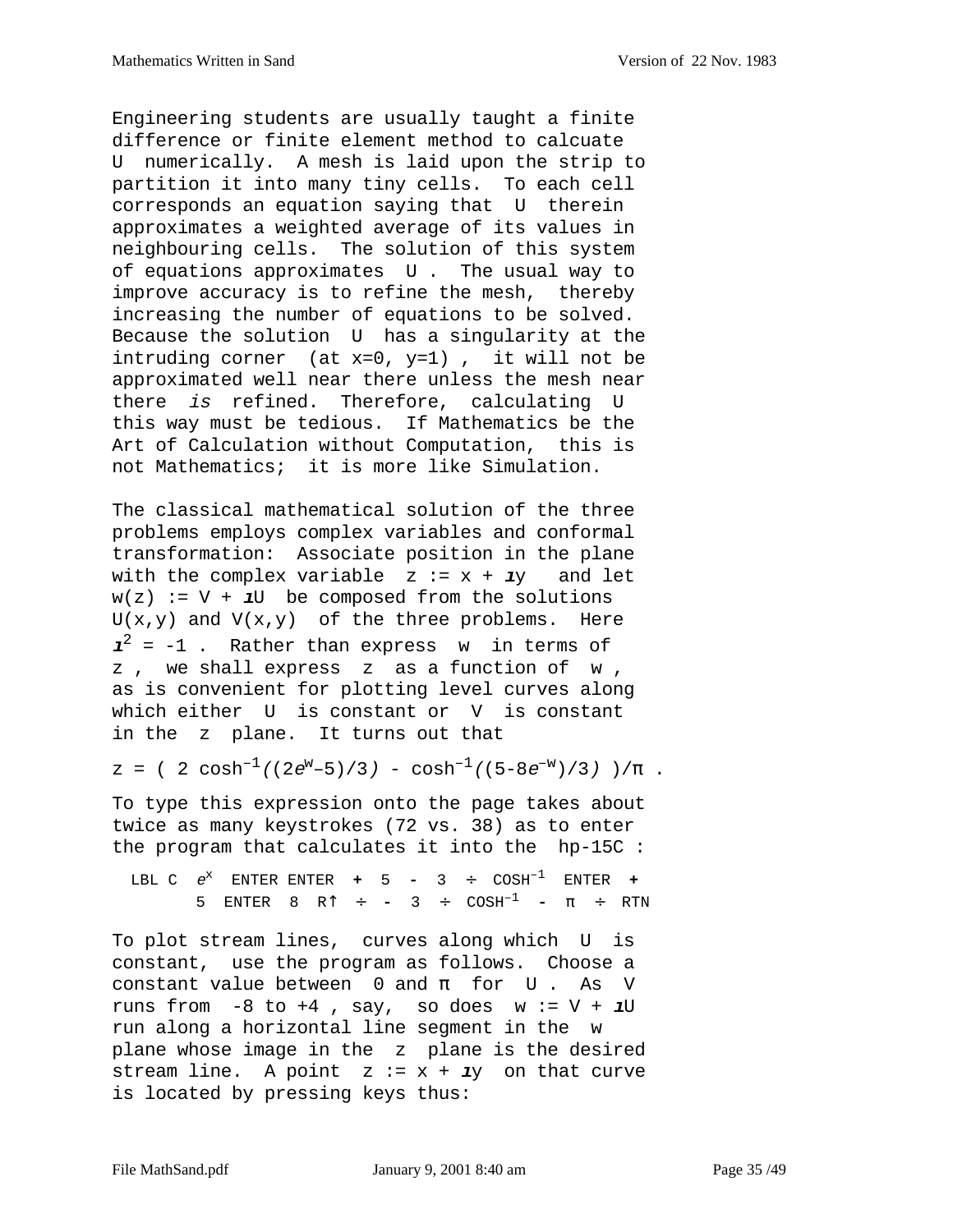| KEYSTROKES              | OPERATION PERFORMED                                   | DISPLAY              |
|-------------------------|-------------------------------------------------------|----------------------|
| $V$ [ENTER] $U$ [f] [I] | Create $w = V + 1U$                                   | $V_{\rm eq}$         |
| $[f]$ $[C]$             | Calculate $z = x + iy$                                | $X \bigcup_{\alpha}$ |
| $[f]$ $[(i)]$           | Display imaginary part                                | $Y \sim$             |
|                         | (The annunciator "c" indicates when only one part,    | real                 |
|                         | or imaginary, of a complex value is being displayed.) |                      |

For example, Table 1 shows how the stream line U = 0.01 bends around the intruding corner. Each point costs about 15 seconds to calculate and plot on graph paper, so tedium has not been banished entirely; some time must pass before inexpensive shirt-pocket calculators will be able to display a plot of stream lines automatically. On the other hand, some time must pass before computers capable of driving graphics screens or pen-plotters can be expected to possess as full a set of complex elementary functions as has the hp-15C . Only recently have such functions begun to appear in a few APL installations. For over twenty years, full implementations of Fortran have included complex arithmetic too, but not all the elementary functions; for instance,  $cosh^{-1}$ is missing. Therefore, the formula for z above would have to be transformed by the little-known substitution

cosh<sup>-1</sup>(q) = 2 ln(  $\sqrt{(q+1)/2}$ ) +  $\sqrt{(q-1)/2}$ ) into something expressible in Fortran:  $z = 2 \ln(\sqrt{e^w/3}) (\sqrt{e^w-1}) + \sqrt{e^w-4})^2 / (2\sqrt{e^w-1}) + \sqrt{e^w-4}) / (\pi$ .

Confirming this transformation requires, besides tedious algebra, careful analysis to check that it maps boundary values correctly. Such checking is nontrivial because familiar formulas valid for real functions frequently fail for the principal branches of multi-valued complex analytic functions [17]. For instance, formulas like  $\sqrt{(x \cdot y)} = \sqrt{x} \cdot \sqrt{y}$ ,  $\ln(x \cdot y) = \ln(x) + \ln(y)$  and  $cosh^{-1}(x) = ln(x + \sqrt{x^2-1})$ , valid when x and y are real and positive, may fail when x and y are complex in the left half-plane. Moreover, rounding errors can ruin formulas that would be correct otherwise, as happens to the substitution for  $cosh^{-1}(q)$  above when q is near  $\pm 1$  .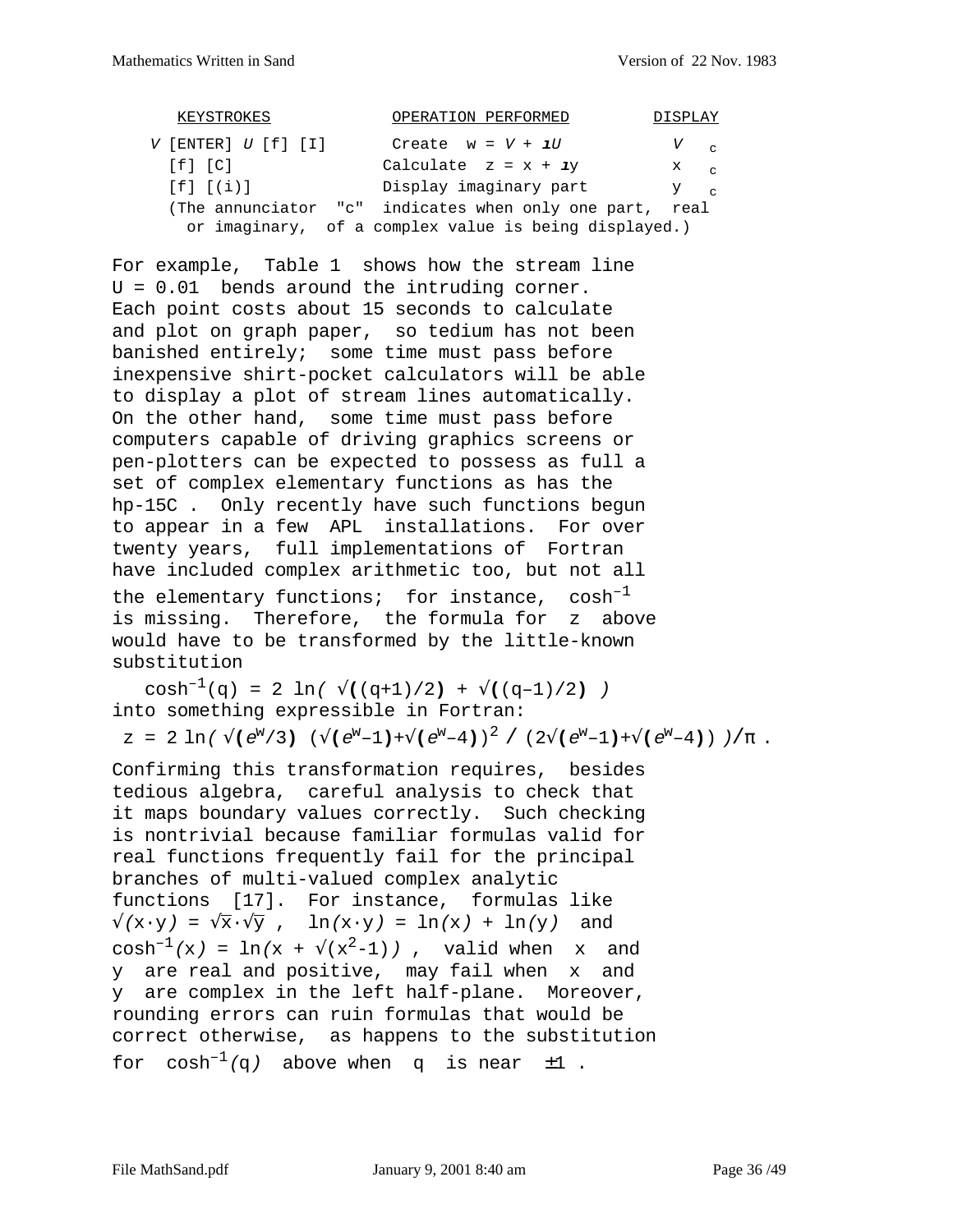Formulas robust in the face of roundoff are hard to find; the following instance is used in the hp-15C to calculate  $r + 1s$  :=  $cosh^{-1}(\alpha)$  :

$$
r := \sinh^{-1}(Re(\sqrt{q+1}) \cdot \sqrt{q-1}) )
$$
 and  
\n $s := 2 \arctan(\Im(\sqrt{q-1}) ) / Re(\sqrt{q+1}) )$ .

Here the overscore signifies Complex Conjugate. Fortunately, recondite formulas like these have been found for all the elementary functions, and Dr. Joe Tanzini painstakingly microprogrammed them into the hp-15C .

Do not be misled by the foregoing illustrations into thinking either that complex variables are tricky, or that they will ever supplant finite elements. On the contrary, complex variables are as easy to use as real when implemented properly. And they supplement rather than supplant other numerical procedures. Experience with complex variables builds experience with conformal transformations that straighten corners, and with similar techniques that remove singularities analytically before they embarrass naive numerical methods. Helping students and teachers acquire and promulgate that experience is a part of the hp-15C's mission that I hope will soon be picked up by other computers, with bigger displays, capable of exhibiting conformal transformations graphically.

Display limitations appear also to inhibit matrix arithmetic on a calculator, but appearances are illusory. People rarely (perhaps too rarely) pay attention to values generated in intermediate calculations; and even when a displayed value is examined it serves at least as often to confirm that the correct variable has been accessed as to check whether its value is correct. Evidently a variable's name means more than its value. This observation led me to propose to Dennis Harms and Rich Carone that a calculator be built to display Descriptors instead of values for matrices.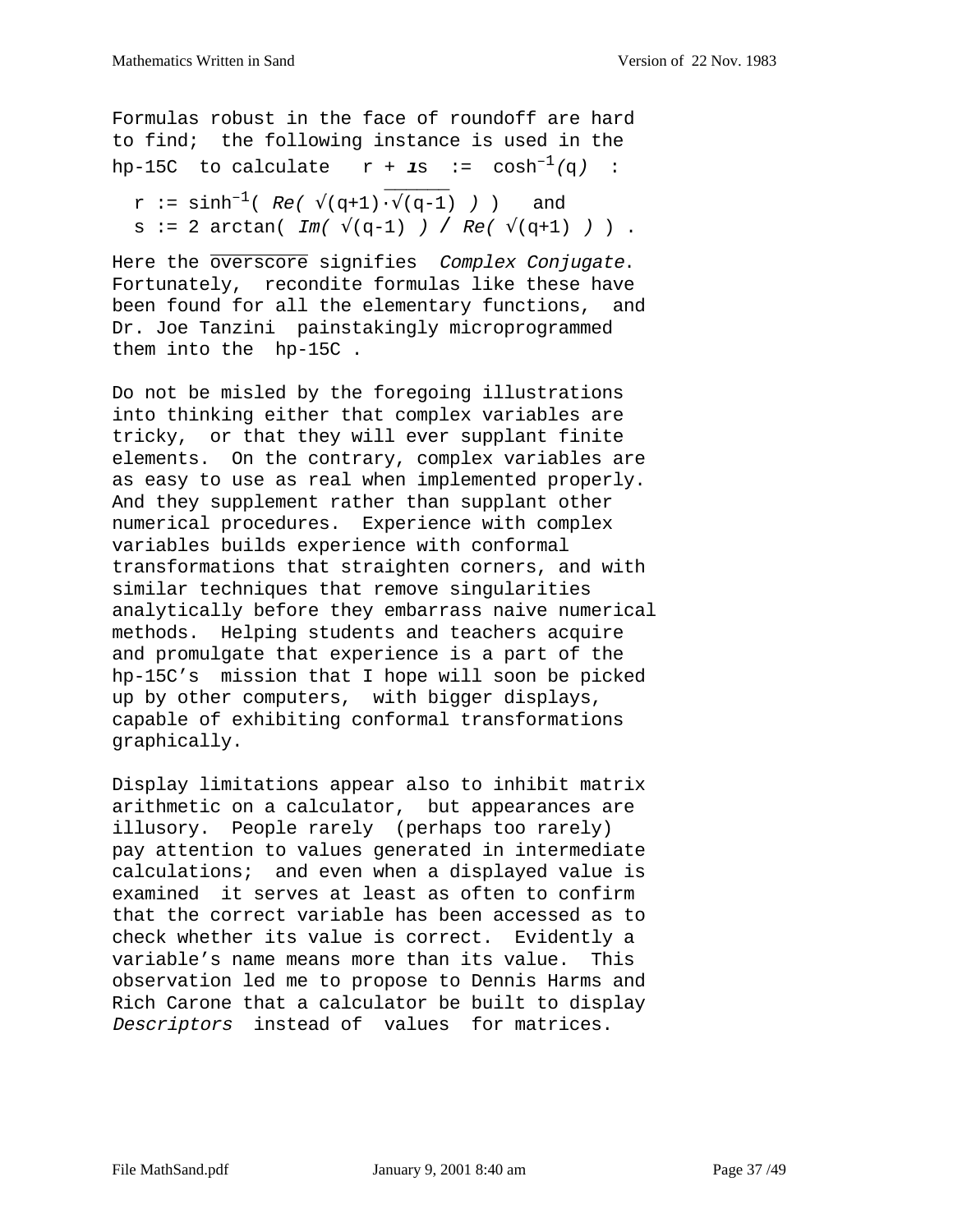Whereas a calculator's scalar variables are named by their addresses, whereby we locate their values in memory, every matrix variable could be addressed by its name, each linked to a pointer to an otherwise anonymous array of values. This scheme requires dynamic memory management, which relieves the user of the hp-15C of any need to know where in memory reside his matrices (or the auxiliary stack for complex variables, or scratch space for the [SOLVE] and  $[\int _{\mathrm{y}}^{\mathrm{a}}]$  keys.) The implementation of dynamic memory management and matrix input/output for the hp-15C fell to Eric Evett; Paul McClellan microcoded the matrix arithmetic operations. Details appear in [15] and [16], so an example here will suffice to show how easy they have made matrix computations. Consider this 4x4 matrix **A** and its inverse: **A** =  $\begin{vmatrix} 6 & -1 & -3 & 1 \\ -2 & 0 & 1 & 3 \\ 2 & -1 & 0 & 1 \\ -3 & 2 & -1 & 0 \end{vmatrix}$ ;  $\mathbf{A}^{-1} = \begin{vmatrix} -5 & -6 & 23 & 9 \\ -11 & -13 & 50 & 20 \\ -7 & -8 & 31 & 12 \\ -1 & -1 & 5 & 2 \end{vmatrix}$ . These keystrokes enter **A** into the hp-15C : 4 ENTER DIM A ... Declare that **A** is 4x4 . USER MATRIX 1 ... Initialize walk through matrix. 6 STO A 1 CHS STO A 3 CHS STO A 1 STO A 2 CHS STO A 0 STO A 1 STO A 3 STO A 2 STO A 1 CHS STO A 0 STO A 1 STO A 3 CHS STO A 2 STO A 1 CHS STO A 0 STO A Each time [STO] [A] is pressed during this walk through the matrix **A** , "[ A i, j ]" displays momentarily to tell the user which element of which matrix is being altered. At the end of the walk, after "[ A 4, 4 ]" has been seen, all elements of **A** have received their values. This input takes about 40 sec. The next few keystrokes compute  $C := A^{-1}$ : RESULT C ... Tells hp-15C where to put  $\mathbf{A}^{-1}$ .<br>RCL MATRIX A ... See [ A  $\begin{bmatrix} 4 & 4 & 1 \end{bmatrix}$  displayed. ... See [ A 4 4 ] displayed.  $[1/x]$  ... See [ running ] for 11 sec., ... then [ C 4 4 ]. The displayed descriptor tells the user that a 4x4 matrix **C** resulted from the last operation and is now ready for the next. To view the 16 elements of **C** , press [RCL] [C] 16 times.  $[\int_{y}^{x}]$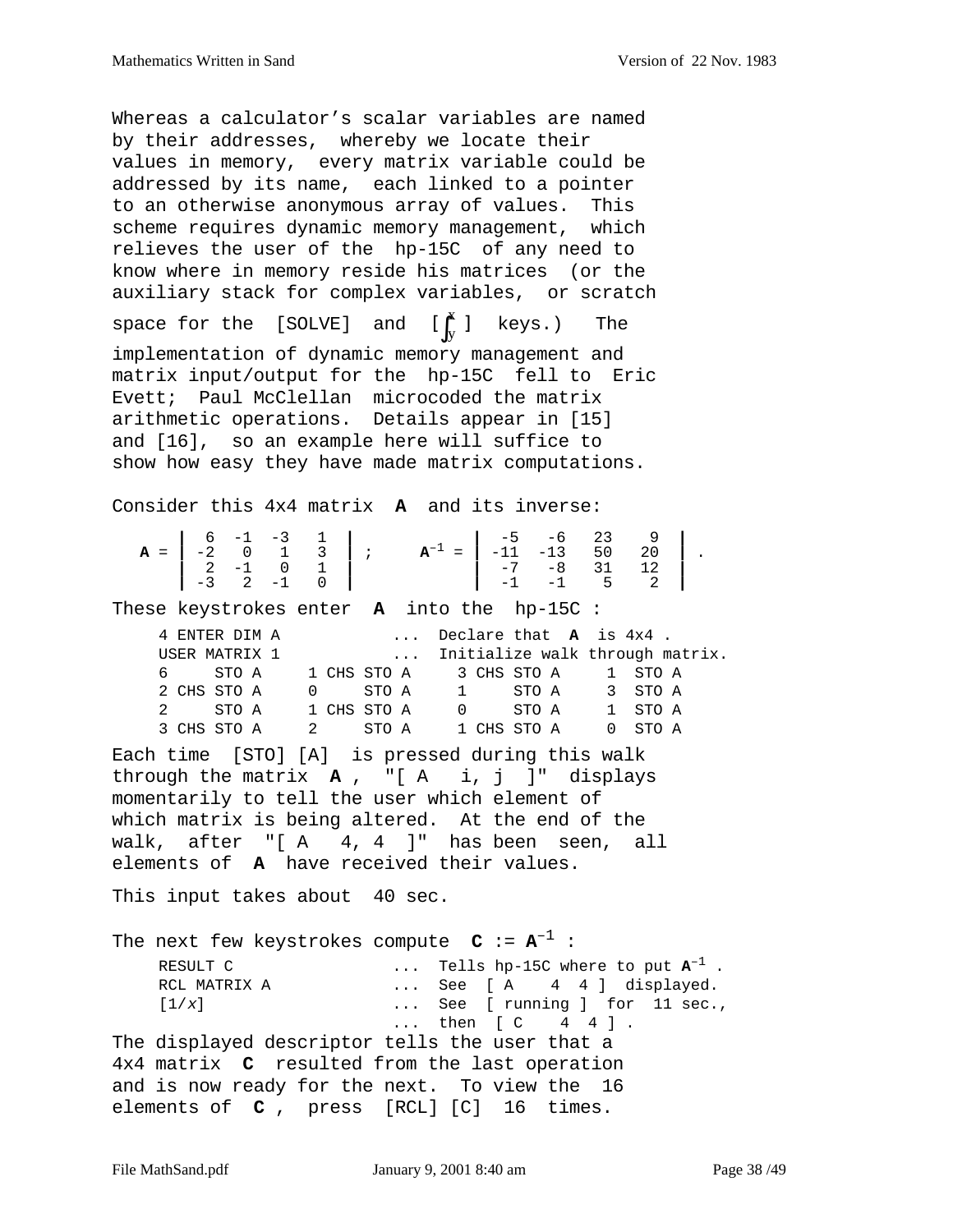Each time, "[ C i,j ]" will display for a moment, and then the value of  $C_{i,j}$ , where the indices i,j advance in lexicographic order from 1,1 to 4,4 . This walk takes about half a minute, or two minutes if the elements are copied onto paper, and shows **|** -5.000000049 -6.000000059 23.00000022 9.000000085 **| C** = **|** -11.00000011 -13.00000013 50.00000048 20.00000019 **|** . **|** -7.000000067 -8.000000080 31.00000030 12.00000012 **| |** -1.000000011 -1.000000013 5.000000048 2.000000019 **|** A system of linear equations **Ad** = **b** can be solved for  $d = A^{-1}b$  without calculating  $A^{-1}$ . Instead, use the  $[+]$  key thus; press RESULT D RCL MATRIX B RCL MATRIX A  $[+]$ to display the descriptor of the solution **d** calculated faster and more accurately. How accurate is **C** ? Were it not obvious, we would have to overestimate the loss of accuracy by computing a condition number  $||\mathbf{A}^{-1}|| \cdot ||\mathbf{A}||$  ; the norm ||...|| here can be any of three built into the hp-15C . The biggest-row-sum norm, Matrix Operation #7, is invoked thus: RCL MATRIX C MATRIX 7 ...  $||A^{-1}|| \approx ||C|| = 94$ . RCL MATRIX A MATRIX 7 ... ||**A**|| = 11.  $[\times]$  ...  $||C|| \cdot ||A|| = 1034$ . This indicates that somewhat less than 1034 ulps was lost to roundoff; the reasoning is explained in the chapters on matrix operations and errors in [15]. Also explained there is how to improve the accuracy of **d** by Iterative Refinement; the residual **c** = **b** - **Ad** is calculated in one step by Matrix Operation #6, and the solution **e** of **Ae** = **c** added to **d** . In this process, as in matrix multiplication and inversion, the hp-15C fares better than might be expected of a machine that carries ten sig. dec. For example, let **E** be a multiple of the notorious Hilbert matrix; **E**<sub>ij</sub> := 360360/(i+j-1) for 1 ≤ i,j ≤ 8. The constant 360360 ensures that every element of **E** is an integer, hence exact, and 8x8 is as large a matrix as fits in the calculator. In under 90 sec., it gets **E**–1 correct to roughly three sig. dec., three more than are expected in view of  $||\mathbf{E}^{-1}|| \cdot ||\mathbf{E}|| > 10^{10}$ . This extra accuracy is no accident with ill-conditioned matrices like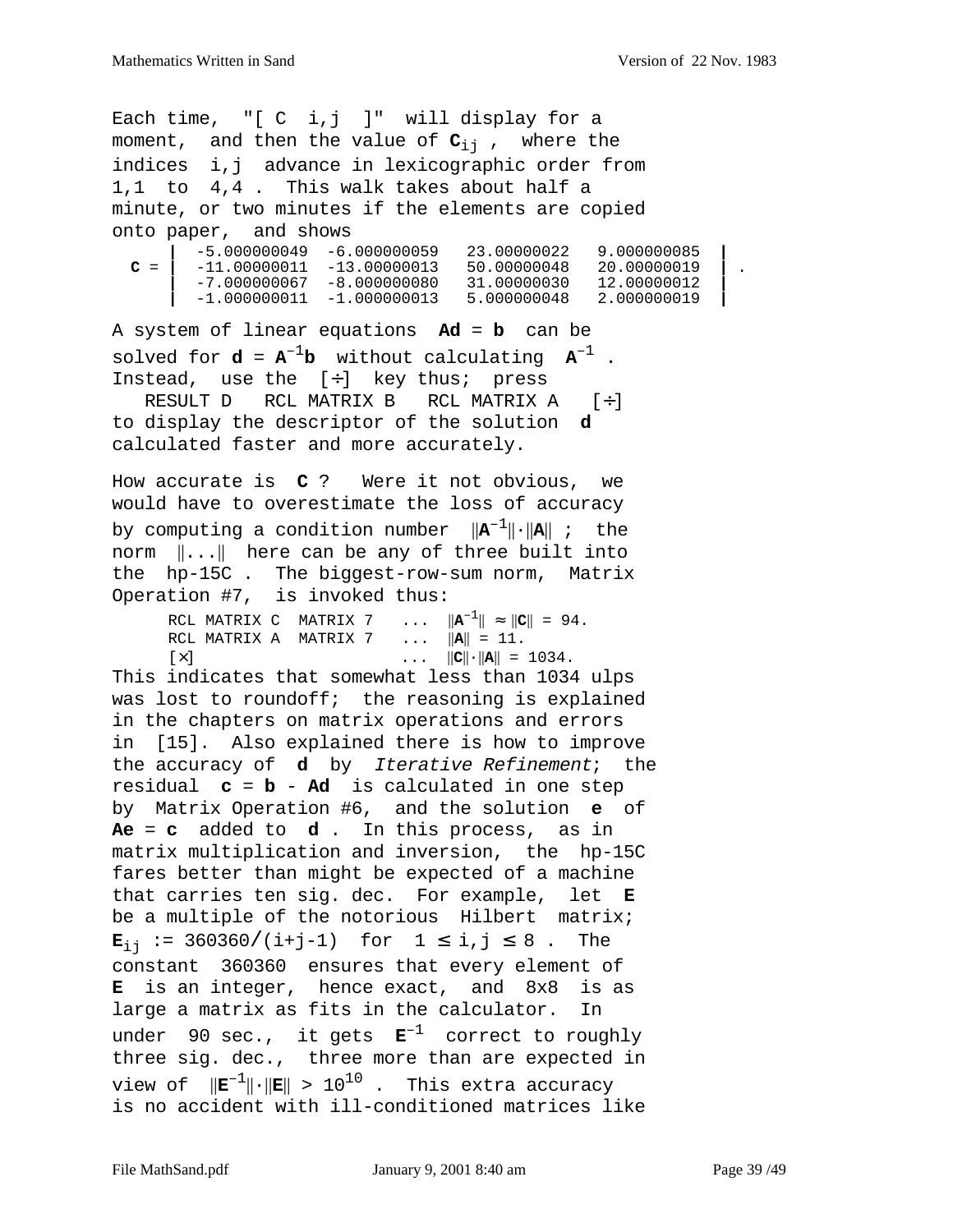**E** prone to systematic cancellation, but is due to extra-precise accumulation of scalar products to 13 sig. dec. during matrix operations.

The hp-15C does not refuse to invert a singular matrix **A** but instead inverts some nearby nearly indistinguishable **A**+∆**A** ; since ||(**A**+∆**A**)–1|| must be huge, bigger than 1/||∆**A**|| , the nature of **A** is revealed. Because of this policy, one of the solutions **d** of a consistent system **Ad** = **b** will always be delivered with **d** not much bigger than it has to be.

Least squares problems can be solved on the hp-15C by using the normal equations and simple programs, or by more robust programs based upon orthogonal factorization techniques like those in the book [18] by Lawson and Hanson, especially on pp. 66, 208-212, and 275. Programs of both kinds written by Paul McClellan appear in ch. 4 of [15] together with advice on when to use them. One of them can solve least squares problems with linear constraints and perform linear regression upon up to five independent variables with any arbitrarily large number of observations.

With machines like the hp-15C in their shirtpockets, students of engineering, mathematics, science or statistics can practise what we preach in the first two years of college, ever more confident that what we teach will, as it should, serve them throughout their careers.

**THE INTEL i8087 :** Dr. John F. Palmer, a numerical analyst working for Intel in 1976, discerned the invidious possibility that two different computer systems inside one small box bearing the logo "Intel" might be unable to work upon numerical data in a shared memory for lack of a common format. He was asked to deal with this problem, and he asked me to help him design "the very best arithmetic" that could be implemented upon all the diverse microprocessors Intel was planning.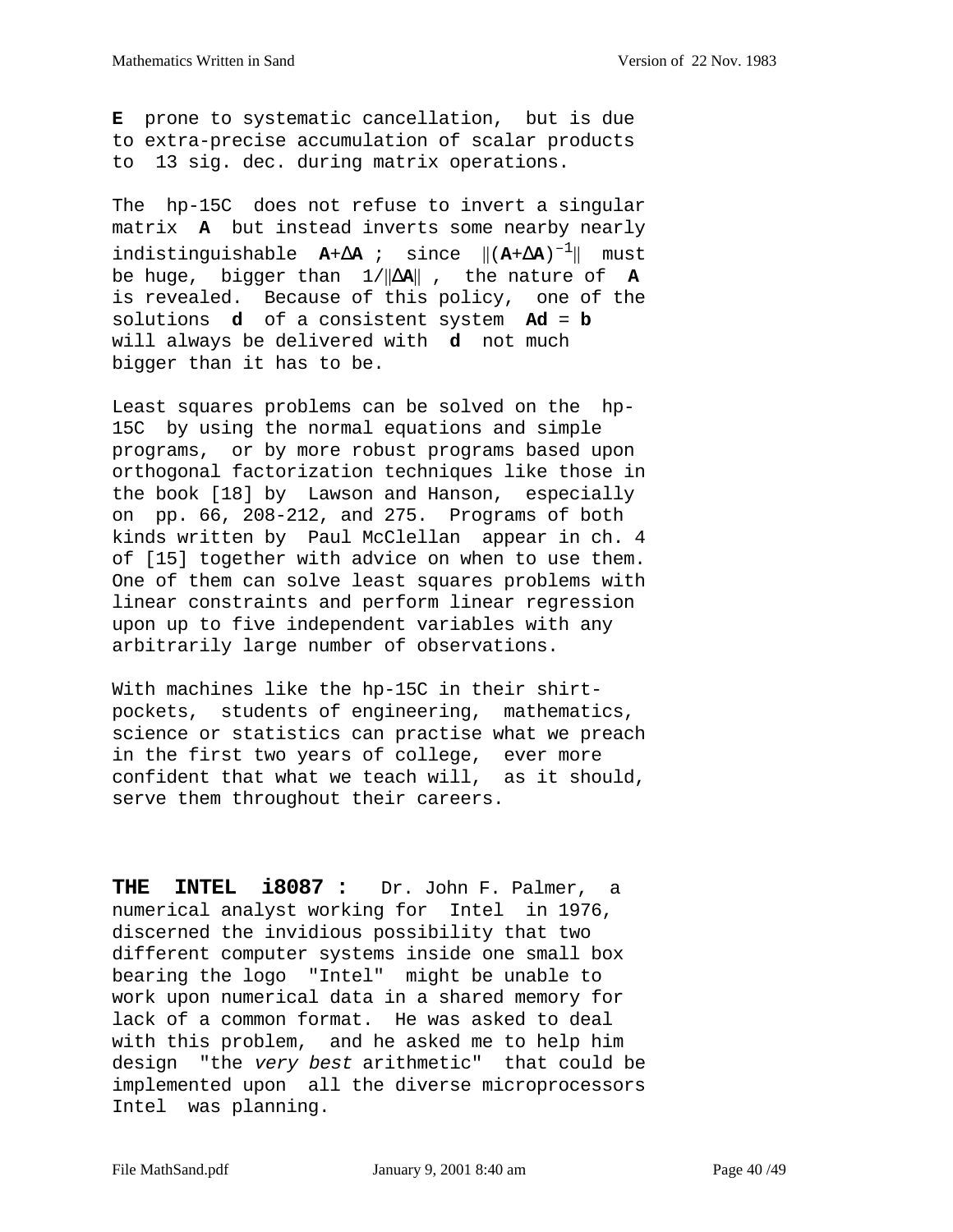We chose binary formats with an implicit leading bit, very like I. Bennet Goldberg's variation [19], so the 32-bit Single and 64-bit Double formats have ranges and precisions usually better and never much worse than any formats available elsewhere in comparable wordsizes. An Extended format as wide as we dared (80 bits) was included to serve the same support role as the 13-decimal internal format serves in Hewlett-Packard's 10 decimal calculators (their 12-digit calculators use 15 digits). The tightest possible rounding, statistically unbiased, was specified for the arithmetic operations **+**, **-**, ×, ÷, √ because we knew how and why. Finally, we provided  $\pm \infty$  and a "Not-a-Number" symbol (NaN) because they are so valuable to those who have used them on the few computer architectures that include such things. They turn computer arithmetic into a system that is formally closed: every arithmetic operation, valid or not, now produces a result and also, whenever the operation is exceptional, a signal. The signal, called a *flag*, warns a program when a subprogram's result, if not obviously wrong, is questionable because an unpremeditated arithmetic exception may have occurred. Therefore, closure is no mere mathematical frill; now computation can proceed after an isolated invalid datum or a mistake, rather than have to hang up and leave, say, the control surfaces of an aircraft stuck in an unusual position.

Our design was not so much new as eclectic; we chose the best that we could make work together in a system about which no user has to learn more than will matter to him.

Shortly after the design was announced [20] its single and double formats (but not its exception handling) appeared in a floating-point slaveprocessor chip, the Intel 8232, second-sourced as the AMD 9512. Another implementation used up almost a third of the microcode in the Intel 432 microprocessor. So far, the most ambitious and most widely known implementation is Intel's 8087 coprocessor chip [21] that widens the instruction set of 8086 and 8088 microprocessors to include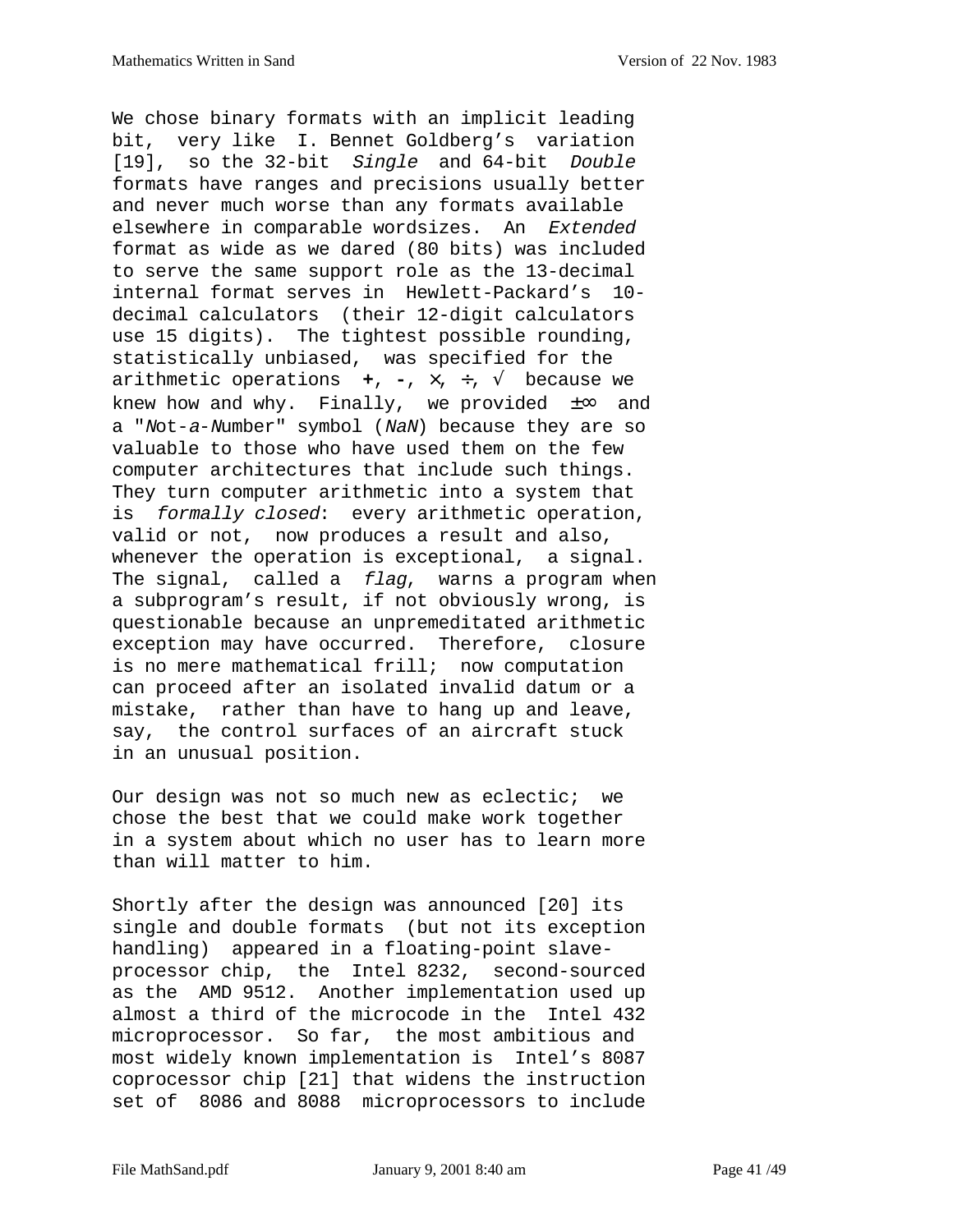floating point arithmetic. Its features, listed in this paper's abstract and explained elsewhere [22 - 25], deserve only a few comments here.

Like Hewlett-Packard's elementary transcendental functions in its recent calculators, Intel's are accurate to within an ulp or two, but that ulp is in the  $64^{\text{th}}$  sig. bit, beyond 18 sig. dec. Both the calculators and the i8087 achieve their accuracies via digit-by-digit methods [26] that generate  $ln(1+x)$ ,  $exp(x)-1$ ,  $tan(x)$  and  $arctan(x)$ quickly and correct to 64 sig. bits in the i8087, 13 sig. dec. in h-p calculators. Then simple but unobvious programs produce the other elementary functions accurately from those four. Intel's programs were written by Steve Baumel with my help, and appear in the CEL (Common Elementary function Library) in RMX-86 on the 86/330A. Their accuracies surpass crafty programs by Cody and Waite [27] run on less refined arithmetics.

Numerical programs that will run correctly on a computer after recompilation from some standard language like Fortran, or after some other almost mindless translation, are called Importable to that computer. The i8087 confers importability upon almost every program that runs upon several if not all diverse computer arithmetics. Indeed, experience [28] indicates that Portable programs, those designed to run universally, can be made simpler, shorter and faster when adapted to run on an i8087. For two years the main obstacle to its use has been a dearth of compilers that would generate code to exploit it in the many computers that have one, among them the IBM PC. Except Intel's, those early compilers that served the i8087 hedged against its possible unavailability by using only whatever subset of its capabilities could be emulated easily in software. Now that the chip is abundant such a policy is no longer economical, and language processors that use the chip efficiently are or soon will be available for APL, C, Forth, Fortran and Pascal, and with several operating systems. I have obtained good results from Intel's Fortran running in RMX-86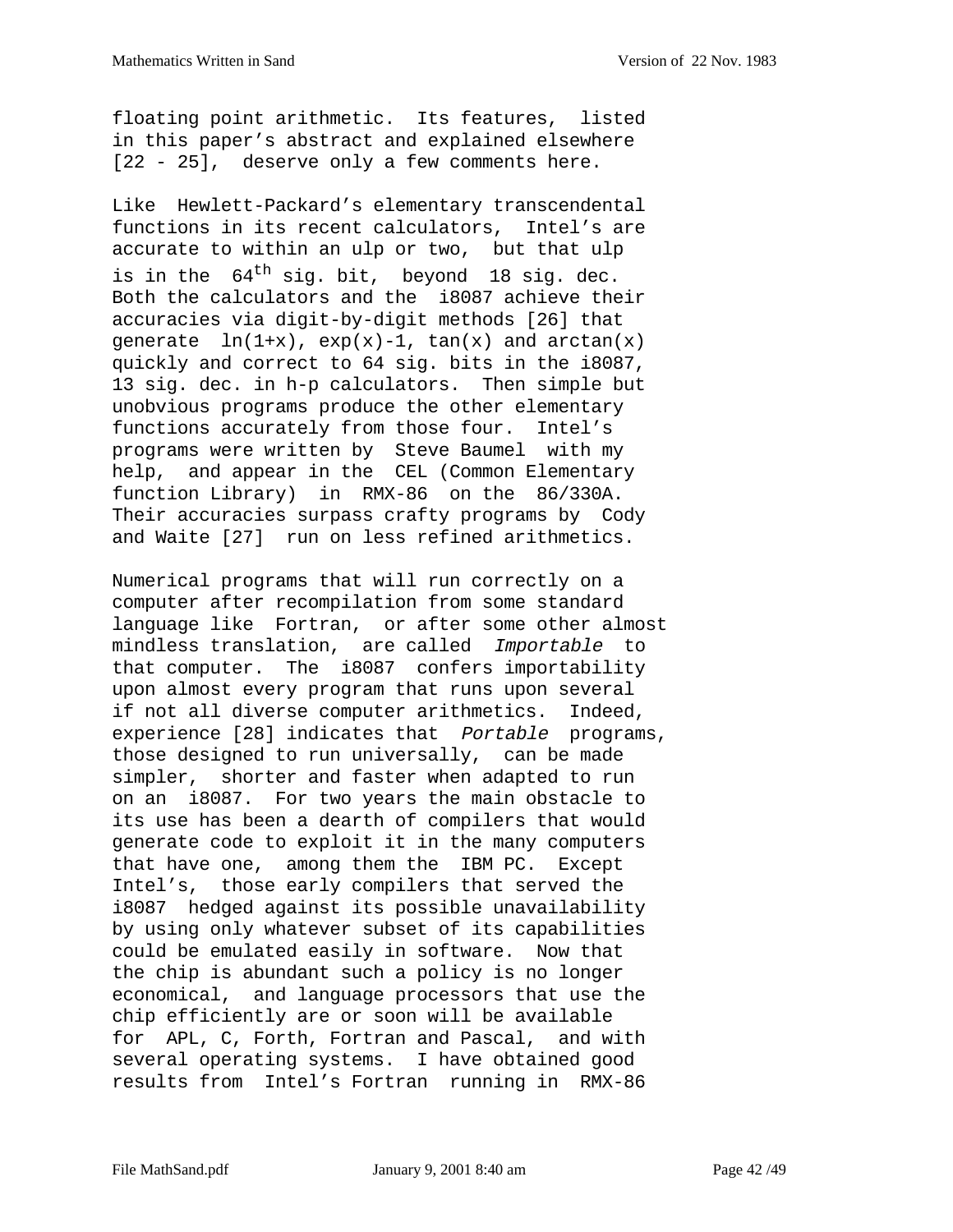on an Intel 86/330A, and from  $APL*PLUS^{TM}/PC$  by STSC Inc. on an IBM PC ; and the latest versions of Fortran on the IBM PC are getting pretty good.

**THE PROPOSED IEEE STANDARD:** Mathematical craftsmanship can be shared as computer software designed to be used conveniently by people among whom most will understand its mathematics little better than most motorists understand their cars' drive trains. But numerous obstacles impede the dissemination among computers of programs as easy to use as are the keys of calculators discussed above. One of those obstacles is gratuitous: computer arithmetics are too diverse and, as we have seen earlier in this paper, occasionally too capricious to allow programs so delicate as those in the calculators to be copied mindlessly onto other machines with no risk of malfunction.

Portable programs demand craftsmanship of another kind, capable of coping with the vagaries of computers and compilers without sacrificing too much accuracy, speed or convenience. Among the monuments to that craftsmanship are the EISPACK [29], LINPACK [30] and PORT [31] libraries of Fortran codes. Some portable libraries are less satisfactory; the portable elementary functions coded in  $C$  in the UNIX<sup>TM</sup> system are slow and inaccurate, and tend to be replaced by programs (often unnecessarily in assembly language) that may be worse but ought to be at least as good as those in the book [27] by Cody and Waite if chosen properly for the machine. Commercially distributed libraries like IMSL's [32, 33] and NAG's [34] must forego a measure of portability to regain reliability and speed; these libraries are distributed in versions each tuned to the one computer and compiler on which it will run. They are not available for computer systems too unlike others and too little used to repay the cost of putting together and maintaining another version.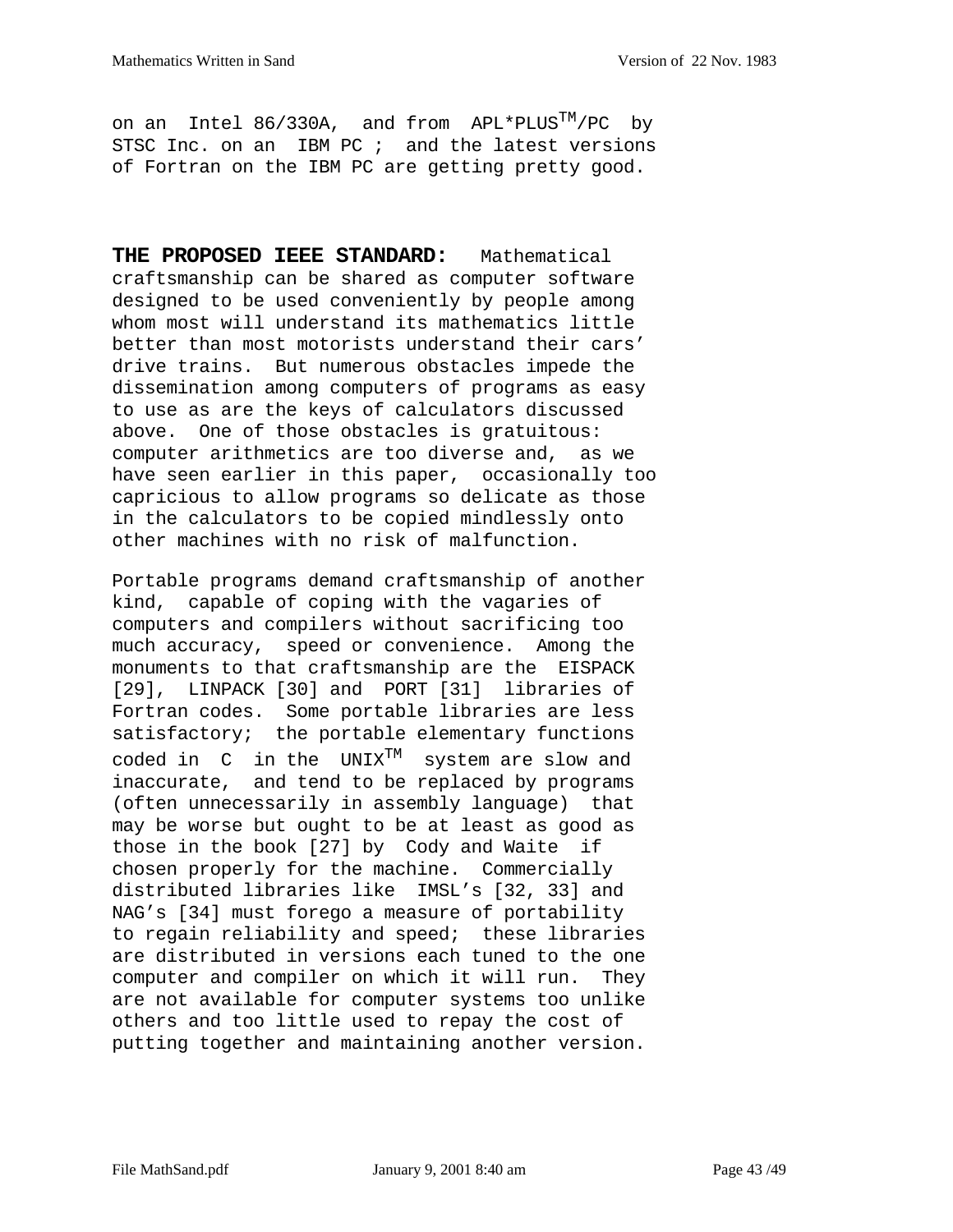I would like to believe that these considerations weighed upon all our minds when, responding to Dr. Robert G. Stewart's invitation late in 1977, we convened to draft a floating-point arithmetic standard. Intel's plans to build the i8087 also influenced us, if only by lending credibility to the otherwise utopian "KCS proposal" advocated by myself, Jerome T. Coonen and Prof. Harold S. Stone, and derived from the Intel design by refinement and extension [35]. Implementations [36, 37], analyses [35, 38, 39] and especially amendments and simplifications by Coonen led in 1980 to the tentative adoption [40] of the KCS proposal, despite its unusual features, as the basis of a draft IEEE standard p754. Its most controversial feature was Gradual Underflow, a scheme implicit in Goldberg's variation [19] but exploited hitherto by almost nobody but me [41]. This scheme enforces a kind of closure property described precisely by insisting that the Theorem about  $p - q$ , cited above while discussing the area of triangles, be true without the clause

 " unless p - q suffers exponent underflow. " Consequently, the calculated value of  $p - q$  is zero just when  $p = q$ . More important, gradual underflow differs from the usual schemes because it almost never (but, alas, not never) generates more numerical uncertainty than roundoff does, so it enhances the provable [38-41] reliability of many equation-solving codes, among others. But it costs something to implement, so it remains controversial even if much ado about very little.

P754, like the i8087, is a closed arithmetic system that, by default, supplies a result and raises a flag for every exceptional arithmetic operation. The default results are these:

| <b>Exception Type</b> | Default Result                          |
|-----------------------|-----------------------------------------|
| Invalid Operation     | NaN (Not a Number)                      |
| Overflow              | $\pm\infty$ and signal Inexact too      |
| Divide-by-Zero        | $\pm\infty$ exactly                     |
| Underflow             | Gradual $\rightarrow$ subnormal numbers |
| Inexact               | Correctly rounded result                |

Of course, exceptions are by nature inimical to any single preselected default result. NaN may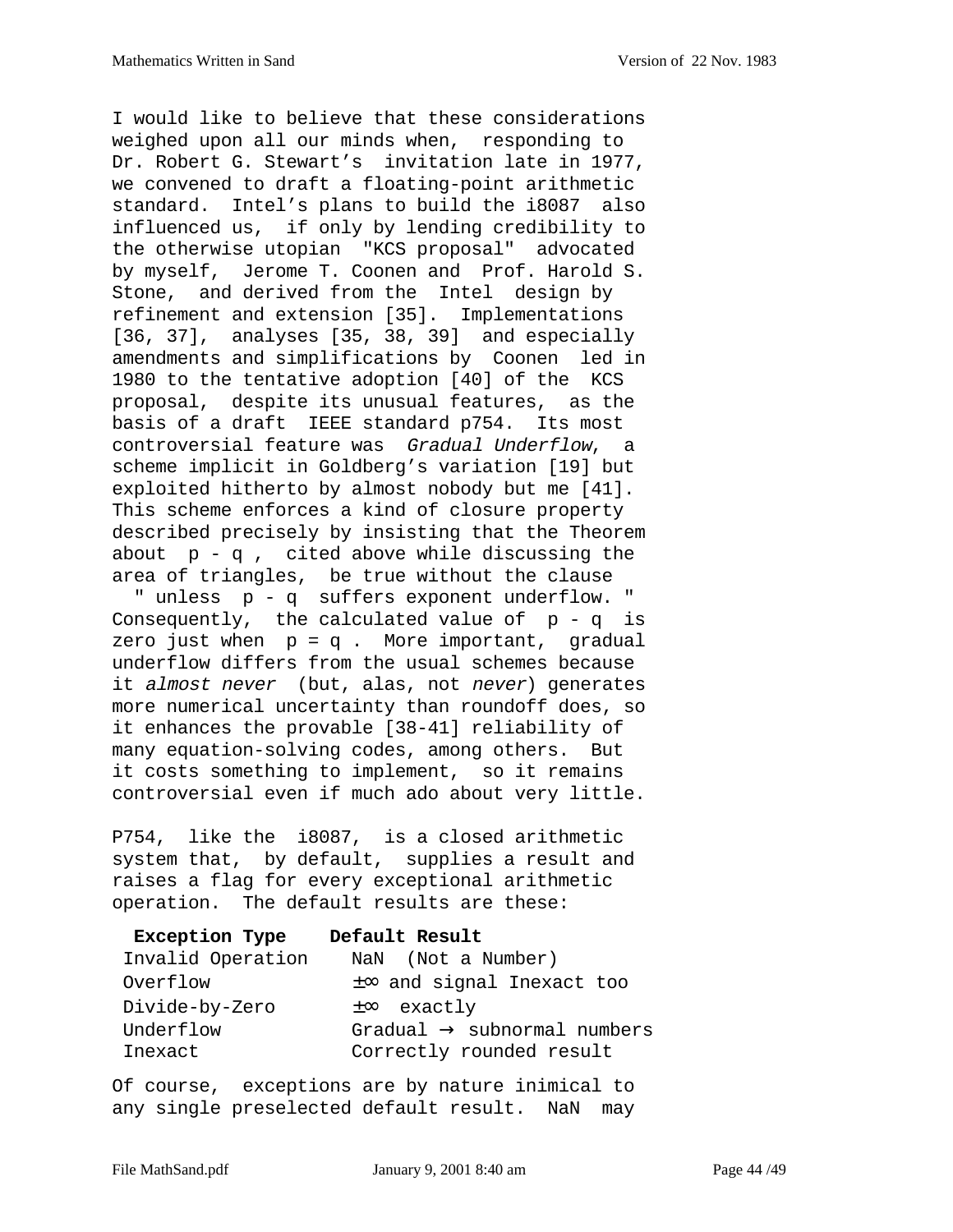be the best single response to  $0/0$  or  $\infty/\infty$  or  $\sqrt{(-3)}$ ; but APL programmers expect  $0/0 = 1$ , and others may prefer to stop on that occasion. P754 does allow the implementor, at his option, to provide Traps whereby a user may select such non-default responses to exceptions as he likes. Also, NaNs may be used for uninitialized and/or missing data, and for retrospective diagnostics. And the implementor is obliged to offer the user a choice of four rounding algorithms in case the default is unsatisfactory. A discussion of these features would burst beyond the space allowed for this paper, so a few final comments must suffice.

Despite a residuum of controversy and uncertainty about how higher-level languages will interface to its unusual features [35, 42-46], p754 has been adopted by surprisingly many manufacturers, with complete implementations ranging in speed from about a thousand floating-point operations per second in an Apple III [47] to three million in an ELXSI 6400 [48], with others like Intel, Hewlett-Packard [49], National Semiconductor, Motorola and Zilog [42] in between, to mention only the best known firms. However p754 is not an official standard; although its final draft (#10) was finished in Dec. 1982, it has not been endorsed yet by the IEEE , nor is it available yet from what must ultimately be its source:

IEEE. 345 E.  $47<sup>th</sup>$  St., New York NY 10017.

An earlier draft #8 [40] was no sooner published for public comment than it was adopted officially by the International Electrotechnical Commission in Geneva, but that is an inferior version, much harder to understand and to implement; don't use it. Draft #10 of p754 is available now from

Richard Karpinski, UCSF U-76,

San Francisco, Calif. 94143

Available from this same source is draft #1 of a proposal p854 [50] that generalizes p754 from binary arithmetic to decimal and allows other word-sizes than just 32 or 64 bits. Like a much earlier proposal [51], p854 looks forward to the day when the numbers humans see will be the numbers they deserve.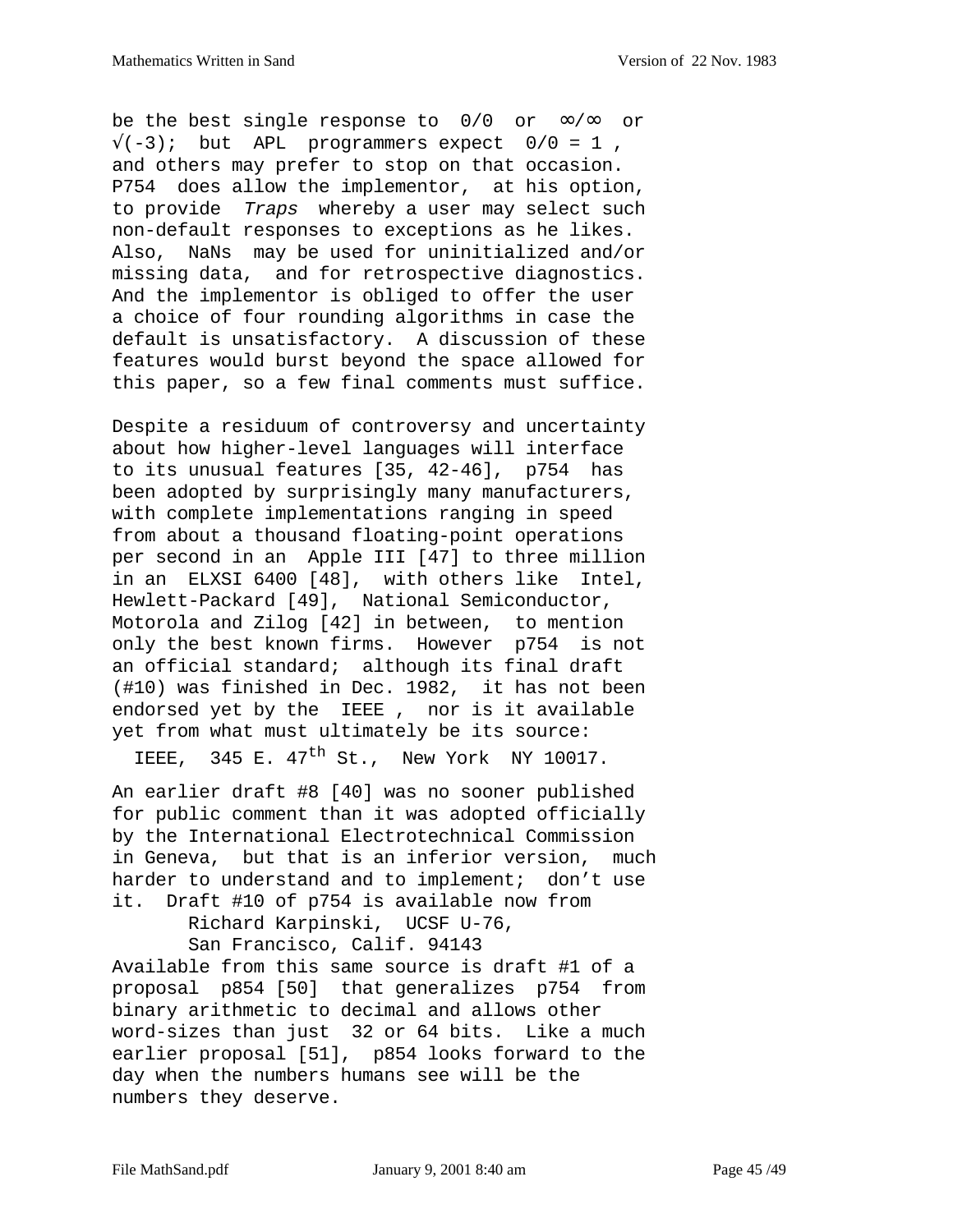**ACKNOWLEDGMENTS:** I am grateful for support from the U. S. Office of Naval Research (N 00014- 76-C-0013) and from the Dept. of Energy (DE-AMOS-76SF00034 & DE-AT03-79ER10358) for my work on the proposed standards. Thanks are due also to a few Berkeley graduate students and former students: R. P. Corbett, Dr. J. W. Demmel, Dr. D. Hough, G. S. Taylor and especially J. T. Coonen.

#### **REFERENCES:**

- [1] D. B. DeLury "Computation with Approximate Numbers" The Mathematics Teacher 51 (1958) pp.521-530.
- [2] W. Kahan "A Survey of Error Analysis" in "Info. Processing 71" (1972) pp.1214-1239; North-Holland Publ. Co., Amsterdam.
- [3] W. Kahan & B. N. Parlett "Can You Count on your Calculator?" translated by W. Frangen into "Können Sie sich auf Ihren Rechner verlassen?" in "Jahrbuch Überblicke Mathematik 1978" ss. 199-216; Bibliographisches Institut AG , Mannheim.
- [4] W. Kahan "Interval Options in the Proposed IEEE Floating Point Arithmetic Standard" in "Interval Mathematics" ed. by K. Nickel (1980) pp.99-128; Academic Press, New York.
- [5] W. Kahan "Why do we need a floating-point arithmetic standard?" in preparation.
- [6] The Appendix "Accuracy of Numerical Calculations", pp.96-211 in reference [15] below.
- [7] R. E. Martin "Printing Financial Calculator Sets New Standards for Accuracy and Capability" Hewlett- Packard Journal 29 #2 (Oct. 1977) pp.22-28.
- [8] D. W. Harms "Improved Algorithms: Making  $2^3 = 8$  " in Session 32 "Advanced Pocket Calculators" of the IEEE ELECTRO 76 in Boston, May 11-14 1976 . An extract appears in the Hewlett- Packard Journal 28 #3 (Nov.1976) pp.16-17 .
- [9] W. Kahan "Personal Calculator Has Key to Solve Any Equation  $f(x) = 0$  " Hewlett-Packard J'l 30 #12 (Dec. 1979) pp.20-26.
- [10] W. Kahan "Handheld Calculator Evaluates Integrals" Hewlett-Packard J'l 31 #8 (Aug. 1981) pp.23-32.
- [11] Mary H. Payne "Floating Point Basics and Techniques" in the proceedings of the Spring DECUS Symposium held in St. Louis May 23-27, 1983.
- [12] M. H. Payne and R. N. Hanek "Radian Reduction for Trigonometric Functions" SIGNUM Newsletter 16 (Jan.1983) pp. 19-24, and a sequel in Newsletter 17 (Apr. 1983) pp.18-19 .
- [13] H. G. Diamond "Stability of Rounded Off Inverses Under Iteration" Math. of Comp. 32 (1978) pp. 227-32.
- [14] P. Henrici "Essentials of Numerical Analysis (with Pocket Calculator Demonstrations)", and its "Solutions Manual" (1982); Wiley & Sons, New York.
- [15] "HP-15C Advanced Functions Handbook" (1982) part # 00015-90011; Hewlett-Packard, Corvallis, Oregon.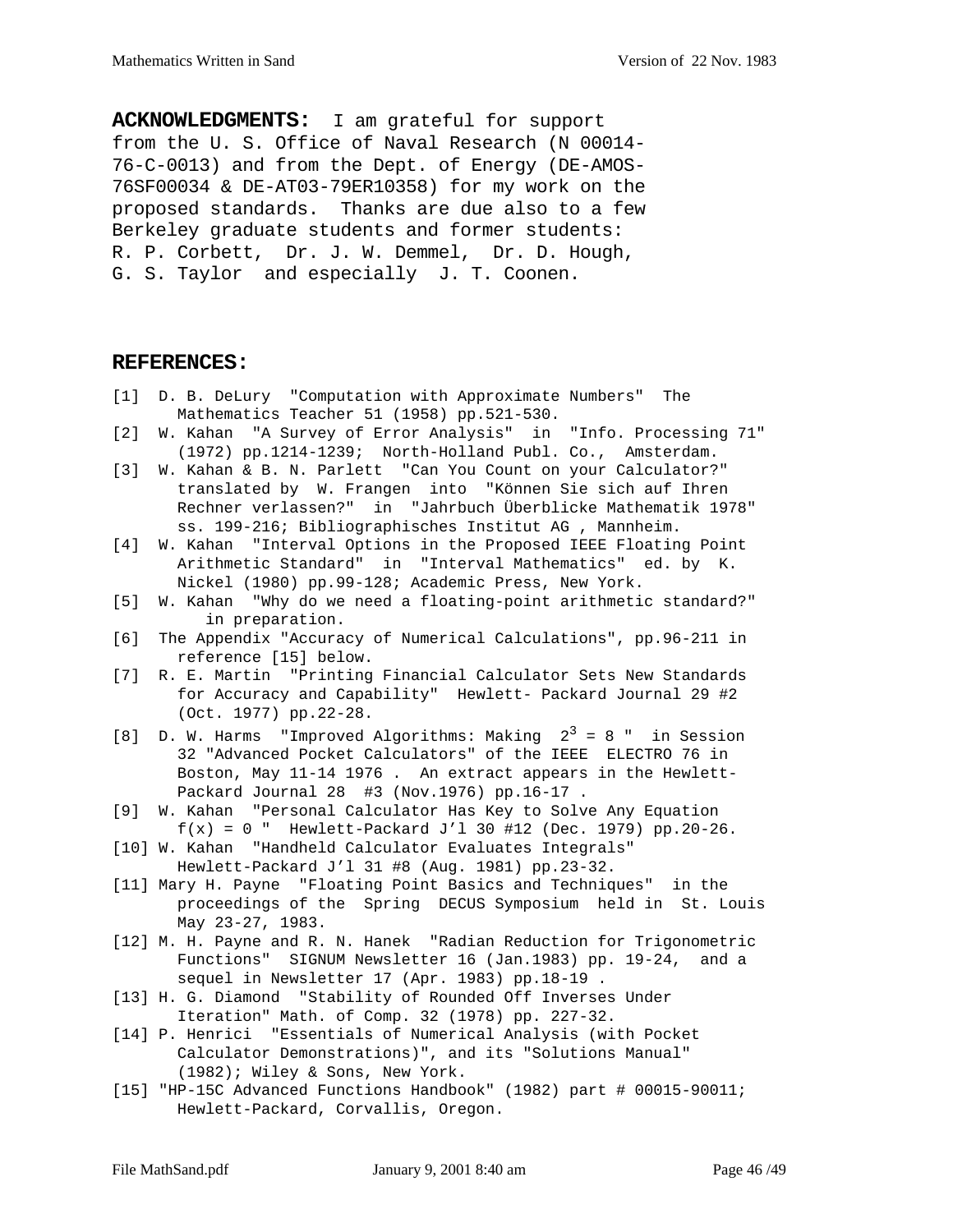- [16] E. A. Evett, P. J. McClellan and J. P. Tanzini "Scientific Pocket Calculator Extends Range of Built-in Functions" Hewlett-Packard Journal 34 #5 (May 1983) pp.25-35.
- [17] W. Kahan "Branch Cuts for Complex Elementary Functions" Report #PAM-105 (October, 1982) of the Center for Pure & Applied Mathematics, Univ. of Calif., Berkeley.
- [18] Charles L. Lawson and Richard J. Hanson "Solving Least Squares Problems" (1974); Prentice-Hall, Englewood Cliffs, N. J.
- [19] I. B. Goldberg "27 Bits are Not Enough for 8-Digit Accuracy" Comm. ACM 10 (1967) pp.105-108.
- [20] J. Palmer "The Intel Standard for Floating-Point Arithmetic" Proc. IEEE COMPSAC 1977 pp.107-112.
- [21] R. Navé "A Numeric Data Processor" Proc. IEEE Int'l Solid State Circuits Conference 1980 pp.108-109.
- [22] "iAPX 86/20, 88/20 Numerics Supplement" in "Intel iAPX 86, 88 User's Manual" (1981); Intel, Santa Clara, Calif. 95051.
- [23] R. Startz "8087 Applications and Programming for the IBM PC and Other PCs" (1983); Rob't J. Brady Co., Bowie, MD 20715.
- [24] J. F. Palmer and S. P. Morse "The 8087 Primer" (1984); Wiley & Sons, New York.
- [25] Tim Field "The IBM PC and the Intel 8087 Coprocessor" parts 1 and 2 in BYTE 8 (1983) Aug. pp.331-374 and Sept. pp.331-355.
- [26] Part VI "Elementary Functions" of "Computer Arithmetic" ed. by E. E. Swartzlander Jr. (1980), v.21 of "Benchmark Papers in Elect. Eng. and Comp. Sci."; Academic Press, New York.
- [27] W. J. Cody Jr. and W. Waite "Software Manual for the Elementary Functions" (1981); Prentice-Hall, Englewood Cliffs, N. J.
- [28] Virginia Klema "Statistical Computations with IEEE Floating Point Arithmetic" ASA Stat. Comp. Sec. of Proc. 1983 Joint Statistical Meetings in Toronto, Canada, Aug. 16, 1983.
- [29] B. T. Smith et al. "Matrix Eigensystem Routines EISPACK Guide" 2d ed., Lecture Notes in Comp. Sci. vol. 6 (1976), and B. S. Garbow et al. "Matrix Eigensystem Routines - EISPACK Guide Extension" Lecture Notes ... vol. 51 (1977); Springer-Verlag, New York. The programs can be obtained on tape from either IMSL (see [32]) or the National Energy Software Center at Argonne National Labs., Argonne, Illinois 60439.
- [30] J. J. Dongarra et al. "LINPACK Users' Guide" (1979); Society for Industrial and Applied Math., Philadelphia.
- [31] Phyllis Fox, ed. "The PORT Mathematical Subroutine Library"; Computing Information Service, Bell Labs, Murray Hill, N. J.
- [32] International Mathematical and Statistical Libraries (IMSL, Inc.) Houston, Texas 77036-5085, distributes Fortran libraries for a wide range of numerical and statistical computations.
- [33] John R. Rice "Numerical Methods, Software and Analysis: IMSL<sup>R</sup> Reference Edition" (1983); McGraw-Hill, New York.
- [34] The Numerical Algorithms Group (NAG, Ltd.), Oxford OX26NN, England, distributes ALGOL 68 and FORTRAN libraries of superb numerical subroutines.
- [35] ACM SIGNUM Newsletter Special Issue on the Proposed IEEE Floating Point Standard, October 1979.
- [36] J. T. Coonen "An Implementation Guide to a Proposed Standard for Floating-Point Arithmetic" COMPUTER 13 #1 (Jan. 1980) pp.68-79 and corrections thereto on p.62 of [40].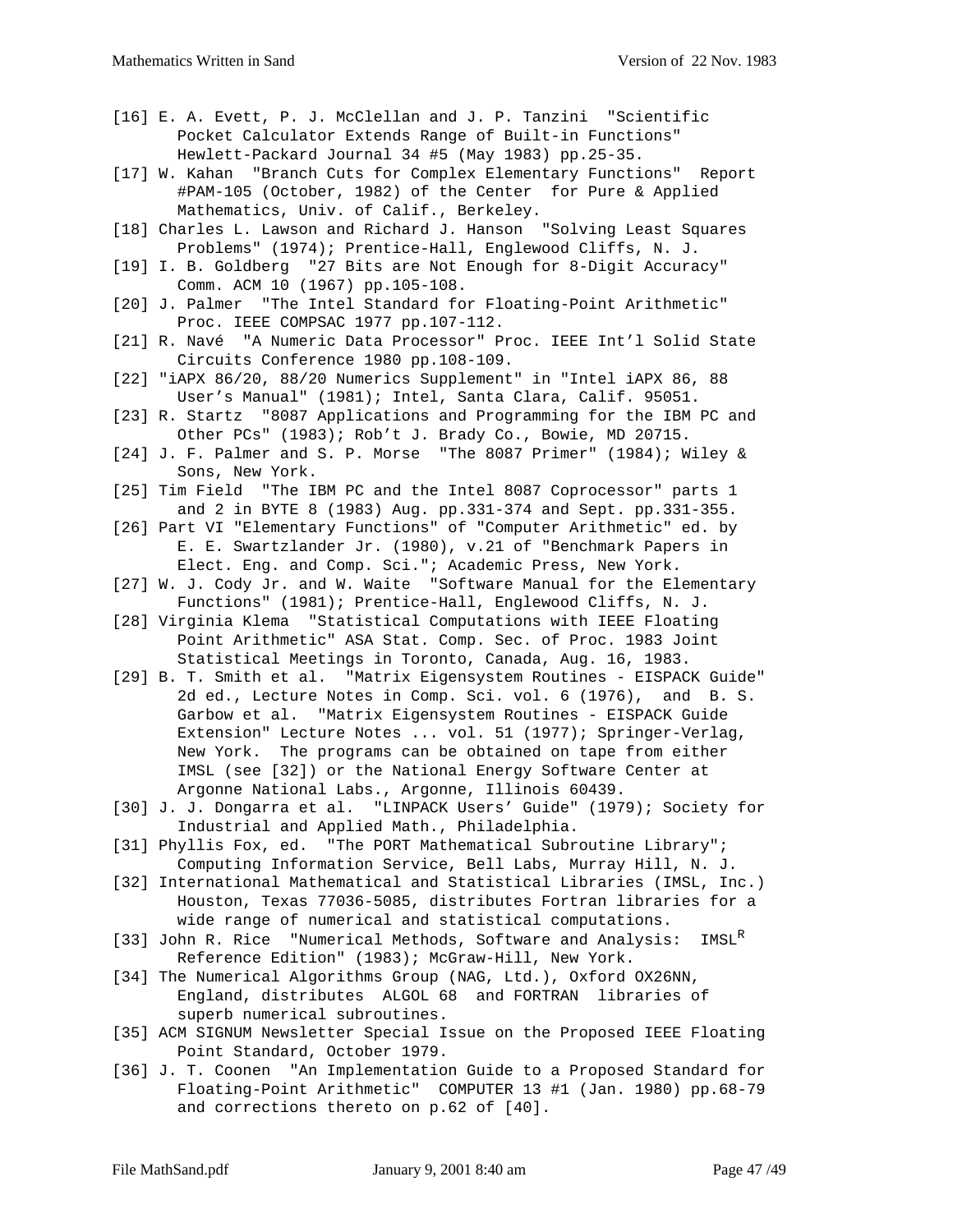- [37] G. S. Taylor "Compatible Hardware for Division and Square Root" pp.127-134 of Proc. 5th IEEE Symposium on Computer Arithmetic, Ann Arbor, Mich., May 1981. See also pp.190-196.
- [38] S. Linnainmaa "Combatting the Effects of Underflow and Overflow in Determining Real Roots of Polynomials" ACM SIGNUM Newsletter 16 #2 (June 1981) pp.11-16.
- [39] J. W. Demmel "Effects of Underflow on Solving Linear Systems" to appear in SIAM J. Sci. Stat. Comp.
- [40] COMPUTER 14 #3 (Mar. 1981) pp.51-86 contain draft 8.0 of the proposed IEEE standard p754 for binary floating-point arithmetic, plus several articles that discuss it.
- [41] W. Kahan "7094-II System Support for Numerical Analysis" SHARE Secretarial Distribution SSD-159, Item C4537 (1966).
- [42] Session 16, "The New Floating-Point Standard: Implementation and Applications" in Proc. Mini/Micro West 1983 Computer Conference and Exhibition in San Francisco, Nov. 10, 1983.
- [43] R. J. Fateman "High-Level Language Implications of the Proposed IEEE Floating-Point Standard" ACM Trans. Progg. Languages. and Systems. 4 (1982) pp.239-257.
- [44] W. Kahan and J. T. Coonen "The Near Orthogonality of Syntax, Semantics, and Diagnostics in Numerical Programming Environments" pp.103-113 of "The Relationship between Numerical Numerical Computation and Programming Languages" ed. by J. K. Reid (1982); North Holland Publ. Co., Amsterdam.
- [45] W. Kahan, J. Demmel and J. T. Coonen "Proposed Floating-Point Environmental Inquiries in Fortran" IEEE Floating-Point Subcommittee Working Document p754/82-2.17 (1982).
- [46] R. P. Corbett "Enhanced Arithmetic for Fortran" ACM SIGNUM Newsletter 18 #1 (Jan. 1983) pp.24-28.
- [47] "Numerics Manual: A Guide to Using the Apple III Pascal SANE and ELEMS Units" (1983) item 030-0660-A; Apple, Cupertino, CA 95014
- [48] G. S. Taylor "Arithmetic on the ELXSI 6400" pp.110-115 of Proc. 6th IEEE Symp. on Comp. Arith., Aarhus, Denmark, June 1983.
- [49] J. G. Fiasconaro "Instruction Set for a Single-Chip 32-Bit Processor" Hewlett-Packard Journal 34 #8 (Aug. 1983) pp.9-10.
- [50] W. J. Cody Jr. "A Generalization of the Proposed IEEE Standard for Floating-Point Arithmetic" Proc. 15th Symposium on the Interface: Comp. Sci. and Statistics, Houston TX, Mar. 17, 1983
- [51] F. N. Ris "A Unified Decimal Floating-Point Architecture for the Support of High-Level Languages (Extended Abstract)" ACM SIGNUM Newsletter 11 #3 (Oct. 1976) pp.18-23.

Mathematics Dept., and Elect. Eng. & Computer Science Dept. University of California Berkeley, California 94720.

Nov. 22, 1983.